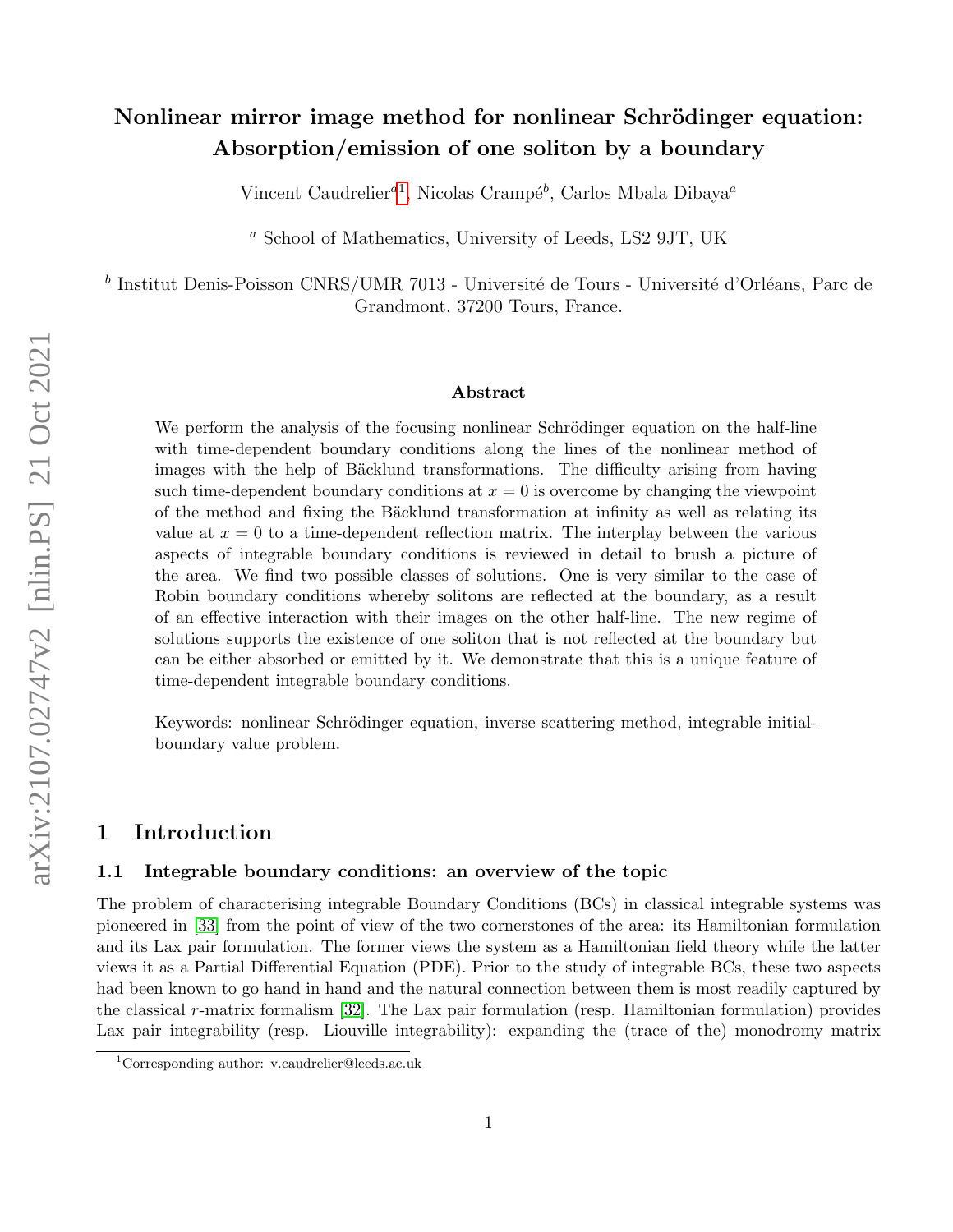$T(\lambda)$  appropriately as a series in the spectral parameter  $\lambda$  one obtains a countable number of conserved quantities (resp. quantities in involution).

These constructions guarantee integrability but say nothing about a possible solution method. The culmination of the interplay between the two formulations comes from the fact the Lax pair formulation provides a solution method known as the Inverse Scattering Method (ISM) [\[26\]](#page-36-0) which in turns provides a solution method for the Hamiltonian formulation. From the first point of view, the ISM provides a nonlinear Fourier transform technique [\[3\]](#page-35-0) while from the second point of view, it provides the action-angle variables in the infinite dimensional Hamiltonian setting, thus offering an infinite dimensional analog of Liouville theorem, see e.g. [\[23\]](#page-36-1).

When it comes to integrable BCs, the two aspects initially developed together in [\[33\]](#page-37-0) have evolved rather independently since. We also note that the solution method aspect was not tackled in Sklyanin's original work. The classical Hamiltonian approach was quickly turned into its quantum counterpart [\[34\]](#page-37-2), as this was the original motivation for the classical r-matrix approach. The Lax pair point of view was developed actively in its own right along the lines of [\[12\]](#page-36-2), focusing mainly on exhibiting Lax pair integrability within integrable field theories, but not on the solution content. The Lax pair formulation as the basis for a solution method flourished independently as a means to solve initial-boundary value problems (IBVPs) following Habibullin's original work [\[30\]](#page-37-3). It puts forward the use of Bäcklund transformations to obtain the nonlinear analogue of the well known mirror image method for linear PDEs. The main idea is to map the half-line problem for an integrable PDE to an initial value problem on the full line solvable by the ISM. The effectiveness of the method was promptly illustrated on the nonlinear Schrödinger equation (NLS) in [\[8\]](#page-35-1). This led to a wealth of subsequent activity, see for instance [\[35,](#page-37-4) [11,](#page-35-2) [9,](#page-35-3) [22,](#page-36-3) [18,](#page-36-4) [15\]](#page-36-5) for NLS, and became known as nonlinear mirror image method following the terminology of [\[11\]](#page-35-2). Let us note that prior to this important development, the idea of the mirror image method had been used in [\[1\]](#page-35-4) to solve NLS with Dirichlet or Neumann BCs only, by a direct application of the odd/even extension method.

Motivated by some limitations of the nonlinear mirror image method, for instance the difficulty in dealing with dispersion relations of odd degree, as in the Korteweg-de Vries equation, Fokas and several co-workers developed another solution method, called the unified transform or Fokas method, which does not rely on mapping the problem to a full line problem, see [\[25\]](#page-36-6) and references therein. Instead, the idea is to perform the simultaneous spectral analysis of both parts of the auxiliary problem.

To summarize this panorama of the topic, integrable BCs have been developed along the following four directions:

- 1. Hamiltonian formulation based on the r-matrix and the (classical) reflection equation, later generalised to the dynamical reflection equation [\[34\]](#page-37-2);
- 2. Lax pair formulation based initially on the condition  $K(\lambda)V(0, \lambda) = V(0, -\lambda)K(\lambda)$ , later generalised to its time-dependent version [\[12\]](#page-36-2);
- 3. Solution method 1: the nonlinear mirror image method based on Habibullin's insight;
- 4. Solution method 2: the Fokas method, originally motivated by some limitations of the nonlinear mirror image method.

Links between these four aspects have only been established sparsely so far. This seems to have triggered a lack of unity in the area for the last three decades and there is a tendency of confining oneself into one aspect only. The present work can be seen as a continuation of the programme initiated in [\[5,](#page-35-5) [16\]](#page-36-7) whose goal is to bring unity in this topic. The situation is that we have now a clear picture of how the first three aspects naturally fit together.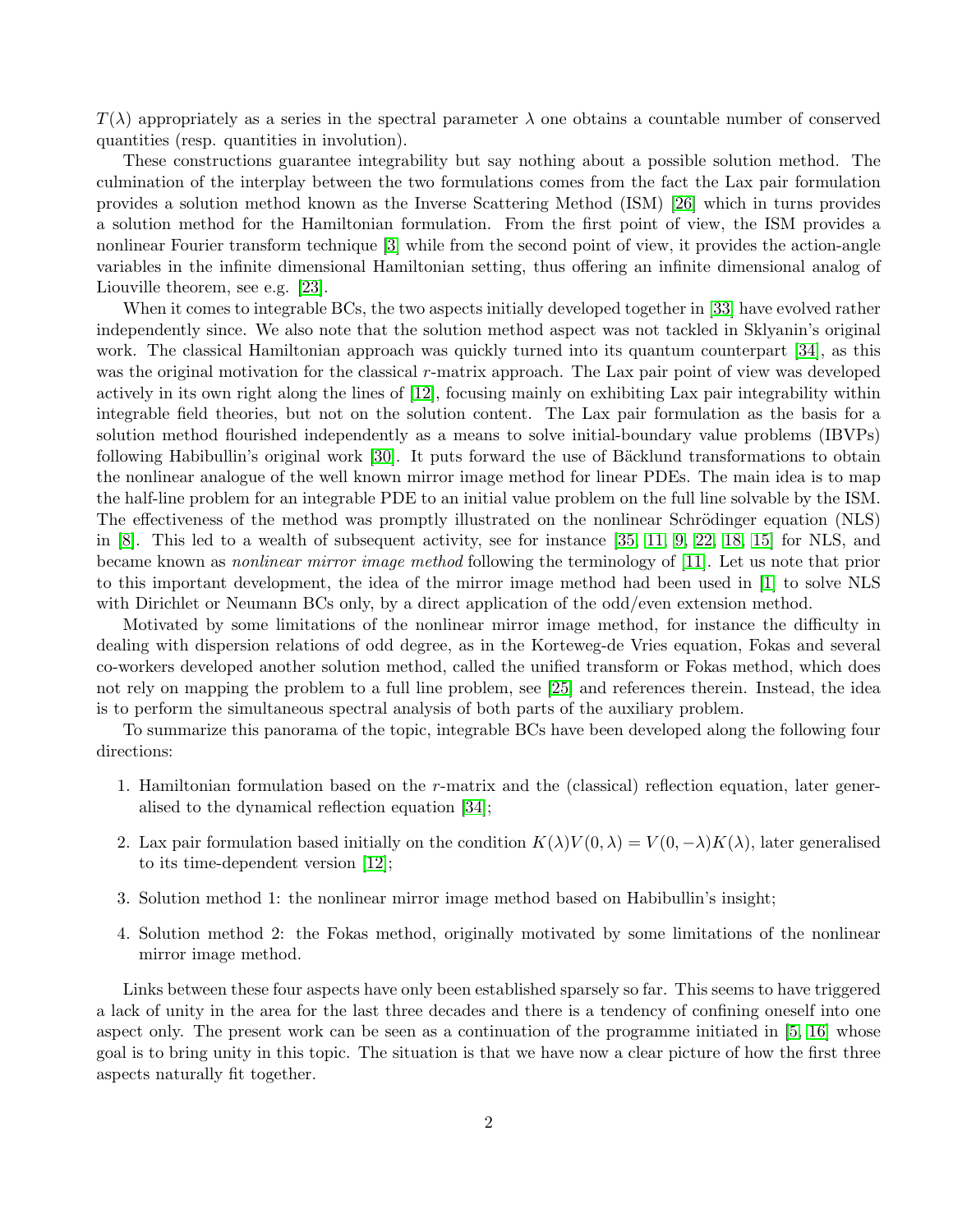To appreciate the challenge, let us first note that, since the early days of the topic, it was believed that point 3 was different from points 1 and 2. In [\[30\]](#page-37-3), it is said "we describe a method for constructing integrable initial boundary value problems which is different from the one cited in [4]" where [4] refers to Sklyanin's work. More recently, an apparent difficulty was also noticed between points 1 and 2 and was the main motivation behind [\[5\]](#page-35-5). The following observation was made: the Hamiltonian and Lax pair approaches seem to predict different boundary matrices. Indeed, in the case of NLS, on the one hand, the relation  $K(\lambda)V(0, \lambda) = V(0, -\lambda)K(\lambda)$  restricts the matrices  $K(\lambda)$  to be diagonal, of the form  $\lambda \sigma_3 + i\theta$  II,  $\theta \in \mathbb{R}$ . This produces the well-known Robin BCs. On the other hand, the reflection equation

$$
r_{12}(\lambda - \mu)K_1(\lambda)K_2(\mu) - K_1(\lambda) K_2(\mu) r_{21}(\lambda - \mu) + K_1(\lambda) r_{21}(\lambda + \mu) K_2(\mu) - K_2(\mu) r_{12}(\lambda + \mu) K_1(\lambda) = 0,
$$

allows for the general solution

$$
K(\lambda) = \lambda A + i\theta \, \mathbb{I}, \quad A \in \mathsf{sl}(2, \mathbb{C}), \tag{1.1}
$$

which leads for NLS to BCs with two arbitrary parameters, see  $(2.2)$ , generalising the Robin case which involves only one parameter. In [\[5\]](#page-35-5), using results from [\[6\]](#page-35-6), we resolved this apparent discrepancy at a general level and showed that the time-dependent generalisation [\(2.9\)](#page-4-0) of Sklyanin's condition naturally derives from Sklyanin's Hamiltonian formulation.

The results provide the connection between the first and second aspects. In [\[16\]](#page-36-7), we applied the new findings to the Ablowitz-Ladik model and the explicit BCs corresponding to the more general case allowed by the reflection equation were derived. They produced new, time-dependent BCs for which the nonlinear mirror image method was implemented for the first time. This provided the connection between points 1 and 2 and the third aspect (solution method 1). In particular, this lifts the erroneous claim in [\[30\]](#page-37-3) that the Bäcklund transformation approach is different from Sklyanin's approach.

The main message is as follows: the unifying equation at the junction of all approaches is

<span id="page-2-1"></span>
$$
K(t,\lambda) = L(0,t,\lambda). \tag{1.2}
$$

Here  $K(t, \lambda)$  is Sklyanin's reflection matrix which can depend on time in general and is a solution of [\(2.9\)](#page-4-0) below, and  $L(x, t, \lambda)$  is the matrix realising the Bäcklund transformation in Habibullin's method. Of course, [\(2.9\)](#page-4-0) boils down to Sklyanin's original equation when  $\partial_t K(t, \lambda) = 0^2$  $\partial_t K(t, \lambda) = 0^2$ . The relation of point 4 with the other three is only partially understood so far. In the case of a time-independent reflection matrix  $K(\lambda)$ , the connection with points 1 and 2 is clear since Sklyanin's relation  $K(\lambda)V(0, \lambda) = V(0, -\lambda)K(\lambda)$ is precisely the relation used in the Fokas method to characterise the so-called linearizable BCs. By the above discussion, since this is also the value of  $L(x, t, \lambda)$  at  $x = 0$ , one can establish a connection with point 3 i.e. the nonlinear mirror image method. This task was accomplished for NLS in [\[10\]](#page-35-7). To our knowledge, this is the only study, with [\[15\]](#page-36-5), of the relation between the Fokas method and the nonlinear mirror image method/ISM on the full line. We stress again that this only covers the time-independent case. Therefore, from what we have explained above about the intrinsic need to allow for time-dependent BCs to unify the first and second aspects, one needs further work to connect point 4 with the unification of the first three.

#### 1.2 Context of the present work

This paper is a natural continuation of [\[5,](#page-35-5) [16\]](#page-36-7) whereby we strenghten the link between the first two aspects and the third aspect of integrable BCs. Specifically, it is known that the continuous limit of the Ablowitz-Ladik model gives the NLS equation. If one computes the continuous limit of the time-dependent BCs

<span id="page-2-0"></span><sup>&</sup>lt;sup>2</sup>We stress that  $\partial_t$  means the total time derivative including the direct dependence on t and the dependence on t via the fields of the theory. In our example, the latter is the origin of the time dependence.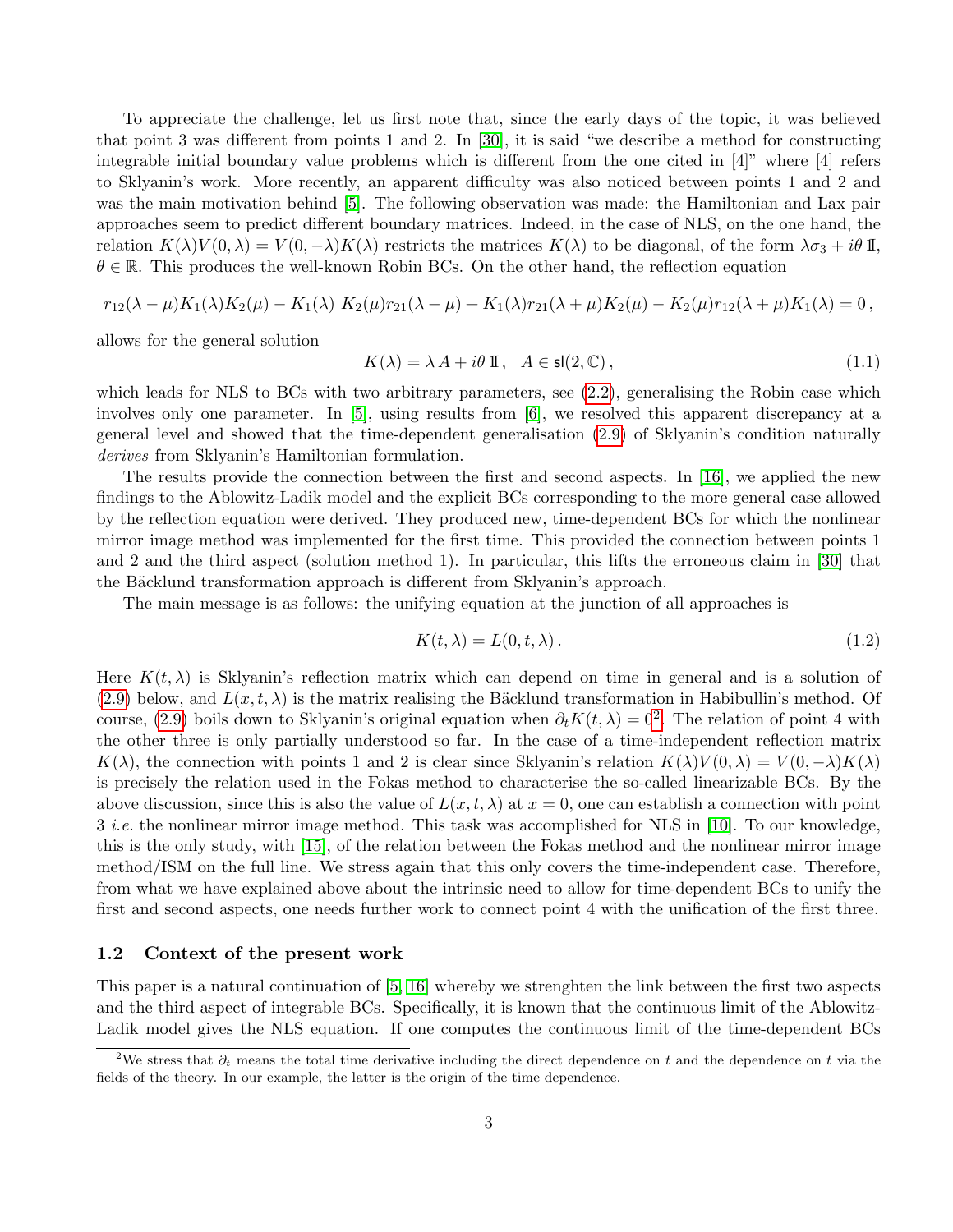obtained in [\[16\]](#page-36-7) for the Ablowitz-Ladik model, one realises that they coincide with those derived in [\[38\]](#page-37-5) by a completely different method. Our main goal here is to implement the nonlinear mirror image for those timedependent BCs for NLS. In addition to the overarching goal of our programme, this is needed for several reasons: (i) this aspect was not touched in [\[38\]](#page-37-5); (ii) these BCs attracted attention recently [\[27,](#page-36-8) [37,](#page-37-6) [40\]](#page-37-7) but the general construction of solutions (using for instance the nonlinear mirror image method) was not done. In [\[27\]](#page-36-8), only pure soliton solutions were constructed using the "dressing the boundary" approach [\[39\]](#page-37-8). In [\[37\]](#page-37-6), the application of the nonlinear mirror image method to the new BCs was identified as an open problem that should be tackled;  $(iii) NLS$  is one of the most emblematic continuous integrable models so the programme [\[5,](#page-35-5) [16\]](#page-36-7) should be carried out for this system.

The paper is organised as follows. In section [2,](#page-3-1) we formulate the initial-boundary value problem for which we will implement the nonlinear mirror image method, with emphasis on the key point  $(1.2)$ . In Section [3,](#page-7-0) we collect the main results of ISM for NLS that we will need. This also serves to fix notations. Section [4](#page-10-0) is the main technical section which prepares the ground for a successful application of the nonlinear mirror image method with time-dependent BCs. The essential technical difference compared to the traditional implementation in [\[8\]](#page-35-1) is that the value of the Bäcklund transformation matrix at  $x = 0$ is now time dependent, see [\(1.2\)](#page-2-1), as opposed to what happens for Robin BCs. This forces us to fix its value at infinity instead. We revisit the Robin case from this point of view to make contact with the well known results in this case and help the reader identify the differences between that case and the time-dependent case. In Section [5,](#page-18-0) we show how to use the results of Section [4](#page-10-0) in two steps in order to implement the nonlinear mirror image method in the time-dependent case. The main results are contained in Propositions [5.2,](#page-20-0) [5.1](#page-20-1) and [5.4](#page-22-0) and provide the analog for our time-dependent case of the central result [\[8\]](#page-35-1) for the Robin case. An essential difference is the possilibity for a new class of solutions that support a soliton being absorbed or emitted by the boundary. We then specialise our formulas to pure soliton solutions and recover the results of [\[27\]](#page-36-8) as a particular case. We use these to visualise integrability of the time-dependent BCs by plotting a two-soliton solution being reflected at the boundary which features the graphical representation of the quantum reflection equation [\[34\]](#page-37-2). We also plot the new type of solutions showing a reflected soliton together with one soliton being absorbed by the boundary (see Fig. [3](#page-26-0) and [4\)](#page-27-0). Conclusions and outlooks are collected in Section [6.](#page-27-1) Some lengthy proofs are gathered in Appendices.

# <span id="page-3-1"></span>2 Formulation of the problem: NLS with time-dependent boundary condition

We consider the focusing nonlinear Schrödinger equation for the complex-valued function  $u(x, t)$  on the half-line

<span id="page-3-3"></span>
$$
iu_t + u_{xx} + 2|u|^2 u = 0 \quad \text{for } x \ge 0, \quad t \ge 0,
$$
\n(2.1)

where the indices t, x denote partial derivatives. The initial data  $u(x, 0) = u_0(x)$  is assumed to be in the Schwartz space  $\mathcal{S}(\mathbb{R}^+)$  and we impose the following boundary conditions (BCs) at  $x=0$ ,

<span id="page-3-0"></span>
$$
u_{xx} + (\alpha^2 + \beta^2)u \pm 2u_x \sqrt{\alpha^2 - |u|^2} = 0,
$$
\n(2.2)

where  $\alpha$  and  $\beta$  are real parameters characterizing the BCs. Without loss of generality, we can fix  $\alpha, \beta > 0$ . Note that the BCs can equivalently be written as follows, by continuing u and its derivatives to  $x \to 0$  and using the bulk equation of motion,

<span id="page-3-2"></span>
$$
iu_t = (\alpha^2 + \beta^2)u - 2|u|^2u \pm 2u_x\sqrt{\alpha^2 - |u|^2}.
$$
 (2.3)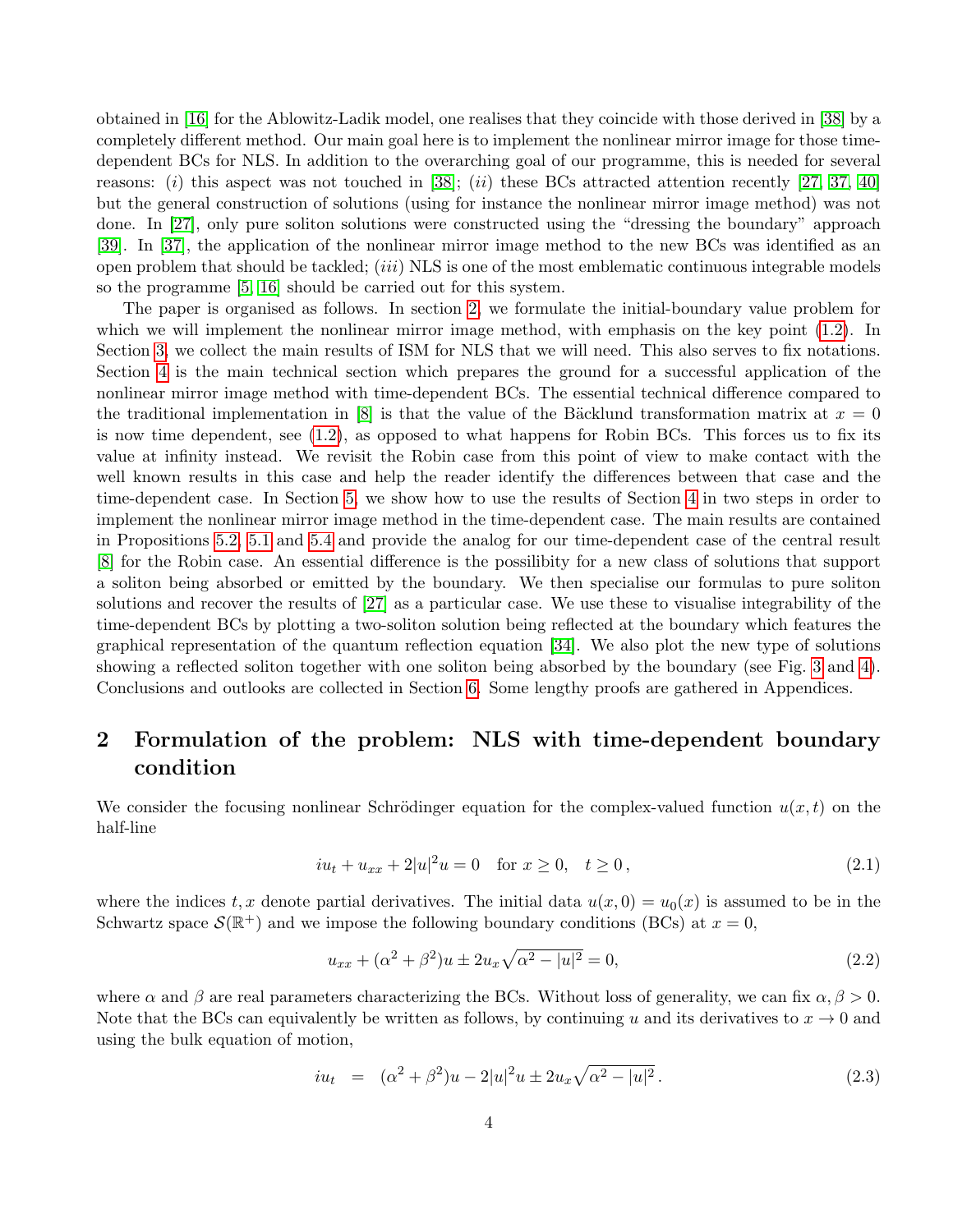These BCs correspond to the third boundary condition studied in [\[29\]](#page-36-9) by a completely different method (the symmetry approach). We note also that, to our knowledge, the associated boundary matrix (see equation [\(2.6\)](#page-4-1) below) was derived first in [\[38\]](#page-37-5), again using a different method (the Bäcklund transformation approach to integrable boundaries and defects). The construction of multisoliton solutions for the boundary conditions  $(2.2)$  was initiated in [\[27,](#page-36-8) [37\]](#page-37-6). From our point of view, the BCs  $(2.3)$  represent the continuous limit of those found in [\[16\]](#page-36-7), in the same way as the NLS is the continuous limit of the Ablowitz-Ladik model.

The bulk equation of motion and the BCs are integrable in the sense that there exits a zero curvature formulation for them. Define

<span id="page-4-1"></span>
$$
U(x,t,\lambda) = \begin{pmatrix} -i\lambda & u(x,t) \\ -u^*(x,t) & i\lambda \end{pmatrix} \equiv -i\lambda\sigma_3 + Q(x,t),\tag{2.4}
$$

$$
V(x,t,\lambda) = -2i\lambda^2 \sigma_3 + 2\lambda Q(x,t) - iQ_x(x,t)\sigma_3 - iQ^2(x,t)\sigma_3,
$$
\n(2.5)

$$
K(t,\lambda) = \frac{1}{(2\lambda - \beta)^2 + \alpha^2} \left( -4\lambda^2 - 4i\lambda H(t) + \alpha^2 + \beta^2 \right),
$$
\n(2.6)

where

<span id="page-4-2"></span>
$$
H(t) = \begin{pmatrix} \pm \sqrt{\alpha^2 - |u(0, t)|^2} & u(0, t) \\ u^*(0, t) & \mp \sqrt{\alpha^2 - |u(0, t)|^2} \end{pmatrix} .
$$
 (2.7)

The choice of sign in [\(2.7\)](#page-4-2) corresponds to the ones in the BCs. The normalisation of  $K(t, \lambda)$  is chosen so that  $K^{-1}(t, \lambda) = K(t, -\lambda)$ . Note that  $\sigma_3$  stands for the usual third Pauli matrix defined as  $\sigma_3 = \text{diag}(1, -1)$ . The asterisk denotes complex conjugate. Then, the bulk equation of motion [\(2.1\)](#page-3-3) and the BCs [\(2.3\)](#page-3-2) are equivalent to

<span id="page-4-0"></span>
$$
U_t(x,t,\lambda) - V_x(x,t,\lambda) + [U(x,t,\lambda), V(x,t,\lambda)] = 0, \qquad (2.8)
$$

$$
K_t(t,\lambda) = V(0,t,-\lambda)K(t,\lambda) - K(t,\lambda)V(0,t,\lambda).
$$
\n(2.9)

In turn, this ensures (at least locally) the existence of a  $2 \times 2$  matrix  $\Psi(x, t, \lambda)$  such that for  $x \geq 0$ ,

<span id="page-4-3"></span>
$$
\Psi_x(x, t, \lambda) = U(x, t, \lambda) \Psi(x, t, \lambda), \qquad (2.10)
$$

$$
\Psi_t(x, t, \lambda) = V(x, t, \lambda) \Psi(x, t, \lambda), \qquad (2.11)
$$

$$
\Psi(0, t, -\lambda) = K(t, \lambda) \Psi(0, t, \lambda).
$$
\n(2.12)

Eq. [\(2.12\)](#page-4-3) signals the presence of an additional  $\mathbb{Z}_2$  symmetry of the wavefunction  $\Psi$  evaluated at  $x = 0$ . Its compatibility with  $(2.11)$  continued to  $x = 0$  yields  $(2.9)$ . The connection of Eq.  $(2.12)$  with  $(2.10)$  is more subtle and is at the basis of the Bäcklund transformation approach to integrable BCs initiated in [\[8\]](#page-35-1) which we will review in section [4.](#page-10-0)

Symmetries for the NLS equation. The following symmetry of the NLS Lax pair holds

$$
NA(x, t, \lambda^*)^* N^{-1} = A(x, t, \lambda), \quad \text{with} \qquad N = \begin{pmatrix} 0 & -1 \\ 1 & 0 \end{pmatrix} \quad \text{and} \qquad A = U, V. \tag{2.13}
$$

The asterisk denotes (componentwise) complex conjugation. This implies in particular that the wavefunction satisfies the symmetry

<span id="page-4-4"></span>
$$
N\Psi(x,t,\lambda^*)^*N^{-1} = \Psi(x,t,\lambda)M(\lambda),\tag{2.14}
$$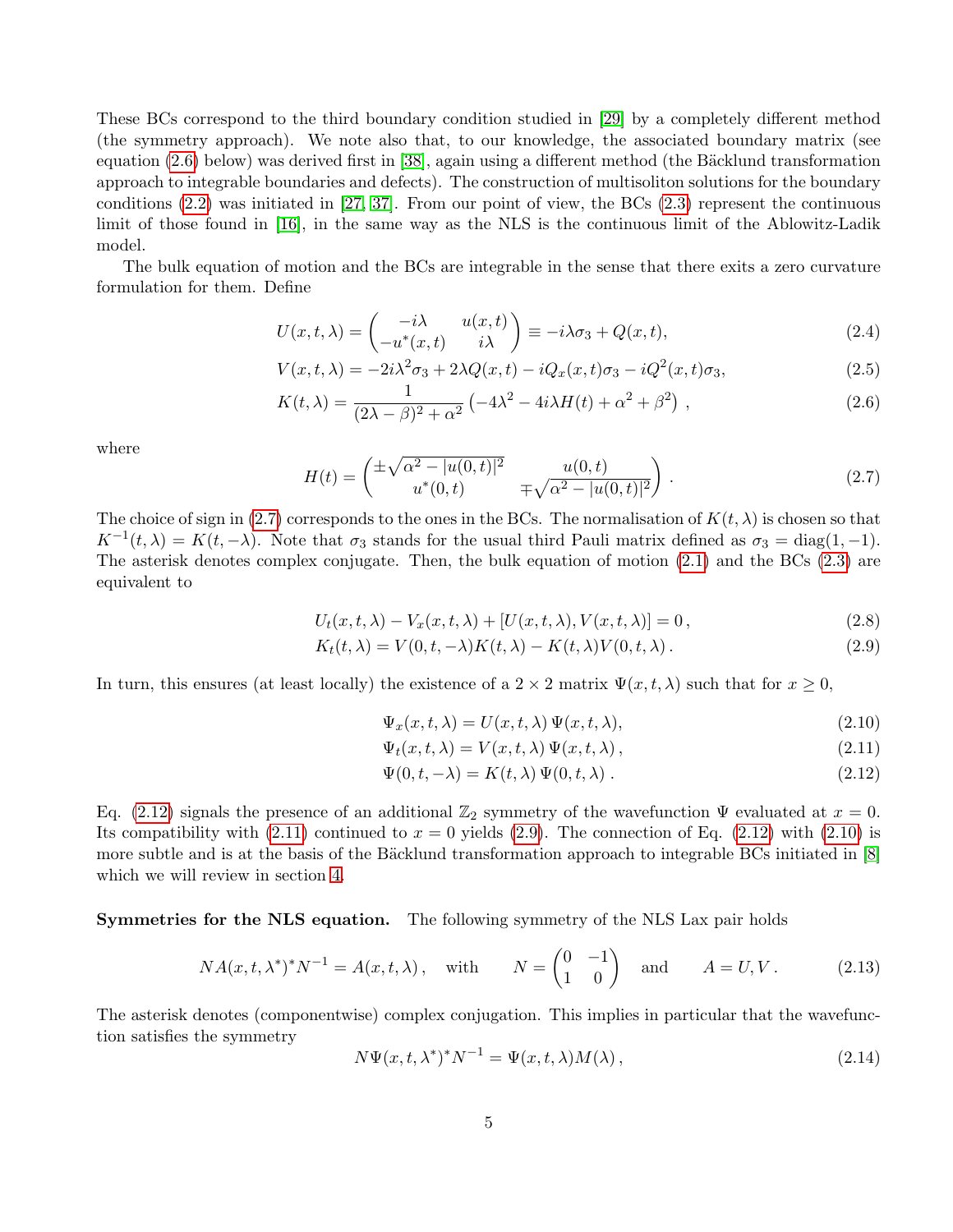where  $M(\lambda)$  is determined for instance by fixing the asymptotic behaviour of  $\Psi$ , e.g. Jost solutions. All related objects such as the scattering matrix and the Bäcklund matrices that we will use in this paper also satisfy this reduction symmetry. In particular, we have

$$
NK(t, \lambda^*)^*N^{-1} = K(t, \lambda), \qquad (2.15)
$$

which boils down to  $NH(t)^*N^{-1} = -H(t)$ .

Absorption/emission of one soliton by/from the boundary. Before diving into the inverse scattering method and the nonlinear mirror image method to construct solutions to the present problem on the half-line, we exhibit the simplest new solution that our results predict whereby one soliton can disappear or appear at the boundary. The following one-soliton solution, defined for  $x, t \geq 0$ ,

<span id="page-5-0"></span>
$$
u(x,t) = \frac{\alpha e^{i\phi} e^{i(\alpha^2 - \beta^2)t + i\varepsilon\beta x}}{\cosh(\alpha(x - x_0 - 2\varepsilon\beta t))}, \quad \varepsilon = \pm 1,
$$
\n(2.16)

satisfies the focusing NLS equation and the boundary condition [\(2.3\)](#page-3-2). The parameters  $\phi$  and  $x_0$  are the arbitrary phase and position shifts. We note that the velocity  $\pm \beta$  and amplitude  $\alpha$  are controlled by the boundary parameters. It was already observed in [\[37\]](#page-37-6) that this solution satisfies the time-dependent boundary conditions. However the interpretation in terms of absoption or emission of a soliton was missing there. Our results show that this is the simplest instance of this phenomenon. A more complicated scenario is illustrated in Figs [3](#page-26-0) and [4.](#page-27-0) The sign  $\varepsilon$  in [\(2.16\)](#page-5-0) corresponds to the sign in [\(5.13\)](#page-19-0) of the general construction below. For  $x_0 > 0$  and  $\varepsilon = -1$  in [\(2.16\)](#page-5-0), the soliton disappears from the half-line  $x > 0$  after a time  $t \sim \frac{x_0}{2\beta}$ . For  $x_0 < 0$  and  $\varepsilon = 1$  in [\(2.16\)](#page-5-0), the soliton appears on the half-line  $x > 0$  after a time  $t \sim -\frac{x_0}{2\beta}$ . As we will see, this solution is a special case of a new class of solutions allowed by the time-dependent boundary conditions that we investigate. It breaks the intuition developed so far by the nonlinear mirror image method in that such a single soliton being emitted or absorbed has no mirror counterpart. The bulk density is defined by

<span id="page-5-1"></span>
$$
N(t) = \int_0^\infty |u(x, t)|^2 dx.
$$
 (2.17)

For the solution [\(2.16\)](#page-5-0), a direct calculation yields

<span id="page-5-2"></span>
$$
N(t) = \alpha + \alpha \tanh(\alpha(x_0 + 2\varepsilon\beta t)).
$$
\n(2.18)

It is clear that this is a time-dependent quantity. Its time behaviour is consistent with the picture of the one soliton being emitted or absorbed by the boundary. By this we mean, that the value of  $N(t)$  as  $t \to \pm \infty$  interpolates between  $2\alpha$  (soliton present on the half-line) and 0 (soliton absent on the half-line). Other examples of exact solutions are discussed in Section [5.3.](#page-24-0) In particular, solutions with one soliton absorbed and one reflected are displayed in Fig. [3](#page-26-0) and [4.](#page-27-0)

What about integrability? One naturally wonders what this means given that we claim that we are dealing with (time-dependent) integrable boundary conditions, yet the bulk density [\(2.17\)](#page-5-1) is not conserved in time. This is drastically different from the situation on the full line or even from the case with Robin boundary conditions. In the latter case, based on ideas in [\[14\]](#page-36-10), it was shown in [\[18\]](#page-36-4) that a generating function for the conserved quantities is given by,

$$
I(t,\lambda) = \frac{1}{2} \int_0^\infty u(x,t) (\Gamma(x,t,\lambda) - \Gamma(x,t,-\lambda)) dx,
$$
\n(2.19)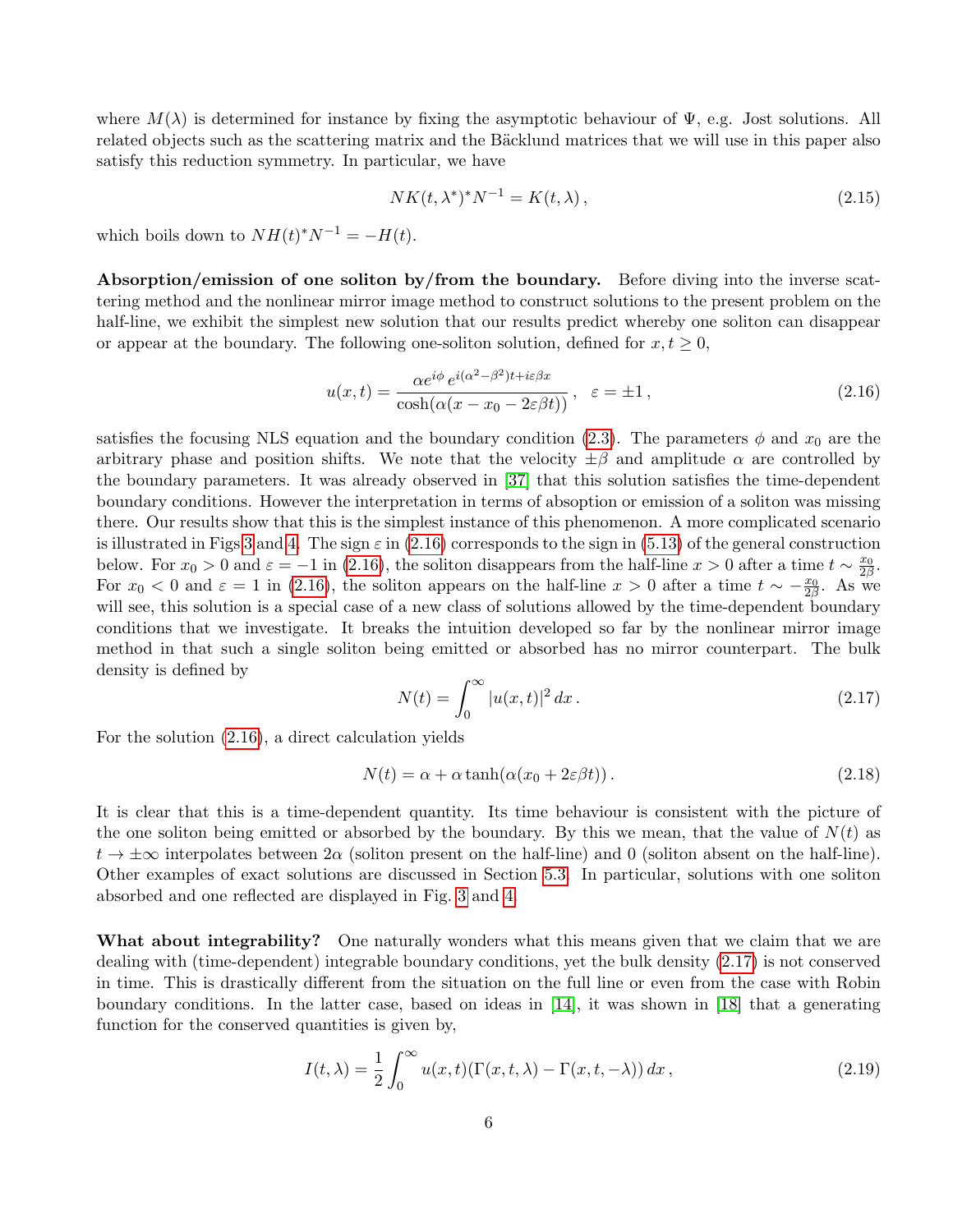where  $\Gamma = \Psi_2 \Psi_1^{-1}$  and  $\Psi_{1,2}$  are the components of the vector solution  $\Psi(x,t,\lambda) = \begin{pmatrix} \Psi_1(x,t,\lambda) \\ \Psi_2(x,t,\lambda) \end{pmatrix}$  $\Psi_2(x,t,\lambda)$  satisfying  $(2.10)-(2.12)$  $(2.10)-(2.12)$  $(2.10)-(2.12)$ . Let us drop the argument  $x, t, \lambda$  for conciseness whenever this does not lead to confusion.

In the time-dependent case, we shall show that  $I(t, \lambda)$  is not conserved in time but that we can identify the correct boundary contribution which yields a generating function of conserved quantities as

$$
\mathcal{I}(t,\lambda) = I(t,\lambda) - \mathcal{K}(t,\lambda),\tag{2.20}
$$

where

<span id="page-6-0"></span>
$$
\mathcal{K}(t,\lambda) = \frac{1}{2}\ln(K_{11}(t,\lambda) + K_{12}(t,\lambda)\Gamma(0,t,\lambda))\,. \tag{2.21}
$$

The proof goes as follows. A direct calculation using  $(2.10)-(2.11)$  $(2.10)-(2.11)$  yields

$$
\partial_t(u\Gamma) = \partial_x(V_{11} + V_{12}\Gamma). \tag{2.22}
$$

This can be used for  $\Gamma(x, t, \lambda)$  and for  $\Gamma(x, t, -\lambda)$  to yield

$$
\partial_t I(t,\lambda) = \frac{1}{2} \left( - (V_{11}(0,t,\lambda) + V_{12}(0,t,\lambda) \Gamma(0,t,\lambda)) + (V_{11}(0,t,-\lambda) + V_{12}(0,t,-\lambda) \Gamma(0,t,-\lambda)) \right). \tag{2.23}
$$

We now use  $(2.12)$  to obtain

$$
\Gamma(0, t, -\lambda) = (K_{21}(t, \lambda) + K_{22}(t, \lambda)\Gamma(0, t, \lambda))(K_{11}(t, \lambda) + K_{12}(t, \lambda)\Gamma(0, t, \lambda))^{-1}
$$

and we use [\(2.9\)](#page-4-0) to eliminate  $V_{11}(0, t, -\lambda)$  and  $V_{12}(0, t, -\lambda)$ . We get, after some cancellations

$$
\partial_t I(t,\lambda) = \frac{1}{2} \left( \partial_t K_{11}(t,\lambda) + \partial_t K_{12}(t,\lambda) \Gamma(0,t,\lambda) \right) (K_{11}(t,\lambda) + K_{12}(t,\lambda) \Gamma(0,t,\lambda))^{-1} \tag{2.24}
$$

$$
+ \frac{1}{2} K_{12}(t,\lambda) \left( V_{21}(0,t,\lambda) - 2\lambda V_{11}(0,t,\lambda) - V_{12}(0,t,\lambda) \Gamma^2(0,t,\lambda) \right) (K_{11}(t,\lambda) + K_{12}(t,\lambda) \Gamma(0,t,\lambda))^{-1}.
$$

It remains to note that [\(2.5\)](#page-4-1) implies the following Riccati equation in time for Γ

$$
V_{21}(0, t, \lambda) - 2\lambda V_{11}(0, t, \lambda) - V_{12}(0, t, \lambda) \Gamma^2(0, t, \lambda) = \partial_t \Gamma(0, t, \lambda).
$$

With this, we deduce

$$
\partial_t I(t,\lambda) = \frac{1}{2} \partial_t \ln \left( K_{11}(t,\lambda) + K_{12}(t,\lambda) \Gamma(0,t,\lambda) \right) \,. \tag{2.25}
$$

This shows that  $\partial_t I(t, \lambda) \neq 0$  but leads naturally to introduce  $\mathcal{K}(t, \lambda)$  as in [\(2.21\)](#page-6-0) and

<span id="page-6-1"></span>
$$
\partial_t \mathcal{I}(t, \lambda) = \partial_t \left( I(t, \lambda) - \mathcal{K}(t, \lambda) \right) = 0, \qquad (2.26)
$$

which shows the announced result.

Let us remark that for Robin boundary conditions, since  $K$  is diagonal and time independent (see Eq. [\(4.17\)](#page-15-0)),  $K_{12}(t, \lambda) = 0$  and  $K_{11}(t, \lambda) = \lambda$ , the previous equation simplifies and shows  $I(t, \lambda)$  is the generating series for an infinite numbers of conserved quantities without needing  $\mathcal{K}(t, \lambda)$ . However, for the time-dependent boundary conditions we study here, this is not the case and  $\mathcal{K}(t,\lambda)$  is indeed timedependent and exactly compensates for the loss of conservation in time of  $I(t, \lambda)$ . Integrability holds for the system "half-line+boundary" while the half-line only can be thought as being an open system coupled to a boundary that acts as a reservoir.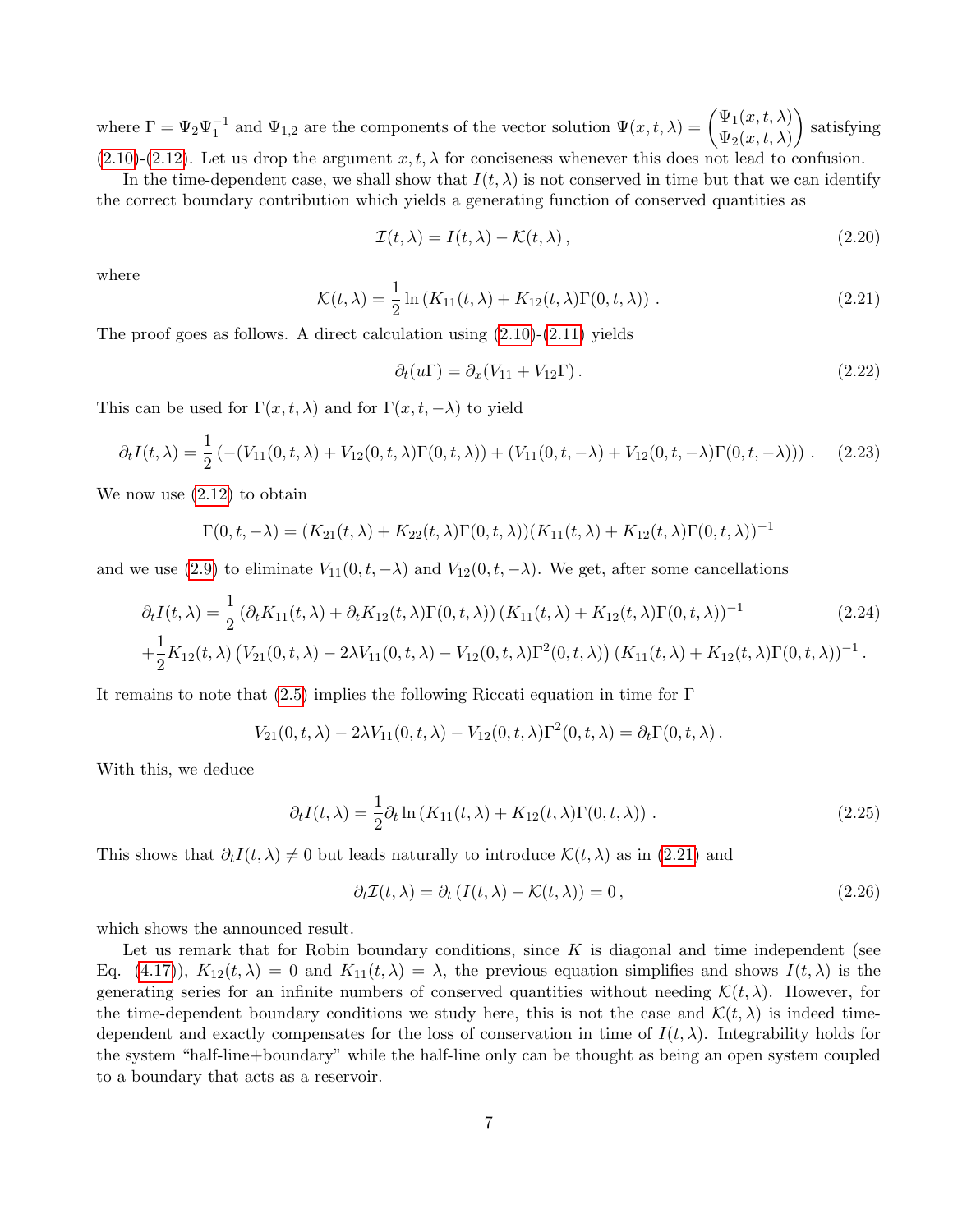We should clarify how to compute the conserved quantities which are the coefficients of the generating series  $\mathcal{I}(t,\lambda) = \sum_{n=0}^{\infty}$  $\frac{\mathcal{I}_n(x,t)}{(2i\lambda)^n}$ . This computation is based on the fact that  $\Gamma$  satisfies the following Riccati equation

$$
\Gamma_x = -u^* + 2i\lambda\Gamma - u\Gamma^2,
$$

and it admits a series expansion in  $1/\lambda$ ,

$$
\Gamma(x, t, \lambda) = \sum_{n=1}^{\infty} \frac{\Gamma_n(x, t)}{(2i\lambda)^n}.
$$

This allows one to obtain the quantities  $I_{2n-1} = \int_0^\infty (u\Gamma_{2n-1}) dx$  recursively from

$$
\Gamma_1 = u^*, \ \Gamma_{n+1} = (\Gamma_n)_x + u \sum_{k=1}^{n-1} \Gamma_k \Gamma_{n-k}.
$$

This gives  $I_1 = \int_0^\infty |u(x,t)|^2 dx$  which is not conserved on its own from [\(2.18\)](#page-5-2) as mentioned previously. However, our formula  $(2.26)$  tells us that the combination<sup>[3](#page-7-1)</sup>

<span id="page-7-3"></span>
$$
\mathcal{I}_1 = I_1 - \mathcal{K}_1 = \int_0^\infty |u(x, t)|^2 dx \pm \sqrt{\alpha^2 - |u(0, t)|^2} \tag{2.27}
$$

will be conserved in time. For our example [\(2.16\)](#page-5-0), we have  $I_1 = N(t)$  found in [\(2.18\)](#page-5-2). Noticing that the  $\pm$ sign in front of the square root is equal to<sup>[4](#page-7-2)</sup>  $-\text{sign}(x_0+2\varepsilon\beta t)$  we have  $\pm\sqrt{\alpha^2-|u(0,t)|^2}=-\alpha\tanh(\alpha(x_0+t))$  $2\varepsilon\beta t$ ), hence the result. Similarly, the Hamiltonian of this system can be recognized in  $\mathcal{I}_3$  and can be computed exactly

<span id="page-7-4"></span>
$$
\mathcal{I}_3 = -\int_0^\infty \left( |u_x(x,t)|^2 - |u(x,t)|^4 \right) dx \mp \frac{3\beta^2 - \alpha^2 - 2|u(0,t)|^2}{3} \sqrt{\alpha^2 - |u(0,t)|^2} \,. \tag{2.28}
$$

Again, for solution [\(2.16\)](#page-5-0), a direct computation gives

$$
\int_0^\infty \left( |u_x(x,t)|^2 - |u(x,t)|^4 \right) dx = \alpha \tanh\left( \alpha (x_0 + 2\varepsilon \beta t) \right) \frac{3\beta^2 - \alpha^2 - 2|u(0)|^2}{3} \tag{2.29}
$$

and conservation in time of  $\mathcal{I}_3$  holds using again the value of  $\pm \sqrt{\alpha^2 - |u(0,t)|^2}$  given above. Note that expressions [\(2.27\)](#page-7-3) and [\(2.28\)](#page-7-4) were obtained in [\[38\]](#page-37-5) using Sklyanin's double-row formalism. However, the generating function  $K$  for the boundary contribution was not identified there.

# <span id="page-7-0"></span>3 Review of the Inverse Scattering Method (ISM)

The nonlinear mirror image approach to initial-boundary value problems relies on the use of ISM, initially developed to construct solutions of Initial Value Problems (IVPs) for integrable nonlinear PDEs. Therefore, in this section we briefly outline the ingredients we need from ISM applied to the NLS equation [\(2.1\)](#page-3-3) with the initial condition in  $\mathcal{S}(\mathbb{R})$ . More general functional spaces are possible but our aim in this paper is to focus on methods and ideas rather than on technicalities related to functional spaces. The basis of the method relies on the spectral analysis of  $(2.10)$  at  $t = 0$  to get the initial scattering data (direct part). The

<span id="page-7-1"></span><sup>&</sup>lt;sup>3</sup>Here and in the next formula, we have dropped irrelevant constants related to the normalisation of the matrix K.

<span id="page-7-2"></span><sup>&</sup>lt;sup>4</sup>This can be found by checking the boundary condition  $(2.2)$  for solution  $(2.16)$ .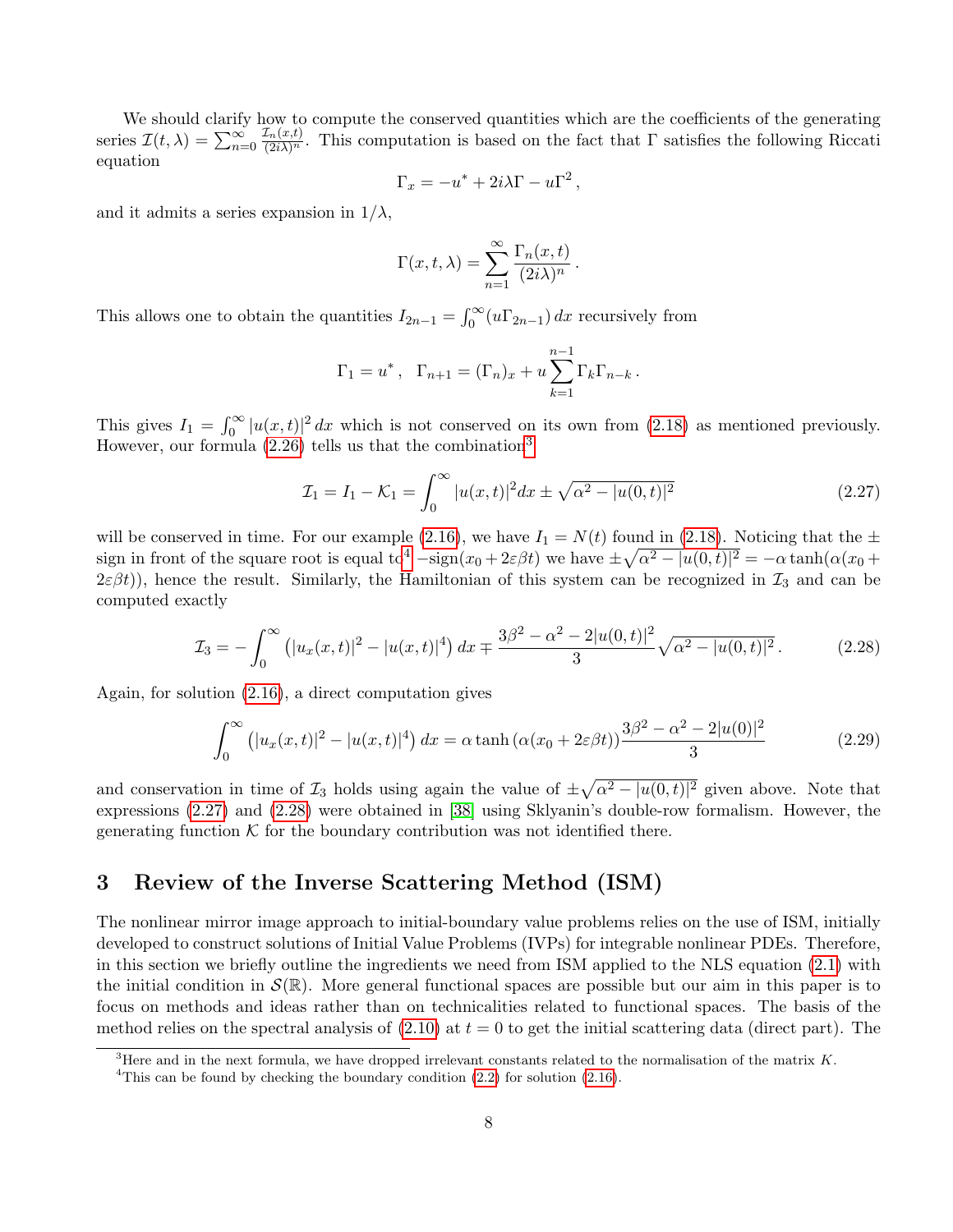key point is that, under the time evolution induced by [\(2.11\)](#page-4-3), the time evolution of the scattering data is linear. The inverse part consist in using the time evolved scattering data in the reconstruction formula for the solution of NLS.

Specifically, hereafter  $\mathbb{C}^+$  and  $\mathbb{C}^-$  are the upper and lower complex plane respectively, that is,  $\mathbb{C}^+$  =  $\{\lambda \in \mathbb{C} \mid \text{Im}(\lambda) > 0\}, \mathbb{C}^- = \{\lambda \in \mathbb{C} \mid \text{Im}(\lambda) < 0\}, \text{ and } \overline{\mathbb{C}^{\pm}} \text{ is the closure of } \mathbb{C}^{\pm} \text{ containing the real line.}$ 

## 3.1 Direct part

Given the initial data  $u(x, t = 0) = u(x) \in \mathcal{S}(\mathbb{R})$ , the construction of the scattering data is achieved by considering the unique  $2 \times 2$  fundamental matrix solutions of [\(2.10\)](#page-4-3) at  $t = 0$ , denoted by  $\Psi_{+}(x, \lambda)$  and called Jost solutions, which satisfy (see e.g. [\[1,](#page-35-4) [4\]](#page-35-8))

<span id="page-8-0"></span>
$$
\lim_{x \to \pm \infty} \Psi_{\pm}(x,\lambda) e^{i\lambda x \sigma_3} = \mathbb{I}, \quad \lambda \in \mathbb{R}.
$$
\n(3.1)

We denote by  $\Psi_{\pm}^{(1)}(x,\lambda)$  and  $\Psi_{\pm}^{(2)}(x,\lambda)$  the first and second column of  $\Psi_{\pm}(x,\lambda)$ , respectively. It can be shown (see, e.g. [\[3,](#page-35-0) [4,](#page-35-8) [7,](#page-35-9) [31\]](#page-37-9)) that  $\Psi_{\pm}^{(1)}(x,\lambda)$  and  $\Psi_{\mp}^{(2)}(x,\lambda)$  are continuous on  $\overline{\mathbb{C}^{\mp}}$  and have an analytic continuation in  $\mathbb{C}^{\mp}$ . From [\(2.10\)](#page-4-3) and [\(3.1\)](#page-8-0), one deduces that  $\Psi_{+}(x,\lambda)$  and  $\Psi_{-}(x,\lambda)$  have determinant equal to 1 and hence are two *fundamental solutions* of  $(2.10)$  for  $\lambda \in \mathbb{R}$ . Therefore, they must be related as

<span id="page-8-1"></span>
$$
\Psi_{+}(x,\lambda) = \Psi_{-}(x,\lambda) S(\lambda), \quad \lambda \in \mathbb{R}, \tag{3.2}
$$

where the matrix  $S(\lambda)$  is called the *scattering matrix* associated to  $u(x)$  or  $Q(x) = \begin{pmatrix} 0 & u(x) \\ -\frac{1}{2}(x) & 0 \end{pmatrix}$  $\begin{pmatrix} 0 & u(x) \\ -u^*(x) & 0 \end{pmatrix}$ . The wavefunctions  $\Psi_{\pm}(x,\lambda)$  satisfy the symmetry relation [\(2.14\)](#page-4-4) with  $M = \mathbb{I}$ . We deduce that  $\Psi_{\pm}(x,\lambda)^* =$  $N^{-1}\Psi_{+}(x,\lambda)N$  and

$$
S(\lambda) = \begin{pmatrix} a^*(\lambda) & -b^*(\lambda) \\ b(\lambda) & a(\lambda) \end{pmatrix}, \quad \lambda \in \mathbb{R},
$$
\n(3.3)

where  $a(\lambda)$  and  $b(\lambda)$  are complex-valued functions defined on R. The matrix  $S(\lambda)$  is uni-modular, that is det  $S(\lambda) = 1$ . Explicitly, we have  $|a(\lambda)|^2 + |b(\lambda)|^2 = 1, \lambda \in \mathbb{R}$ . From [\(3.2\)](#page-8-1) it follows

<span id="page-8-2"></span>
$$
a(\lambda) = \det \left( \Psi_{-}^{(1)}(x,\lambda), \Psi_{+}^{(2)}(x,\lambda) \right), \quad a^*(\lambda) = -\det \left( \Psi_{-}^{(2)}(x,\lambda), \Psi_{+}^{(1)}(x,\lambda) \right). \tag{3.4}
$$

Hence  $a(\lambda)$  (resp.  $a^*(\lambda)$ ) is continuous on  $\overline{\mathbb{C}^+}$  (resp.  $\overline{\mathbb{C}^-}$ ) and has an analytic continuation on  $\mathbb{C}^+$  (resp.  $\mathbb{C}^-$ ). Note that in this setting (that is,  $u \in \mathcal{S}(\mathbb{R})$ )  $b(\lambda)$  is continuous on  $\mathbb R$  as well, but cannot be continued analytically into any region of C. Hereafter, whenever we mention any column of Jost matrix solutions  $\Psi_{\pm}(x,\lambda)$  (or  $a(\lambda), a^*(\lambda)$ ), we always refer to their analytic continuation on the appropriate region of the complex plane.

The continuous scattering coefficient  $a(\lambda)$  may have zeroes in  $\mathbb{C}^+$ . In such a case, we will make the standard assumption that there is a finite number n of simple zeros  $\lambda_k$ ,  $k = 1, \ldots, n$ . Following the terminology used in [\[7\]](#page-35-9), potentials  $u(x)$  that lead to such a property of the continuous scattering coefficient  $a(\lambda)$  are called *generic potentials*. In what follows, all potentials are assumed to be generic. Thus the first equation in [\(3.4\)](#page-8-2) implies  $\Psi_{-}^{(1)}(x,\lambda_k) = \gamma(\lambda_k) \Psi_{+}^{(2)}(x,\lambda_k)$ , where the proportionality constants  $\gamma(\lambda_k)$ are called *norming constants*. The quantities  $c(\lambda_k) = \frac{\gamma(\lambda_k)}{a'(\lambda_k)}$ ,  $k = 1, \ldots, n$ , are sometimes used instead of  $\gamma(\lambda_k)$  and are also referred to as norming constants. We will use both depending on our needs. The zeroes and norming constants together form the so-called discrete scattering data. The reflection coefficient, denoted  $r(\lambda)$ , is a complex-valued function defined as  $r(\lambda) = \frac{b(\lambda)}{a(\lambda)}$  for  $\lambda \in \mathbb{R}$ . It has been shown in [\[7\]](#page-35-9) that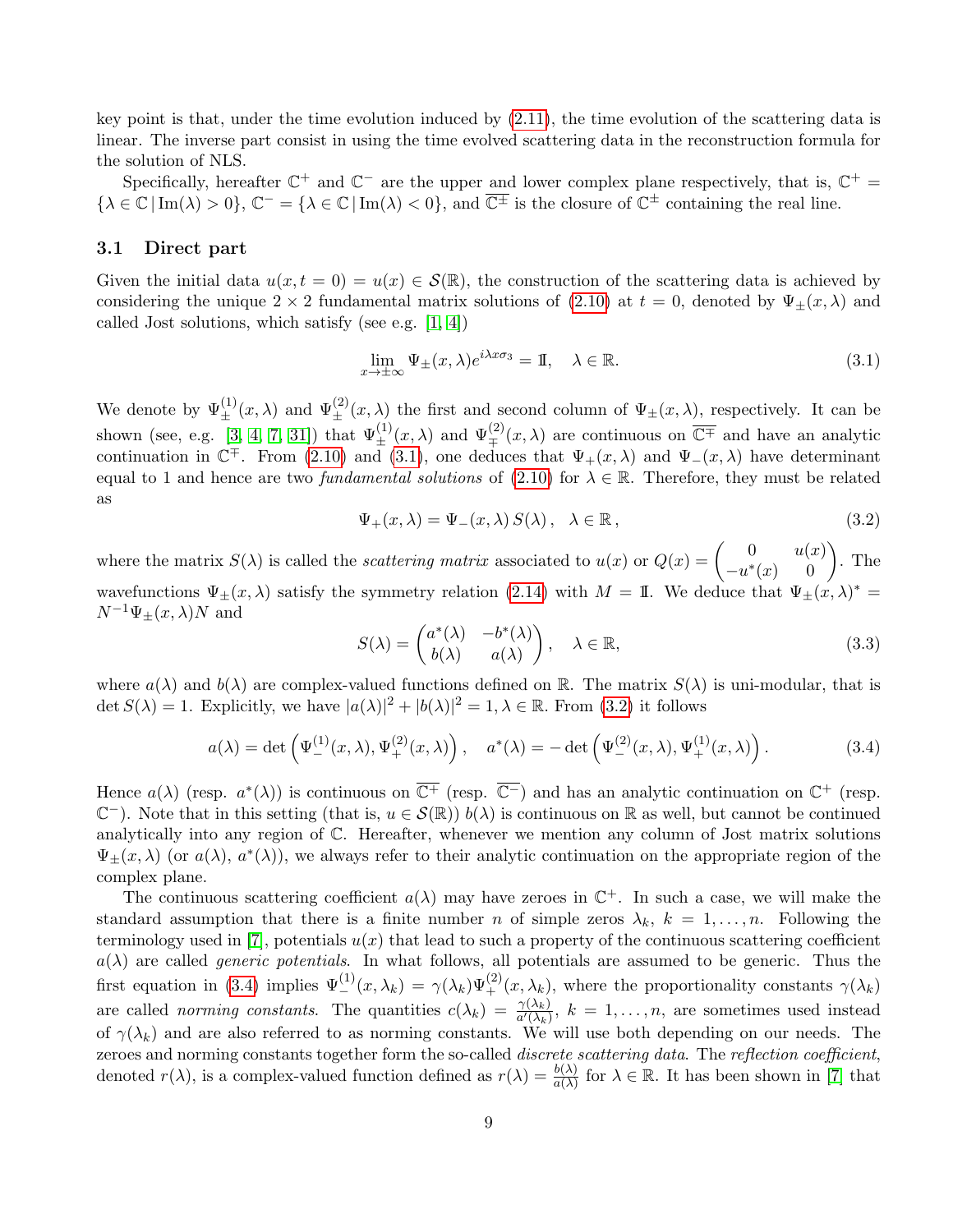$r(\lambda) \in \mathcal{S}(\mathbb{R})$  with the property  $||r||_{\infty} < 1$ . The discrete scattering data and the reflection coefficient form the *scattering data* necessary for the direct and inverse part of the method as we now recall.

**Definition 3.1.** The map S associates to  $u \in \mathcal{S}(\mathbb{R})$  its scattering data, namely

$$
S: S(\mathbb{R}) \longrightarrow S(\mathbb{R}) \times (\mathbb{C}^+)^n \times (\mathbb{C})^n
$$
  
 
$$
u \longmapsto (r, \lambda_1, \dots, \lambda_n, c(\lambda_1), \dots, c(\lambda_n))
$$

## 3.2 Inverse part

The inverse of the map  $S$  can be obtained via the following normalized Riemann-Hilbert problem (see e.g. [\[21\]](#page-36-11) for details). Given  $(r, \lambda_1, \ldots, \lambda_n, c(\lambda_1), \ldots, c(\lambda_n))$ , construct the (unique)  $2 \times 2$  matrix function  $\mu(x, \lambda)$ which satisfies the following properties:

- Analyticity.  $\mu(x, \lambda)$  is analytic in  $\mathbb{C}\setminus (\mathbb{R}\cup \{\lambda_1, \ldots, \lambda_n, \lambda_1^*, \ldots, \lambda_n^*\});$
- Jump condition. It has continuous boundary values on the real line  $\mu_{\pm}(x,\lambda) := \lim_{\varepsilon \to 0^+} \mu(x,\lambda \pm i\varepsilon)$ ,  $\lambda \in \mathbb{R}$ , satisfying the jump condition

$$
\mu_+(x,\lambda) = \mu_-(x,\lambda)v(x,\lambda), \lambda \in \mathbb{R},
$$

where the *jump matrix* is given by

$$
v(x,\lambda) := \begin{pmatrix} 1+|r(\lambda)|^2 & -r^*(\lambda)e^{-2i\lambda x} \\ -r(\lambda)e^{2i\lambda x} & 1 \end{pmatrix};
$$

• Residues.  $\mu(x, \lambda)$  has simple poles at  $\lambda_k, \lambda_k^*$  for  $k = 1, \ldots, n$ , and the residues are given by

$$
\operatorname{Res}_{\lambda=\lambda_k} \mu(x,\lambda) = \lim_{\lambda \to \lambda_k} \mu(x,\lambda) \begin{pmatrix} 0 & 0 \\ c(\lambda_k)e^{2i\lambda_k x} & 0 \end{pmatrix}, \operatorname{Res}_{\lambda=\lambda_k^*} \mu(x,\lambda) = \lim_{\lambda \to \lambda_k^*} \mu(x,\lambda) \begin{pmatrix} 0 & -c^*(\lambda_k)e^{-2i\lambda_k^* x} \\ 0 & 0 \end{pmatrix};
$$
(3.5)

• Normalisation.  $\mu(x, \lambda) \to \mathbb{I}$  as  $\lambda \to \infty$ .

**Definition 3.2.** The map P takes  $(r, \lambda_1, ..., \lambda_n, c(\lambda_1), ..., c(\lambda_n)) \in \mathcal{S}(\mathbb{R}) \times (\mathbb{C}^+)^n \times (\mathbb{C})^n$  to

 $u(x) = 2i(\mu_1(x))_{12}$ , for all  $x \in \mathbb{R}$ ,

where  $\mu(x, \lambda)$  is the unique solution of the above normalised Riemann-Hilbert problem with  $\mu(x, \lambda)$  =  $1 + \frac{\mu_1(x)}{\lambda} + O\left(\frac{1}{\lambda^2}\right)$  as  $\lambda \to \infty$ .

The following fundamental result yields the relation between the direct and inverse parts of the ISM at some fixed time  $t = 0$ .

**Theorem 3.3.** [\[22\]](#page-36-3) The maps S and P are continuous and inverse to each other.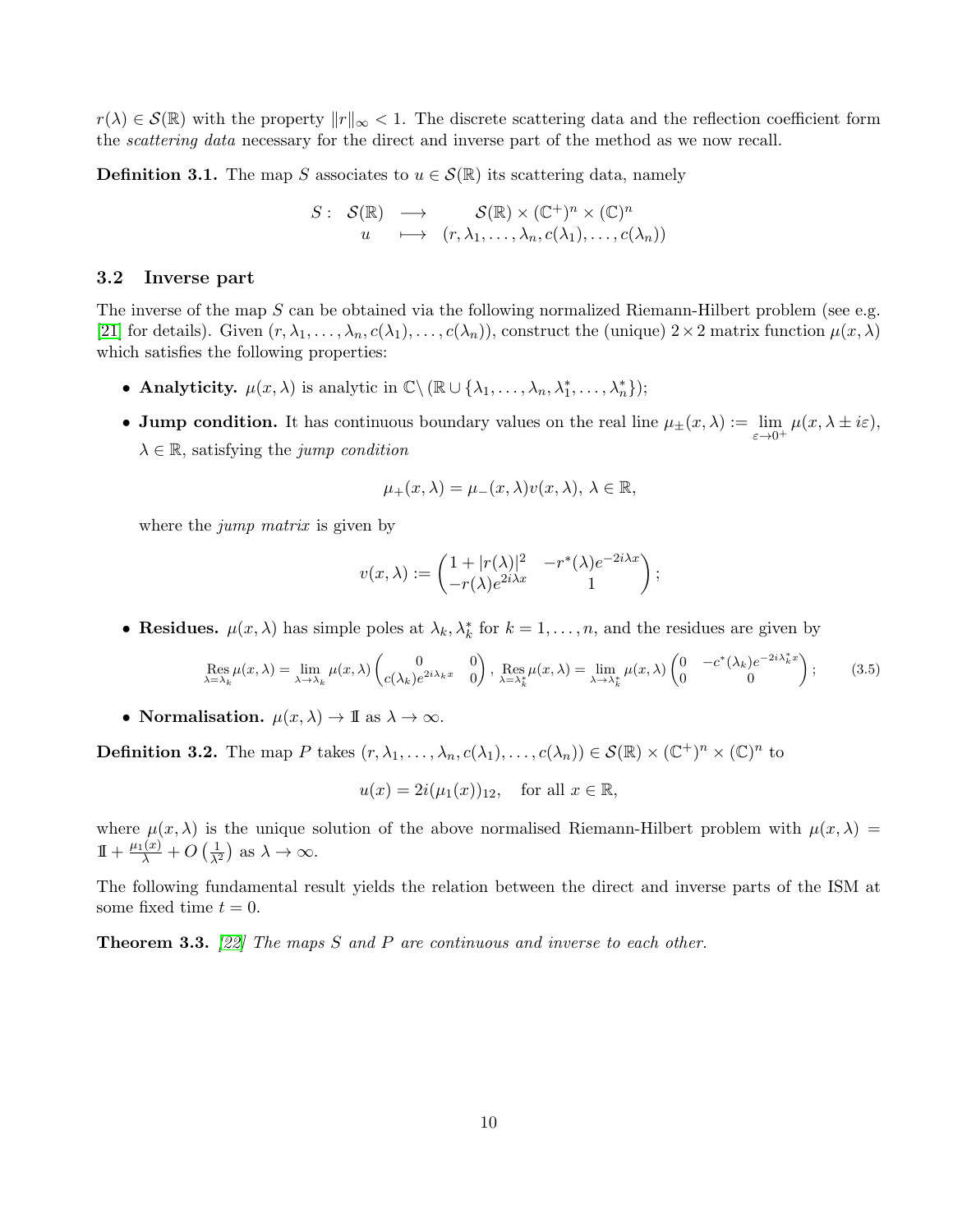## 3.3 Time evolution

The effectiveness of the method now comes from the compatibility of the above construction with the time evolution: as the initial data  $u$  evolves in time according to NLS, the scattering data evolves in time linearly. Specifically, we have the following. Given a generic potential  $u(x) \in \mathcal{S}(\mathbb{R})$ , the solution  $u(x,t)$  of the NLS equation with  $u(x, t = 0) = u(x)$  is generic, belongs to  $\mathcal{S}(\mathbb{R})$  and the scattering data associated to  $u(x, t)$  or  $Q(x, t)$  for all  $t \geq 0$  are given by

<span id="page-10-1"></span>
$$
r(t,\lambda) = r(\lambda)e^{2i\lambda^2t} \text{ and } c(t,\lambda_k) = c(\lambda_k)e^{2i\lambda_k^2t}.
$$
 (3.6)

Therefore the ISM can be summarized as follows: apply the map S to  $u(x) \in S(\mathbb{R})$ , evolve the scattering data in time using formulae [\(3.6\)](#page-10-1), and then apply the map P to obtain the solution  $u(x, t)$  at time  $t > 0$ of the NLS equation [\(2.1\)](#page-3-3) with  $u(x, t = 0) = u(x)$ .

#### <span id="page-10-2"></span>3.4 Multisoliton solutions

The scattering coefficient  $a(\lambda)$  associated with the pure multi-soliton solutions (i.e.  $r(\lambda) = 0$  identically) reads

$$
a(\lambda) = \prod_{k=1}^{n} \frac{\lambda - \lambda_k}{\lambda - \lambda_k^*}
$$

.

where  $\lambda_1,\ldots,\lambda_n\in\mathbb{C}^+$  are the zeros of  $a(\lambda)$  in the upper half-plane. In this case, the map P is known explicitly and one gets the pure *n*-soliton as (see e.g.  $[2, 23]$  $[2, 23]$ )

$$
u(x,t) = 2i \frac{\det P_b}{\det P},
$$
\n(3.7)

where 
$$
P_b = \begin{pmatrix} 0 & \mathbf{c} \\ \mathbf{1} & P^T \end{pmatrix}
$$
, with  $\mathbf{1} = (1, \ldots, 1)^T$ ,  $\mathbf{c} = -\left(c^*(\lambda_1)e^{-2i(\lambda_1^*x + 2\lambda_1^{*2}t)}, \ldots, c^*(\lambda_n)e^{-2i(\lambda_n^*x + 2\lambda_n^{*2}t)}\right)$ , and  
\n
$$
P = (p_{m,j})_{1 \le m,j \le n}, \quad p_{m,j} = \delta_{m,j} + c^*(\lambda_m)e^{-2i(\lambda_m^*x + 2\lambda_m^{*2}t)} \sum_{k=1}^n \frac{c(\lambda_k)e^{2i(\lambda_k x + 2\lambda_k^{*2}t)}}{(\lambda_m^* - \lambda_k)(\lambda_k - \lambda_j^*)}.
$$

## <span id="page-10-0"></span>4 Bäcklund transformation approach to integrable BCs

To apply the nonlinear mirror image method to the time dependent conditions considered in this paper, we need to construct a Bäcklund matrix whose the value at  $x = 0$  equals  $K(t, \lambda)$  with  $K(t, \lambda)$  given by [\(2.6\)](#page-4-1) and depends on time. This poses a challenge if one tries to use the traditional approach. Indeed, usually, the Bäcklund transformation is computed at  $t = 0$  using the differential equation it should satisfy and imposing the boundary value at  $x = 0$ , and then evolve it in time in a compatible manner. This works well if the boundary value at  $x = 0$  is indeed time-independent (as in the Robin case) but appears to be a difficult task in our time-dependent case.

Therefore, we will employ a different strategy to overcome this problem. The idea is to exploit the fact that we can fix the boundary value of the Bäcklund transformation as  $x \to \infty$ , which is time-independent even in our case, as opposed to the value at  $x = 0$ . This discussion suggests that we need to first review the properties of Bäcklund transformations in detail in a way that is tailored for our needs. This is what we do in the first subsection before moving on to revisiting the Robin case to show how our new strategy brings completely equivalent results (as it should).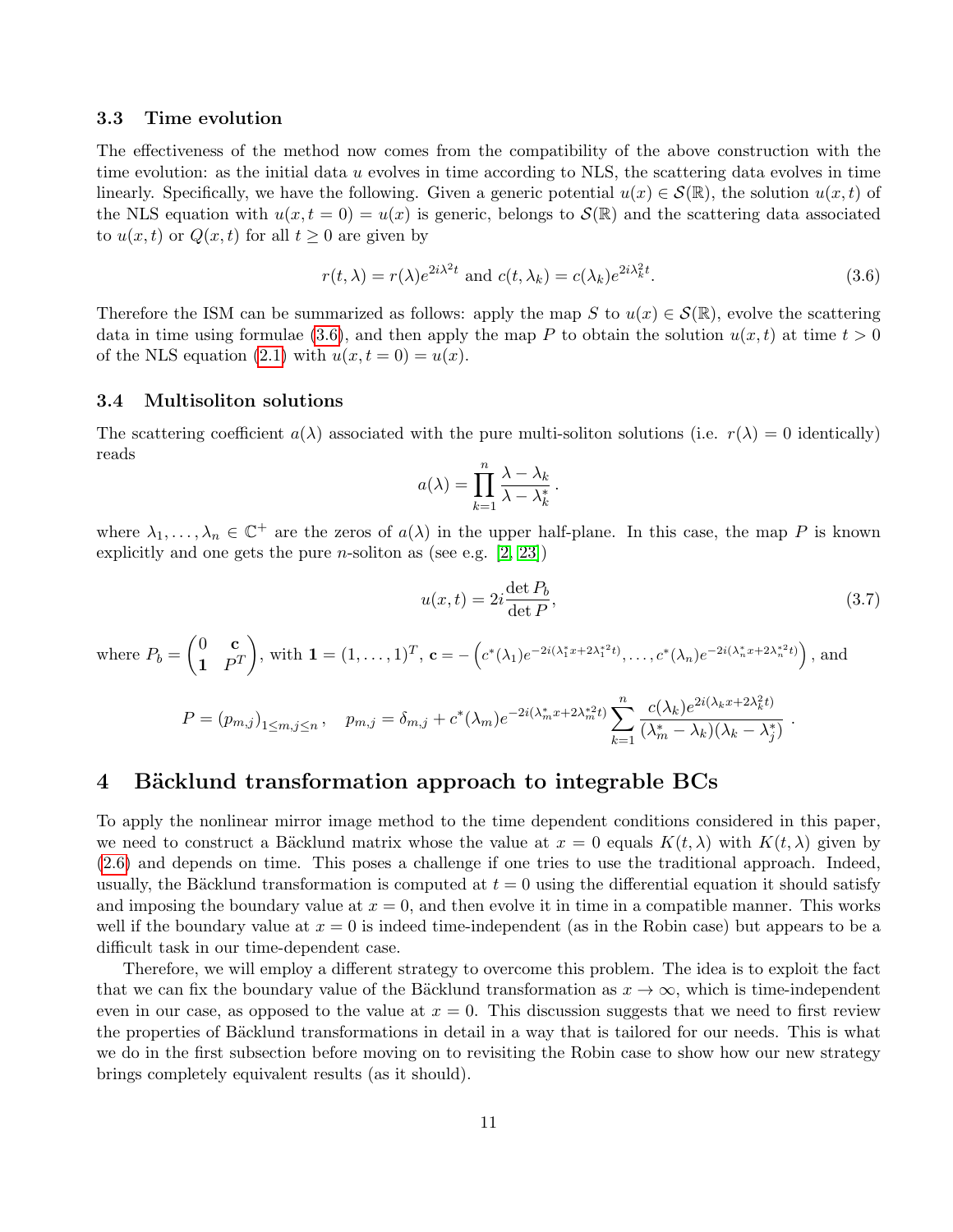### 4.1 Review of Bäcklund transformations

#### 4.1.1 Transformation of the potential

In what follows  $Q(x)$  denotes a 2 × 2 off-diagonal matrix of the form  $Q(x) = \begin{pmatrix} 0 & u(x) \\ -\frac{1}{x(x)} & 0 \end{pmatrix}$  $\begin{pmatrix} 0 & u(x) \\ -u^*(x) & 0 \end{pmatrix}$  with  $u(x) \in \mathcal{S}(\mathbb{R})$ . We may have the case  $u(x) \in \mathcal{S}(\mathbb{R}^{\pm})$ . We start with the following lemma which is at the basis of our construction of the required Bäcklund transformation.

<span id="page-11-2"></span>**Lemma 4.1.** Let  $u(x) \in \mathcal{S}(\mathbb{R})$  and suppose that the  $2 \times 2$  matrix  $P(x)$  satisfies the differential equation

<span id="page-11-0"></span>
$$
P_x = \left[\frac{i\rho}{2}\sigma_3 - Q + i\sigma_3 P \sigma_3, P \sigma_3\right] \sigma_3, \qquad (4.1)
$$

with  $\rho \in \mathbb{R}$  and

<span id="page-11-1"></span>
$$
\lim_{x \to +\infty} P(x) = \frac{i\gamma_+}{2} I\!\!I, \quad \gamma_+ \in \mathbb{R} \setminus \{0\}. \tag{4.2}
$$

Then,  $P(x)$  has the following properties:

(a) diagonal asymptotic at  $-\infty$ ,

$$
\lim_{x \to -\infty} P(x) = \frac{i\gamma_-}{2} I\!\!I, \text{ with } \gamma_-^2 = \gamma_+^2.
$$

(b)  $[\sigma_3, P(x)\sigma_3] \in \mathcal{S}(\mathbb{R})$ .

This is of course a standard result of the dressing method. However, for the reader's convenience, we found it useful to give a self-contained proof presented in Appendix [A.](#page-29-0) It also provides the details we need concerning the various cases  $\gamma_-=\pm\gamma_+$  that we could not find in one place in the literature. They are summarised as follows:

a. If  $\gamma_+ < 0$  and  $\lambda_+ = -\frac{\rho + i\gamma_+}{2}$  $\frac{i\gamma_+}{2}$  is not a simple zero of  $a(\lambda)$  then  $\begin{cases} \gamma_- = \gamma_+ , & \text{if } \mu_2 = 0 \text{ in (A.10)}, \\ \gamma_- = \gamma_+ , & \text{if } \mu_2 \neq 0 \text{ in (A.10)} \end{cases}$  $\begin{cases} \gamma_- = \gamma_+ , & \text{if } \mu_2 = 0 \text{ in (A.10)}, \\ \gamma_- = \gamma_+ , & \text{if } \mu_2 \neq 0 \text{ in (A.10)} \end{cases}$  $\begin{cases} \gamma_- = \gamma_+ , & \text{if } \mu_2 = 0 \text{ in (A.10)}, \\ \gamma_- = \gamma_+ , & \text{if } \mu_2 \neq 0 \text{ in (A.10)} \end{cases}$  $\gamma_{-} = -\gamma_{+}$ , if  $\mu_{2} \neq 0$  in [\(A.10\)](#page-30-0).

The first case  $\mu_2 = 0$  is rarely mentioned in the literature since it is rather "useless" from the point of the view of the dressing method: it does not create a new zero for  $a(\lambda)$ , see formula [\(4.9\)](#page-13-0) below. However, it does allow for the case  $\gamma = \gamma_+$  when  $\gamma_+ < 0$  and  $\lambda_+ = -\frac{\rho + i\gamma_+}{2}$  $\frac{i\gamma_+}{2}$  is not a simple zero of  $a(\lambda)$ , a case that cannot be overlooked in construction of the mirror image approach for the time-dependent BCs in Section [5.](#page-18-0)

- b. If  $\gamma_+ < 0$  and  $\lambda_+$  is a simple zero of  $a(\lambda)$  then  $\gamma_- = -\gamma_+$ .
- c. If  $\gamma_+ > 0$  and  $\lambda_+$  is not a simple zero of  $a^*(\lambda)$  then  $\gamma_- = \gamma_+$ .
- d. If  $\gamma_+ > 0$  and  $\lambda_+$  is a simple zero of  $a^*(\lambda)$  then  $\gamma_- = -\gamma_+$ .

Case a. shows a small subtlety related to our approach of fixing  $P(x)$  by its limit at  $\infty$ . The freedom in  $\mu_2$  indicates that  $P(x)$  is not uniquely determined when  $\gamma_+ < 0$  and  $u(x)$  is such that  $\lambda_+$  is not a simple zero of  $a(\lambda)$ . In general, one would also need to specify whether  $\mu_2 = 0$  or not. As we explained, if the goal was to create a soliton on a given background solution  $u(x)$ , one would naturally choose  $\mu_2 \neq 0$ . This freedom will not be a problem for the application of the Bäcklund transformation to the half-line problem. The additional symmetry coming from the folding of  $u(x)$  will fix uniquely the structure of  $a(\lambda)$  relative to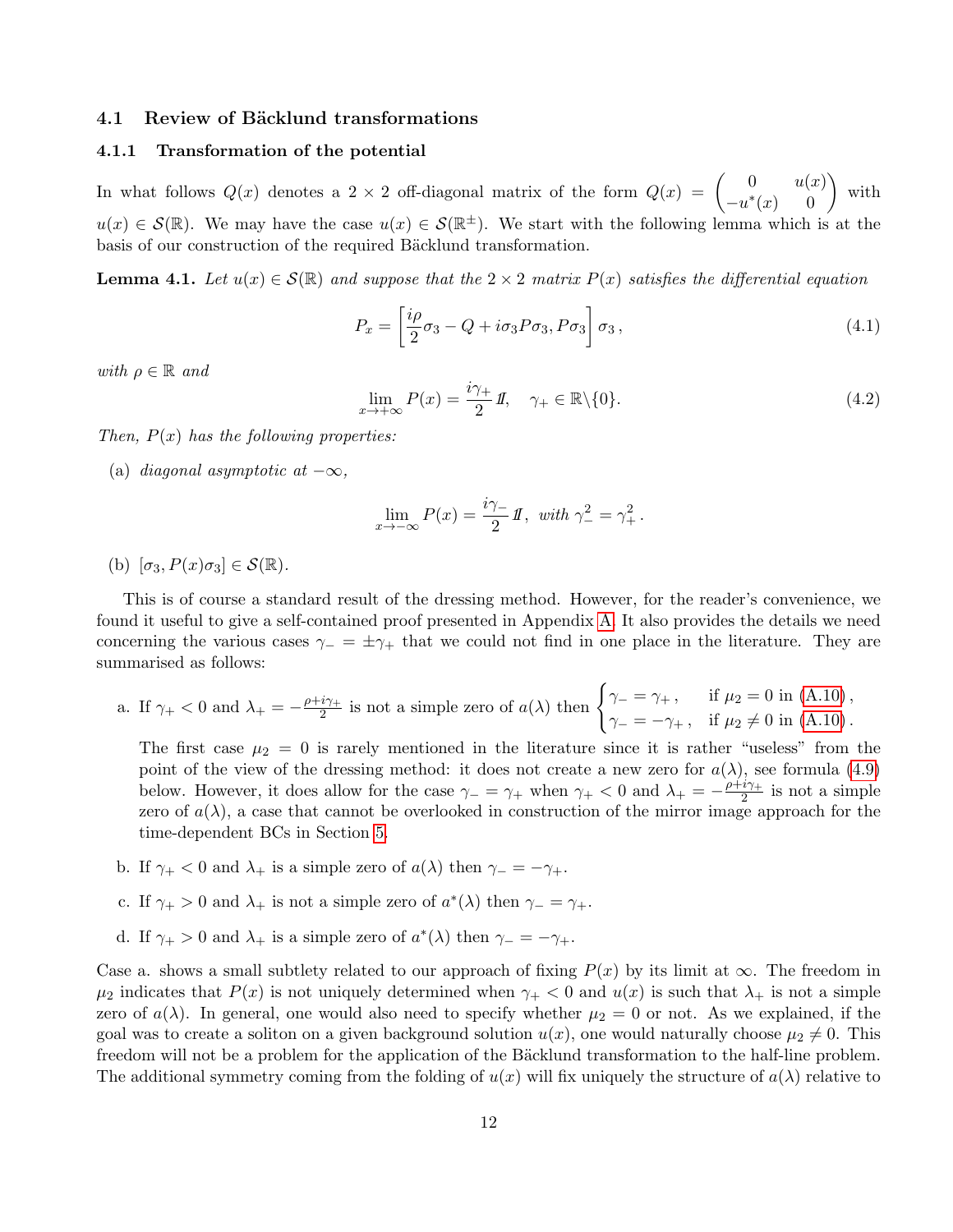whether  $\gamma = \gamma_+$  or  $\gamma = -\gamma_+$ . With this in mind, we proceed with the fact that  $P(x)$  can be constructed uniquely as in the above proposition (fixing  $\mu_2$  as required if we are in case a.).

Given a potential  $Q(x)$  as above, we get  $P(x)$  as the solution of the differential equation [\(4.1\)](#page-11-0)-[\(4.2\)](#page-11-1), and we define the following Bäcklund matrix

<span id="page-12-1"></span>
$$
L(x,\lambda) = \left(\lambda + \frac{\rho}{2}\right)\sigma_3 + P(x), \quad \rho \in \mathbb{R}.
$$
 (4.3)

The differential equation satisfied by  $P(x)$  is equivalent to  $L(x, \lambda)$  solving the familiar gauge transformation equation

<span id="page-12-2"></span>
$$
L_x(x,\lambda) = U(x,\lambda)L(x,\lambda) - L(x,\lambda)U(x,\lambda),
$$
\n(4.4)

where  $\widetilde{U}(x, \lambda) = -i\lambda \sigma_3 + \widetilde{Q}(x)$  with  $\widetilde{Q}(x)$  given by

<span id="page-12-0"></span>
$$
\tilde{Q}(x) = -Q(x) + i[\sigma_3, P(x)\sigma_3].
$$
\n(4.5)

In turn, this ensures that if  $\Psi(x, \lambda)$  is a solution of [\(2.10\)](#page-4-3) at  $t = 0$ , and we define

<span id="page-12-4"></span>
$$
\tilde{\Psi}(x,\lambda) := L(x,\lambda)\Psi(x,\lambda),\tag{4.6}
$$

then  $\widetilde{\Psi}(x,\lambda)$  solves  $\widetilde{\Psi}_x(x,t) = \widetilde{U}(x,\lambda)\widetilde{\Psi}(x,\lambda)$ . The new potential  $\widetilde{Q}(x)$  given by [\(4.5\)](#page-12-0) belongs to  $\mathcal{S}(\mathbb{R})$  as a consequence of Lemma [4.1.](#page-11-2)

<span id="page-12-3"></span>Definition 4.2. The map

$$
L_{\rho,\gamma_+}: \begin{array}{ccc} \mathcal{S}(\mathbb{R}) & \longrightarrow & \mathcal{S}(\mathbb{R}) \\ Q & \longmapsto & \widetilde{Q}=L_{\rho,\gamma_+}[Q], \end{array}
$$

is called the Bäcklund transformation (BT) of  $Q(x)$  with respect to  $(\rho, \gamma_+)$ . We will use the same terminology and notation at the level of the entries  $\tilde{u}(x)$  and  $u(x)$ .

The content of Lemma [4.1,](#page-11-2) part (b) can be restricted to the half-line  $\mathbb{R}^+$  with  $u(x) \in \mathcal{S}(\mathbb{R}^+)$ . This gives a matrix  $L(x, \lambda)$  as in [\(4.3\)](#page-12-1) and defined on  $\mathbb{R}^+$ . We denote the corresponding map as  $L^+_{\rho, \gamma_+} : Q \mapsto \widetilde{Q} =$  $L^+_{\rho,\gamma+}[Q]$ . Similarly, we can restrict to  $\mathbb{R}^-$ , with  $u(x) \in \mathcal{S}(\mathbb{R}^-)$  but with the understanding that we could fix  $P(x)$  at  $-\infty$ , *i.e.*  $P(x) \to \frac{i\gamma}{2} \mathbb{I}$  as  $x \to -\infty$ ,  $\gamma \in \mathbb{R} \setminus \{0\}$ . The corresponding Bäcklund transformation of  $Q(x)$   $(x < 0)$  with respect to  $(\rho, \gamma)$  will be denoted by the map  $L^{-}_{\rho,\gamma}: Q \mapsto \widetilde{Q} = L^{-}_{\rho,\gamma}[Q]$ .

<span id="page-12-5"></span>Lemma 4.3. [\[22\]](#page-36-3)

1. If 
$$
Q(x) \in \mathcal{S}(\mathbb{R})
$$
 then  $\mathcal{R}L_{-\rho,\gamma_-} \mathcal{R}L_{\rho,\gamma_+}[Q] = Q$ ,

2. If 
$$
Q(x) \in \mathcal{S}(\mathbb{R}^{\pm})
$$
 then  $\mathcal{R}L_{\rho,\gamma_{\pm}}^{\pm}[Q](x) \in \mathcal{S}(\mathbb{R}^{\mp})$ ,  $\mathcal{R}L_{-\rho,\gamma_{-}}^{-}\mathcal{R}L_{\rho,\gamma_{+}}^{+}[Q] = Q$ , and  $\mathcal{R}L_{-\rho,\gamma_{+}}^{+}\mathcal{R}L_{\rho,\gamma_{-}}^{-}[Q] = Q$ ,  
where  $\mathcal{R}Q(x) \equiv -Q(-x)$ .

Proof: The strategy of this proof is similar to the one given in [\[22\]](#page-36-3). So, we highlight the main differences. Assume  $Q(x) \in \mathcal{S}(\mathbb{R})$  and let  $P(x)$  be the solution of [\(4.1\)](#page-11-0)-[\(4.2\)](#page-11-1). Define

$$
Q_2(x) = -\tilde{Q}(-x) = \mathcal{R}L_{\rho,\gamma+}[Q](x), \quad P_2(x) = \sigma_3 P(-x)\sigma_3.
$$

We have  $Q(-x) = -\tilde{Q}(-x) + i[\sigma_3, P(-x)\sigma_3] = -(-Q_2(x) + i[\sigma_3, P_2(x)\sigma_3])$ . The matrix  $P(x)$  admits the symmetry  $P(x) = -\sigma_3 P^{\dagger}(x)\sigma_3$ . A direct calculation shows that

$$
(P_2(x))_x = -\frac{i\rho}{2} [\sigma_3, P_2(x)] + (-Q_2(x) + i[\sigma_3, P_2(x)\sigma_3]) P_2(x) - P_2(x)Q_2(x)
$$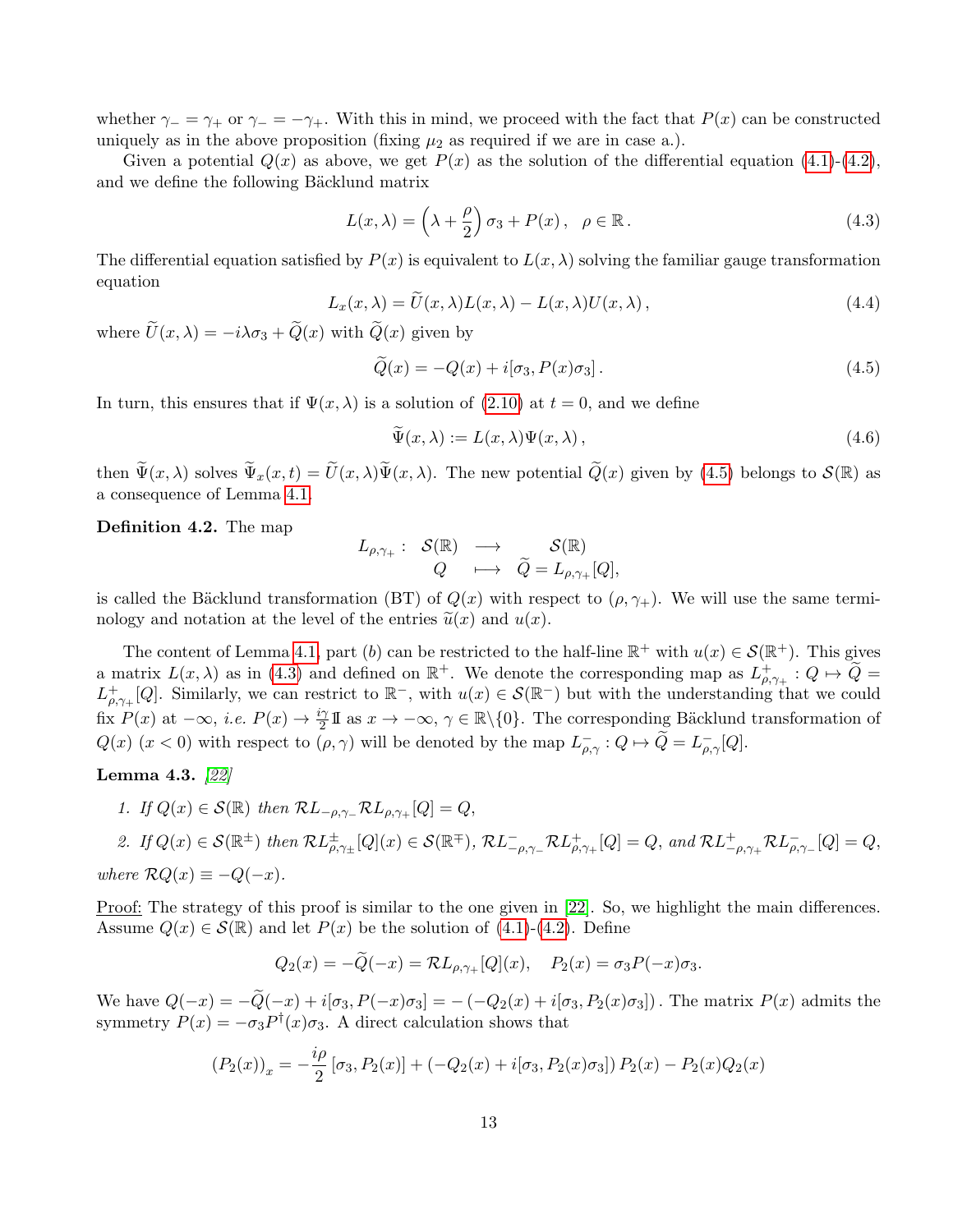Taking into consideration the fact that  $\lim_{x\to+\infty} P_2(x) = \lim_{x\to-\infty} P(x) = \frac{i\gamma_-}{2}1$ , we conclude that  $\widetilde{Q}_2(x) =$  $-Q_2(x) + i[\sigma_3, P_2(x)\sigma_3] = -Q(-x)$  which means  $\mathcal{R}L_{-\rho,\gamma-}[Q_2](x) = Q(x)$  and proves the first point of the Lemma. The second point is proven similarly.

It follows from this lemma that the map  $L_{\rho,\gamma_+}: \mathcal{S}(\mathbb{R}) \to \mathcal{S}(\mathbb{R})$  is a bijection. The same conclusion can be drawn for  $L^{\pm}_{\rho,\gamma_{\pm}}:\mathcal{S}(\mathbb{R}^{\pm})\to\mathcal{S}(\mathbb{R}^{\pm})$ . Note that if  $Q(x)\in\mathcal{S}(\mathbb{R})$ , then  $(L_{\rho,\gamma_{+}}[Q](x))|_{\mathbb{R}^{\pm}}=L^{\pm}_{\rho,\gamma_{\pm}}[Q|_{\mathbb{R}^{\pm}}](x)$ .

#### 4.1.2 Transformation of the scattering data

Here we review the relation between the scattering data associated to  $u(x)$  and the data associated to  $\tilde{u}(x) = L_{\rho,\gamma+}[u](x)$ , the latter being designated with a tilde on the relevant objects.

**Lemma 4.4.** The relation between the scattering matrix  $S(\lambda)$  associated to  $u(x)$  and the scattering matrix  $S(\lambda)$  associated to  $\tilde{u}(x)$  reads

<span id="page-13-3"></span>
$$
\widetilde{S}(\lambda) = ((2\lambda + \rho)\sigma_3 + i\gamma_-\mathit{1}) S(\lambda) ((2\lambda + \rho)\sigma_3 + i\gamma_+\mathit{1})^{-1} . \tag{4.7}
$$

Explicitly, for the coefficients, one gets

<span id="page-13-2"></span>
$$
\widetilde{b}(\lambda) = -\frac{2\lambda + \rho - i\gamma}{2\lambda + \rho + i\gamma_+} b(\lambda), \quad \lambda \in \mathbb{R},
$$
\n(4.8)

<span id="page-13-0"></span>
$$
\widetilde{a}(\lambda) = \frac{2\lambda + \rho - i\gamma}{2\lambda + \rho - i\gamma_+} a(\lambda), \quad \lambda \in \mathbb{C}^+ \setminus \left\{ \frac{-\rho + i\gamma_+}{2} \right\}.
$$
\n(4.9)

In the case  $\gamma = \gamma_+, a(\lambda)$  and  $\tilde{a}(\lambda)$  have the same zeros  $\lambda_1, \ldots, \lambda_n$ . The norming constants  $\gamma(\lambda_1), \ldots, \gamma(\lambda_n)$ associated to  $u(x)$ , and  $\widetilde{\gamma}(\lambda_1), \ldots, \widetilde{\gamma}(\lambda_n)$  associated to  $\widetilde{u}(x)$  are related by

$$
\widetilde{\gamma}(\lambda_k) = -\frac{2\lambda_k + \rho - i\gamma_+}{2\lambda_k + \rho + i\gamma_-}\gamma(\lambda_k). \tag{4.10}
$$

 $\blacksquare$ 

Proof: See for instance the proof of [\[22,](#page-36-3) Proposition 4.10].

<span id="page-13-4"></span>**Proposition 4.5.** Let  $u(x) \in \mathcal{S}(\mathbb{R})$  and  $P(x)$  be a solution of [\(4.1\)](#page-11-0)-[\(4.2\)](#page-11-1). The properties of  $P(x)$  imply that we have the following useful explicit representation of L in terms of u and  $\tilde{u} = L_{\rho,\gamma_+}[u],$ 

$$
L(x,\lambda) = \left(\lambda + \frac{\rho}{2}\right)\sigma_3 + P(x), \quad P(x) = \frac{i}{2}\begin{pmatrix} \epsilon(x)\sqrt{\gamma_+^2 - |\widetilde{u} + u|^2} & \widetilde{u} + u\\ -(\widetilde{u} + u)^* & \epsilon(x)\sqrt{\gamma_+^2 - |\widetilde{u} + u|^2} \end{pmatrix},\tag{4.11}
$$

where  $\epsilon(x)$  is a sign function completely determined by  $\gamma_+$  and u. By construction, we have

$$
\gamma_+^2 - |\widetilde{u}(x) + u(x)|^2 \ge 0, \quad \forall x \in \mathbb{R}.
$$

Finally,

<span id="page-13-1"></span>
$$
L^{-1}(x,\lambda) = \sigma_3 \frac{(\lambda + \frac{\rho}{2}) \sigma_3 - P(x)}{(\lambda + \frac{\rho}{2})^2 + \frac{\gamma_+^2}{4}} \sigma_3.
$$
 (4.12)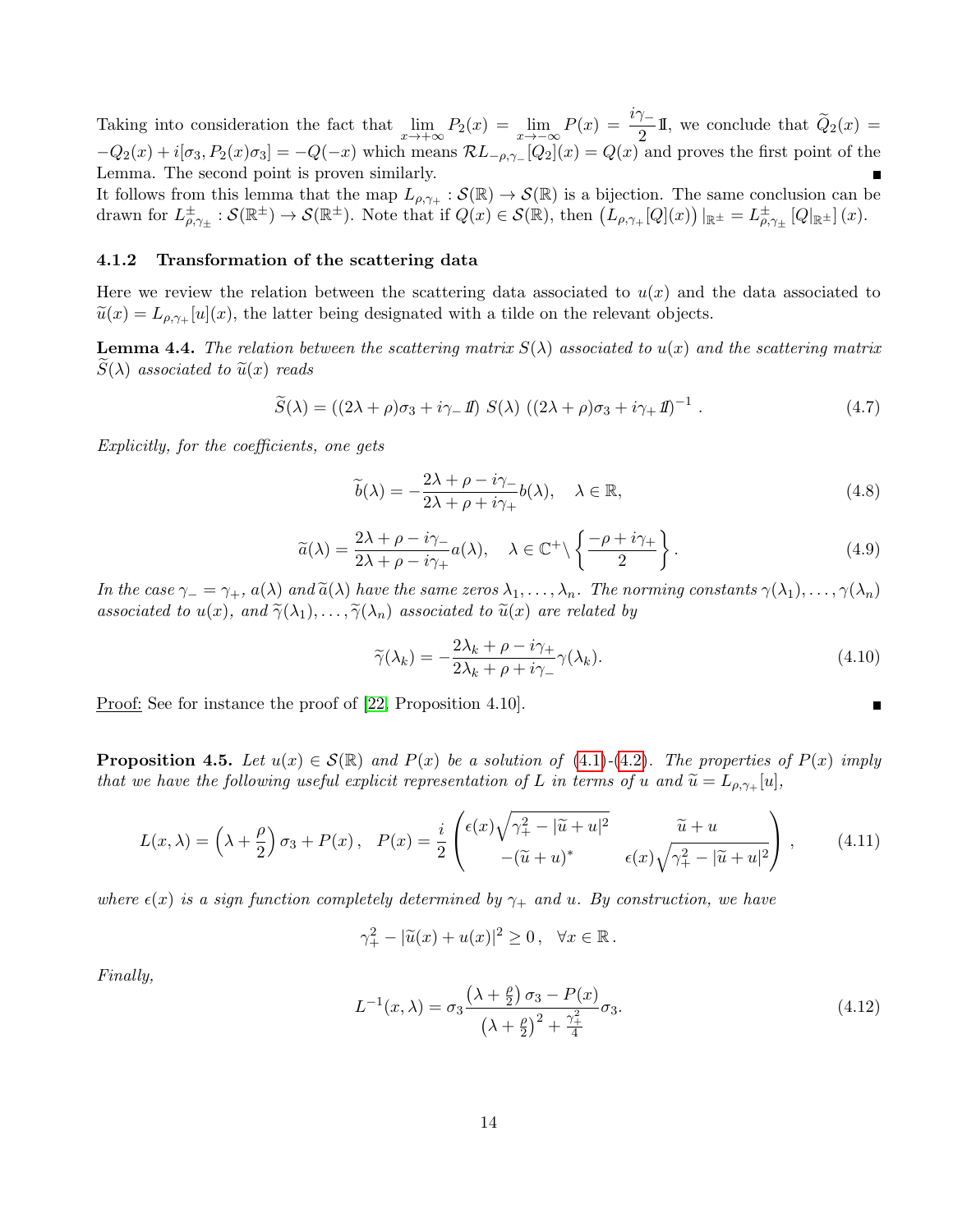Proof: This result was given e.g. in [\[14\]](#page-36-10) but we give here more details, especially on the function  $\epsilon(x)$  which takes value  $\pm 1$ . The starting point is the construction of  $P(x)$  as in Appendix [A,](#page-29-0) see [\(A.4\)](#page-30-1), which gives

$$
P(x) = \begin{pmatrix} C(x) & D(x) \\ D^*(x) & C(x) \end{pmatrix}, \quad C(x) = \frac{i\gamma_+}{2} \frac{|\xi_1(x)|^2 - |\xi_2(x)|^2}{|\xi_1(x)|^2 + |\xi_2(x)|^2}, \quad D(x) = -\frac{i\gamma_+}{2} \frac{\xi_2(x)^*\xi_1(x)}{|\xi_1(x)|^2 + |\xi_2(x)|^2}
$$

.

A direct calculation then gives that det  $P(x) = -\frac{\gamma_+^2}{4} \mathbb{I}$  so that  $C(x)^2 = -\frac{\gamma_+^2}{4} + |D(x)|^2$ . Since  $C^*(x) =$  $-C(x)$ , we deduce  $|C(x)|^2 = \frac{\gamma_+^2}{4} - |D(x)|^2 \ge 0$ . Next, formula [\(4.5\)](#page-12-0) gives  $D(x) = \frac{i}{2}(u(x) + \tilde{u}(x))$ . Hence,

$$
\gamma_+^2 - |u(x) + \tilde{u}(x)|^2 \ge 0 \, .
$$

Combining everything, we have  $C(x) = \frac{i\epsilon(x)}{2}\sqrt{\gamma_+^2 - |u(x) + \tilde{u}(x)|^2}$ , where  $\epsilon(x)^2 = 1$  gives the sign in front of the square root. We can determine its value by comparing the two expressions for  $C(x)$ , yielding

$$
\epsilon(x)|\gamma_+|\sqrt{1-\frac{1}{\gamma_+^2}|u(x)+\tilde{u}(x)|^2}=\gamma_+\frac{|\xi_1(x)|^2-|\xi_2(x)|^2}{|\xi_1(x)|^2+|\xi_2(x)|^2}.
$$

The sign of the expression on the LHS is of course  $\epsilon(x)$  by construction. The sign of the expression on the RHS is the product of the sign of  $\gamma_+$  and that of  $|\xi_1(x)|^2 - |\xi_2(x)|^2$ . The latter is completely determined by  $u(x)$ . Finally, [\(4.12\)](#page-13-1) is a consequence of the fact that  $(P(x)\sigma_3)^2 = -\frac{\gamma_+^2}{4} \mathbb{I}$  as is checked directly.

#### 4.1.3 Time evolution

The construction of a Bäcklund transformation is useful if it is compatible with the time evolution of the PDE of interest. Consider  $Q(x, t) \in \mathcal{S}(\mathbb{R})$  subject to  $U_t - V_x + [U, V] = 0$ . For each  $t \geq 0$ , construct  $P(x, t)$ as the solution of [\(4.1\)](#page-11-0)-[\(4.2\)](#page-11-1), and hence also the corresponding  $L(x, t, \lambda)$  which then satisfies [\(4.4\)](#page-12-2). In line with Definition [4.2,](#page-12-3) define then the new potential  $Q(x,t) = -Q(x,t) + i[\sigma_3, P(x,t)\sigma_3]$ , for each  $t \ge 0$ . Call it the Bäcklund transformation of  $Q(x,t)$  via  $(\rho, \gamma)$  and write  $Q(x,t) = L_{\rho,\gamma} [Q](x,t)$ . Then, the following well known result shows that the new potential also satisfies NLS if and only if L satisfies the t-part of the gauge transformation equation. Specifically, we have

<span id="page-14-1"></span>Lemma 4.6. The following equivalence holds:

$$
\widetilde{U}_t - \widetilde{V}_x + [\widetilde{U}, \widetilde{V}] = 0 \Longleftrightarrow L_t(x, t, \lambda) = \widetilde{V}(x, t, \lambda)L(x, t, \lambda) - L(x, t, \lambda)V(x, t, \lambda)
$$
\n(4.13)

where  $\tilde{V}$  is given by replacing Q by  $\tilde{Q}$  in [\(2.5\)](#page-4-1).

Proof: Indeed, we start by proving the implication from the left to the right by assuming that L satisfies the t-part of the gauge transformation equation. Since L also satisfies [\(4.4\)](#page-12-2), the compatibility  $L_{xt} = L_{tx}$ yields

$$
\left(\widetilde{U}_t - \widetilde{V}_x + [\widetilde{U}, \widetilde{V}]\right) L = L\left(U_t - V_x + [U, V]\right) = 0.
$$

Hence,  $\widetilde{U}_t - \widetilde{V}_x + [\widetilde{U}, \widetilde{V}] = 0$ . Conversely, assume that  $\widetilde{U}_t - \widetilde{V}_x + [\widetilde{U}, \widetilde{V}] = 0$ . Set  $\Delta = L_t - \widetilde{V}L + LV$ . An explicit calculation gives

<span id="page-14-0"></span>
$$
\Delta = P_t - \rho \left( \frac{i \rho}{2} [\sigma_3, P] - \tilde{Q} P - P Q \right) + i \left( \tilde{Q}_x \sigma_3 + \tilde{Q}^2 \sigma_3 \right) P - i P \left( Q_x \sigma_3 + Q^2 \sigma_3 \right) ,\tag{4.14}
$$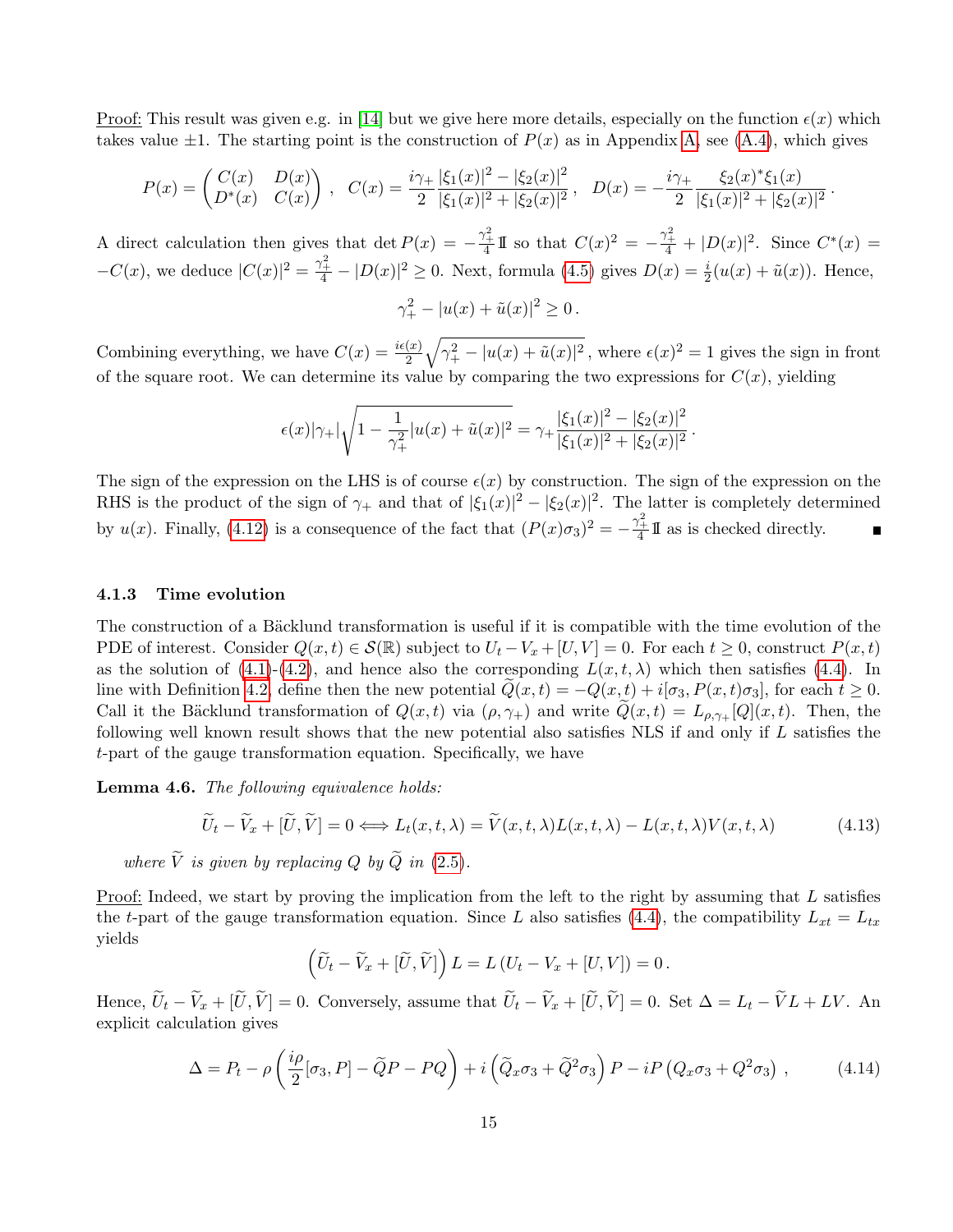which shows that  $\Delta$  does not depend on  $\lambda$ . Now,  $0 = \left(\widetilde{U}_t - \widetilde{V}_x + [\widetilde{U}, \widetilde{V}]\right) L = i\lambda[\sigma_3, \Delta] + \Delta_x - \widetilde{Q}\Delta + Q\Delta$ . Since  $\Delta$  does not depend on  $\lambda$ , the last equation gives us  $[\sigma_3, \Delta] = 0$  and  $\Delta_x = \widetilde{Q}\Delta - Q\Delta$ . The former equation means that  $\Delta$  is diagonal. The latter, as a consequence, implies that  $\Delta$  is constant with respect to x since the term on the right-hand side is off-diagonal. Thus, we can evaluate the constant value of  $\Delta$ using [\(4.14\)](#page-14-0) as  $x \to \infty$ . Since  $Q(x) \in \mathcal{S}(\mathbb{R})$  and  $\lim_{x \to +\infty} P(x, t, \lambda) = \frac{i\gamma_+}{2}I\!\!I$ , we find  $\Delta = 0$  as desired.

### 4.2 Revisiting the case of Robin boundary conditions

Consider the initial-boundary value problem for the NLS on a half line with Robin BCs

<span id="page-15-4"></span>
$$
\begin{cases}\ni u_t + u_{xx} + 2|u|^2 u = 0 & \text{for } x \ge 0, \quad t \ge 0, \\
u(x, 0) = u_0(x) \in \mathcal{S}(\mathbb{R}^+) & \text{(initial condition)}, \\
u_x(0, t) + \theta u(0, t) = 0, \quad t \ge 0, \quad \theta \in \mathbb{R} \setminus \{0\}, \quad \text{(Robin BCs)}.\n\end{cases}
$$
\n
$$
(4.15)
$$

As mentioned in the introduction, the use of Bäcklund transformation to map the above initial-boundary value problem to an initial value problem has been successfully studied, see for example [\[8,](#page-35-1) [22\]](#page-36-3). In what follows, we connect this method with the Sklyanin's approach to integrable BCs [\[33\]](#page-37-0) and then show how the matrix  $L(x, \lambda)$  that we constructed in Lemma [4.1](#page-11-2) induces this map. From Sklyanin's work [\[33\]](#page-37-0), one knows that Robin BCs are equivalent to

<span id="page-15-3"></span>
$$
V(0, t, -\lambda)K(\lambda) - K(\lambda)V(0, t, \lambda) = 0, \qquad (4.16)
$$

where, in this subsection, the boundary K matrix is the one associated to Robin BCs, *i.e.* 

<span id="page-15-0"></span>
$$
K(\lambda) = \lambda \sigma_3 + \frac{i\theta}{2} \mathbb{I} \,. \tag{4.17}
$$

To map the above initial-boundary value problem on the half-line to an initial problem value problem using the Bäcklund transformation approach, it suffices to construct a Bäcklund matrix  $L(x, t, \lambda)$  such that:

1.  $L(x, t, \lambda)$  has a diagonal time-independent value at  $x = 0$  given by

<span id="page-15-1"></span>
$$
L(0, t, \lambda) = K(\lambda), \qquad (4.18)
$$

2. if the transformed Lax pair under L is denoted by  $(\widetilde{U}, \widetilde{V})$ , we have

<span id="page-15-2"></span>
$$
\widetilde{U}(-x,t,-\lambda) = -U(x,t,\lambda), \quad \widetilde{V}(-x,t,-\lambda) = V(x,t,\lambda). \tag{4.19}
$$

Indeed, using the time evolution equation for  $L$ , *i.e.* 

$$
L_t(x, t, \lambda) = \widetilde{V}(x, t, \lambda) L(x, t, \lambda) - L(x, t, \lambda) V(x, t, \lambda)
$$
\n(4.20)

and evaluating at  $x = 0$  with [\(4.18\)](#page-15-1) and [\(4.19\)](#page-15-2), one obtains [\(4.16\)](#page-15-3) which is equivalent to Robin BCs. As already said, since the matrix  $K(\lambda)$  on the right of Eq. [\(4.18\)](#page-15-1) is time-independent, the construction of L can be done at time  $t = 0$  using equation  $L_x = UL - LU$  and fixing its value at  $x = 0$  as in [\(4.18\)](#page-15-1). This leads to a time-independent diagonal value of L as  $x \to \infty$ . The following result is a well-known fact.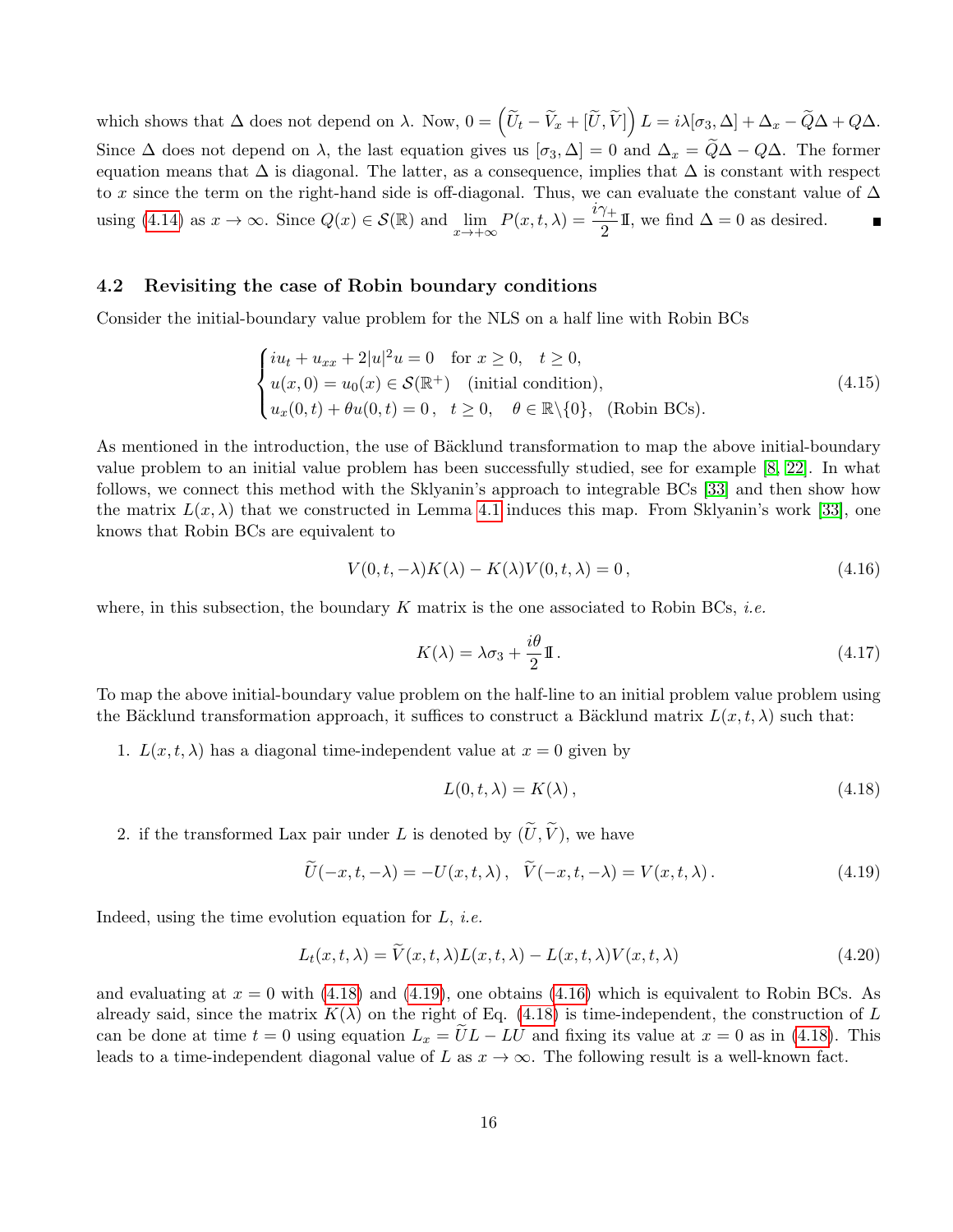**Lemma 4.7.** Let  $Q(x)$  be an element of  $S(\mathbb{R})$  and  $\Psi(x,\lambda)$  a  $2 \times 2$  invertible solution of [\(2.10\)](#page-4-3) at time  $t = 0$ . Then

$$
S(\lambda) = \lim_{x \to \infty} e^{-i\lambda \sigma_3 x} \Psi(-x, \lambda) \Psi^{-1}(x, \lambda) e^{-i\lambda \sigma_3 x}.
$$
 (4.21)

Proof: A proof can be found in [\[22,](#page-36-3) Lemma 4.27].

To apply the above strategy in order to solve the initial-boundary value problem [\(4.15\)](#page-15-4) but with the Bäcklund matrix  $L(x, \lambda)$  as we constructed it in Lemma [4.1](#page-11-2) at time  $t = 0$ , we need the following result. It relates our construction using the boundary condition for  $L(x, \lambda)$  as  $x \to \infty$  infinity to the traditional construction fixing  $L(0, \lambda)$ .

<span id="page-16-2"></span>**Lemma 4.8.** Let  $u(x) \in \mathcal{S}(\mathbb{R})$  be such that its scattering coefficient  $a(\lambda)$  has n simple zeros  $\lambda_1, \ldots, \lambda_n$  in  $\mathbb{C}^+$ . Let  $L(x,\lambda)$  be given as in [\(4.3\)](#page-12-1) where  $P(x)$  solves [\(4.1\)](#page-11-0)-[\(4.2\)](#page-11-1). If  $\widetilde{u}(x) = L_{\rho,\gamma_+}[u](x)$  is such that

<span id="page-16-0"></span>
$$
\widetilde{u}(x) = -u(-x) \tag{4.22}
$$

holds, then

$$
\gamma_{-} = \gamma_{+} \equiv \gamma, \quad \rho = 0, \quad \text{and} \quad L(0, \lambda) = \lambda \sigma_3 + \frac{i(-1)^n \gamma}{2} I\!\!I.
$$
\n(4.23)

Proof: If [\(4.22\)](#page-16-0) is satisfied then  $\tilde{U}(-x, -\lambda) = -U(x, \lambda)$ . Jost solutions are then related by

<span id="page-16-1"></span>
$$
\widetilde{\Psi}_{\pm}(-x,-\lambda) = \Psi_{\mp}(x,\lambda). \tag{4.24}
$$

From Lemma [4.1,](#page-11-2) Eqs. [\(4.6\)](#page-12-4) and [\(4.24\)](#page-16-1), one then deduces

$$
\Psi_{\pm}(x,\lambda) = L(x,\lambda)^{-1} \Psi_{\mp}(-x,-\lambda) \left( \left( \lambda + \frac{\rho}{2} \right) \sigma_3 + \frac{i\gamma_{\pm}}{2} \mathbb{I} \right), \quad \lambda \in \mathbb{R}.
$$

It follows that  $\Psi_+(x,\lambda) = L(x,\lambda)^{-1}L(-x,-\lambda)^{-1}\Psi_+(x,\lambda)\left((-\lambda+\frac{\rho}{2})\right)$  $\frac{\rho}{2}$ )  $\sigma_3 + \frac{i\gamma_-}{2}$  $\frac{\gamma_-}{2}1\!\mathrm{l}\Bigr) \, \Bigl( \bigl( \lambda + \tfrac{\rho}{2}$  $\frac{\rho}{2}$ )  $\sigma_3 + \frac{i\gamma_+}{2}$  $\binom{\gamma_+}{2}$   $\prod$ ), which we rewrite as

$$
\Psi_{+}(x,\lambda)^{-1}L(-x,-\lambda)L(x,\lambda)\Psi_{+}(x,\lambda) = \left(\left(-\lambda + \frac{\rho}{2}\right)\sigma_{3} + \frac{i\gamma_{-}}{2}\mathbb{I}\right)\left(\left(\lambda + \frac{\rho}{2}\right)\sigma_{3} + \frac{i\gamma_{+}}{2}\mathbb{I}\right). \tag{4.25}
$$

In fact, the latter relation is a consequence of the more general property that  $\Psi(x,\lambda)^{-1}L(-x,-\lambda)L(x,\lambda)\Psi(x,\lambda)$ is independent of x for any fundamental solution of  $\Psi_x = U\Psi$ , as a direct calculation shows. In particular, we must have

$$
\left( \left( -\lambda + \frac{\rho}{2} \right) \sigma_3 + \frac{i\gamma}{2} \mathbb{I} \right) \left( \left( \lambda + \frac{\rho}{2} \right) \sigma_3 + \frac{i\gamma}{2} \mathbb{I} \right) = \Psi_+(0, \lambda)^{-1} L(0, -\lambda) L(0, \lambda) \Psi_+(0, \lambda).
$$
 (4.26)

From [\(4.5\)](#page-12-0), we have that  $P(0)$  is diagonal when  $\tilde{Q}(x)+Q(x) = 0$  and from the properties of  $P(x)$  established in Lemma [4.1,](#page-11-2) we see that  $P(0) = \frac{i\nu}{2} \mathbb{I}$  with  $\nu^2 = \gamma_+^2$ . Therefore, we obtain the condition

$$
2i\lambda(\gamma_{-} - \gamma_{+})\sigma_{3} + i\rho(\gamma_{-} + \gamma_{+})\sigma_{3} - \gamma_{-}\gamma_{+}\mathbb{I} = \Psi_{+}(0,\lambda)^{-1}(2i\rho\nu\sigma_{3})\Psi_{+}(0,\lambda) - \nu^{2}\mathbb{I}. \tag{4.27}
$$

Taking the trace and using  $\nu^2 = \gamma_+^2$  we deduce  $\gamma_+ = \gamma_- \equiv \gamma$ . Another consequence of [\(4.24\)](#page-16-1) is that  $\widetilde{S}(\lambda) = S^{-1}(-\lambda)$  so in particular  $\widetilde{b}(\lambda) = -b(-\lambda)$  and  $\widetilde{a}(\lambda) = a^*(-\lambda)$ . Combined with [\(4.8\)](#page-13-2) and [\(4.9\)](#page-13-0),<br>we obtain  $b(-\lambda) = {}^{2\lambda+\rho-i\gamma}b(\lambda)$  and  $a^*(-\lambda) = a(\lambda)$ . The symmetry for  $b(\lambda)$  is consistent iff (a  $-ia^2 =$ we obtain  $b(-\lambda) = \frac{2\lambda + \rho - i\gamma}{2\lambda + \rho + i\gamma} b(\lambda)$  and  $a^*(-\lambda^*) = a(\lambda)$ . The symmetry for  $b(\lambda)$  is consistent iff  $(\rho - i\gamma)^2 =$ 

 $\blacksquare$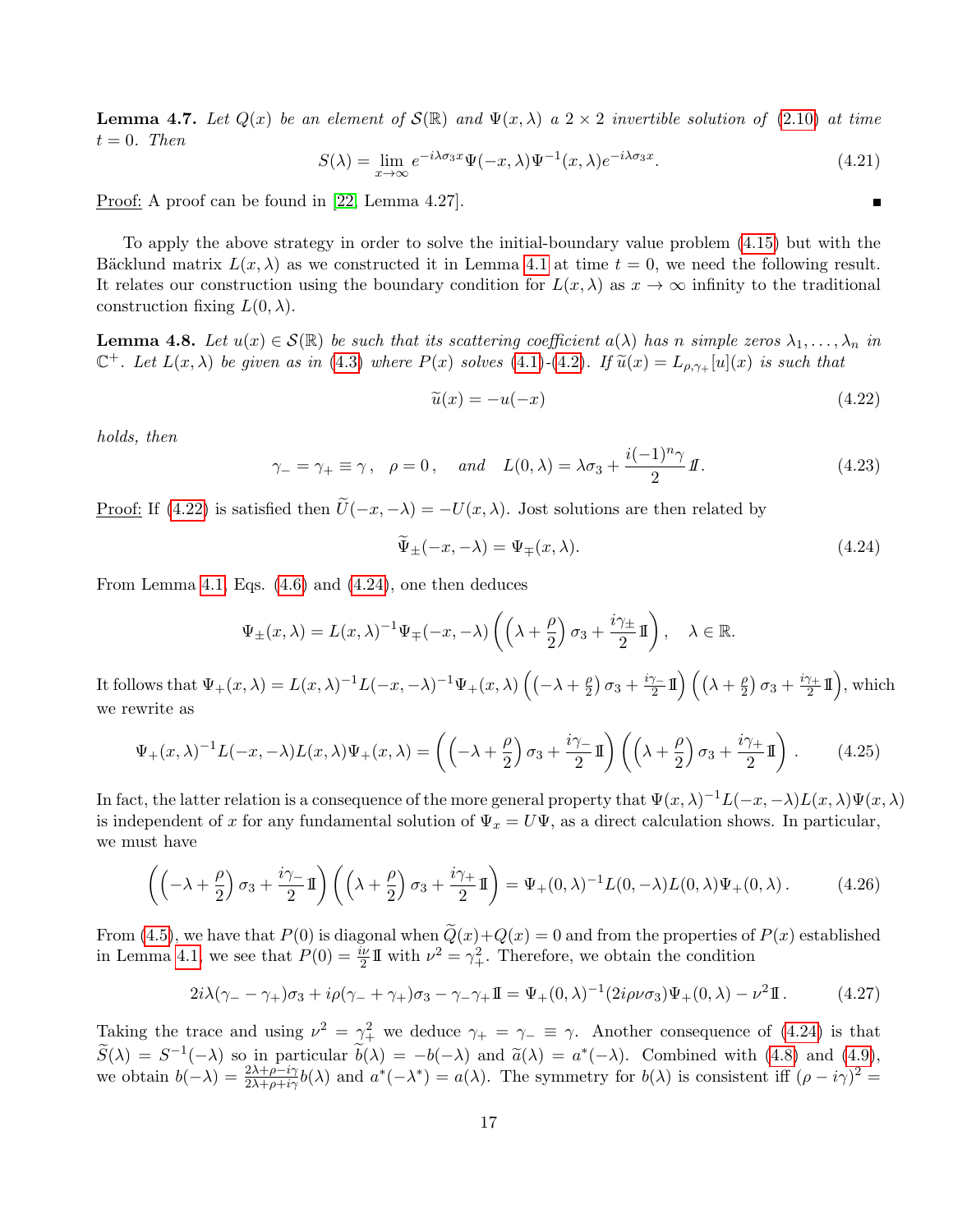$(\rho + i\gamma)^2$ . Since  $\gamma \neq 0$  this implies  $\rho = 0$ . For any fundamental solution  $\Psi(x, \lambda)$  relation [\(4.24\)](#page-16-1) takes the form  $\widetilde{\Psi}(-x,-\lambda) = \Psi(x,\lambda)M(\lambda)$  for some matrix  $M(\lambda)$ . Evaluating the latter equation at  $x = 0 = \lambda$  and using [\(4.6\)](#page-12-4), one obtains  $M(0) = \frac{i\nu}{2}$ . Hence, using (4.6), one gets  $S(0) = \lim_{x\to\infty} \Psi(-x,0)\Psi(x,0)^{-1} = \frac{\gamma}{\nu}$  $\frac{1}{\nu}$ . Evaluating relation [\(4.7\)](#page-13-3) at  $\lambda = 0$  and using  $\widetilde{S}(\lambda) = S(-\lambda)^{-1}$ , one obtains  $S(0) = a(0)$  If which means  $a(0) = \frac{\gamma}{\nu}$ . The scattering coefficient  $a(\lambda)$  has the following explicit form [\[2\]](#page-35-10)

$$
a(\lambda) = \prod_{k=1}^{n} \frac{\lambda - \lambda_k}{\lambda - \lambda_k^*} \exp\left(\frac{1}{2\pi i} \int_{\mathbb{R}} \frac{\log(1 - |b(z)|^2)}{z - \lambda} dz\right), \quad \text{Im}(\lambda) > 0.
$$

Computing  $\lim_{\substack{\lambda \to 0 \\ \text{Im }\lambda > 0}}$  $a(\lambda)$  from the above formula and using  $|b(\lambda)| = |b(-\lambda)|$ , one obtains  $a(0) = \prod_{n=1}^{\infty}$  $k=1$  $\lambda_k$  $\overline{\lambda_k^*}$ . Combined this with  $a(\lambda) = a^*(-\lambda^*)$ , one deduces  $a(0) = (-1)^n$ . Hence, one has  $\nu = (-1)^n \gamma$ . This completes the proof.

This lemma shows that the matrix transformation  $L(x, \lambda)$  we constructed in Lemma [4.1](#page-11-2) has a diagonal value at  $x = 0$  which is equal to  $K(\lambda)$  upon setting  $\gamma_+ = \gamma_- \equiv \gamma$  to  $(-1)^n \theta$ . Therefore, in the case of Robin BCs, fixing the boundary value of the Bäcklund transformation at  $x = 0$  or as  $x \to \infty$  does not make any difference. As Bikbaev and Tarasov noticed in [\[8\]](#page-35-1), relation [\(4.22\)](#page-16-0) can be reformulated in terms of scattering data associated to  $u(x)$  as follows:

**Proposition 4.9.** Let  $u(x) \in \mathcal{S}(\mathbb{R})$  be such that its scattering coefficient  $a(\lambda)$  has n simple zeros  $\lambda_1, \ldots, \lambda_n$ in  $\mathbb{C}^+$ . Let  $L(x,\lambda)$  be given as in [\(4.3\)](#page-12-1) where  $P(x)$  solves [\(4.1\)](#page-11-0)-[\(4.2\)](#page-11-1). Then  $u(x)$  satisfies condition [\(4.22\)](#page-16-0) if and only if the following symmetry on the scattering data holds

<span id="page-17-1"></span>
$$
a^*(-\lambda^*) = a(\lambda), \quad \lambda \in \mathbb{C}^+, \quad b(-\lambda) = \frac{2\lambda - i\gamma}{2\lambda + i\gamma}b(\lambda), \quad \lambda \in \mathbb{R},
$$
\n(4.28)

<span id="page-17-2"></span>
$$
\lambda_k \neq \pm i\gamma/2 \quad and \quad \gamma(\lambda_k)\gamma^*(-\lambda_k^*) = \frac{2\lambda_k + i\gamma}{2\lambda_k - i\gamma}, \quad k = 1, \dots, n. \tag{4.29}
$$

Proof: In view of Lemma [4.8,](#page-16-2) one can use the same proofs as in [\[8,](#page-35-1) [22\]](#page-36-3) for instance. We do not repeat them here.

We now summarise the nonlinear mirror image strategy, as proposed in [\[8\]](#page-35-1), to solve  $(4.15)$ . Starting from the initial condition  $u_0(x) \in \mathcal{S}(\mathbb{R}^+)$  satisfying  $(u_0)_x + \theta u_0 = 0$  at  $x = 0$ , construct its Bäcklund transformation  $\tilde{u}_0(x) = L^+_{\rho,\gamma+}[u_0](x)$  and introduce an extension  $u_0^{ext}(x)$  to the full line by setting

$$
u_0^{ext}(x) = \begin{cases} u_0(x), & x \ge 0, \\ -\widetilde{u_0}(-x), & x < 0. \end{cases}
$$
 (4.30)

Then: (i) It follows from Lemmas [4.3](#page-12-5) and [4.8](#page-16-2) that  $u_0^{ext}(x)$  satisfies condition [\(4.22\)](#page-16-0) and Robin boundary condition upon setting  $\gamma = (-1)^n \theta$ ; (ii) The extension  $u_0^{ext}(x)$  provides valid initial data<sup>[5](#page-17-0)</sup> to implement the inverse scattering method on  $\mathbb R$  in order to obtain the solution  $u^{ext}(x, t)$  for  $t \geq 0$ . The compatibility of symmetries [\(4.28\)](#page-17-1)-[\(4.29\)](#page-17-2) with the time evolution  $a(t,\lambda) = a(\lambda)$ ,  $b(t,\lambda) = b(\lambda)e^{2i\lambda^2t}$  and  $\gamma(t,\lambda_k) =$  $\gamma(\lambda_k)e^{2i\lambda_k^2t}$  known from ISM, ensures that the condition  $\tilde{u}^{ext}(x,t) = -u^{ext}(-x,t)$  now holds for all  $t \geq 0$ .

<span id="page-17-0"></span><sup>&</sup>lt;sup>5</sup>The only technicality involves smoothness properties at  $x = 0$ , see [\[22,](#page-36-3) Proposition 4.26] or Appendix D in [\[8\]](#page-35-1)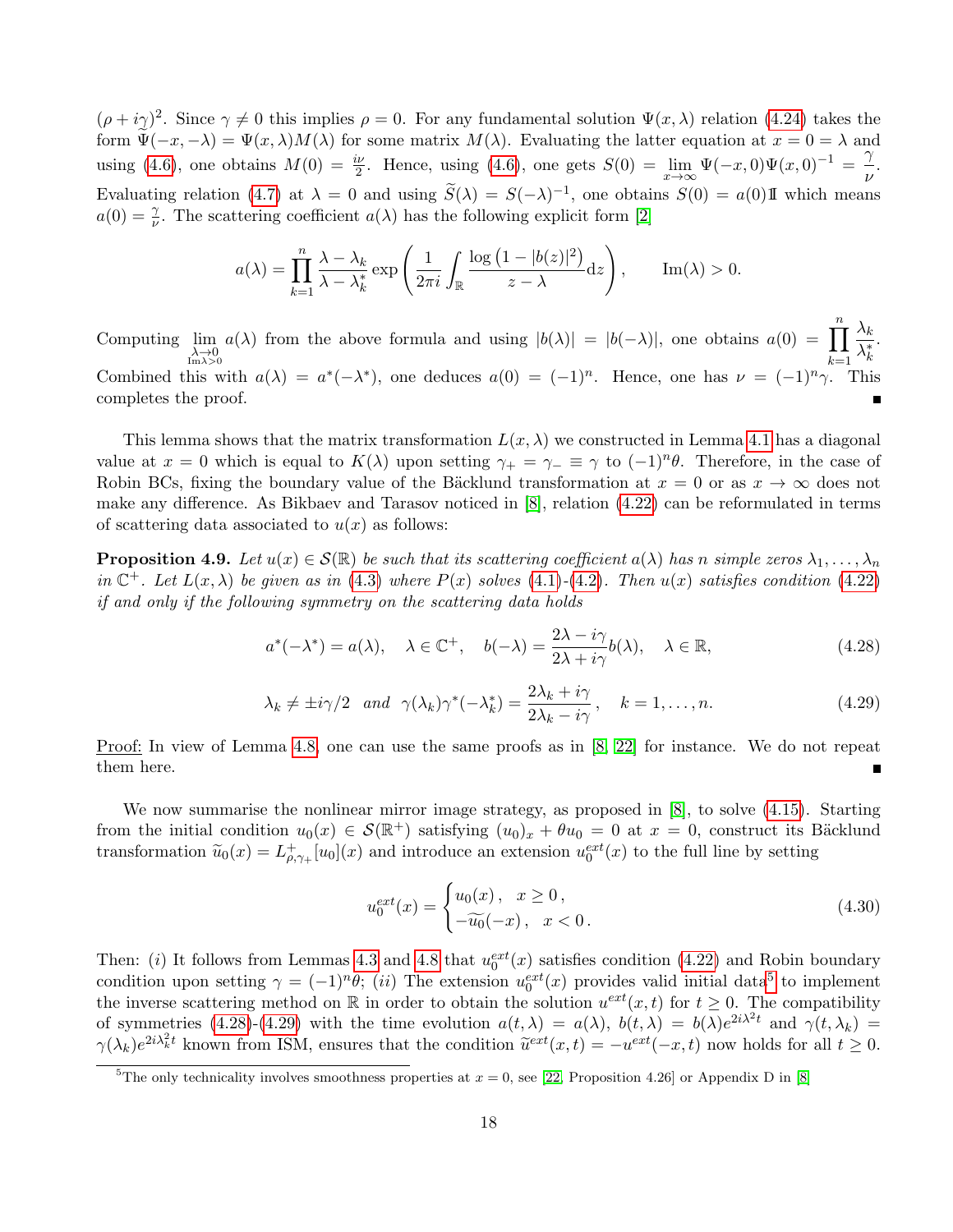As a consequence, so does the boundary condition  $u_x^{ext}(0,t) + \theta u^{ext}(0,t) = 0$  for all  $t \geq 0$ . The desired solution of [\(4.15\)](#page-15-4) is simply obtained by taking  $u(x,t) = u^{ext}(x,t)|_{\mathbb{R}^+}.$ 

The Bäcklund matrix  $L(x, t, \lambda)$  that allowed us to map the initial-boundary value problem [\(4.15\)](#page-15-4) to an initial-value problem has been constructed by fixing its value as  $x \to \infty$ .

# <span id="page-18-0"></span>5 Nonlinear mirror image method: case of the time-dependent BCs

## 5.1 General strategy

To tackle the time-dependent BCs given by [\(2.3\)](#page-3-2), we follow the method reviewed in detail so far. We look for a BT induced by a matrix  $B(x, t, \lambda)$  such that

$$
B_x = \widetilde{U}B - BU \,, \quad B_t = \widetilde{V}B - BV \,, \tag{5.1}
$$

with  $(U, V)$  the Lax pair of NLS equation,  $(\tilde{U}, \tilde{V})$  the transformed Lax pair under B, and such that

<span id="page-18-3"></span>
$$
B(0, t, \lambda) = K(t, \lambda) \tag{5.2}
$$

with  $K(t, \lambda)$  given by [\(2.6\)](#page-4-1)-[\(2.7\)](#page-4-2), when the folding symmetry

$$
\bar{U}(-x,t,-\lambda) = -U(x,t,\lambda) \tag{5.3}
$$

is required. The following argument suggests how to proceed. In each step, we consider a Bäcklund transformation induced by a matrix of the form [\(4.3\)](#page-12-1). Consider a first Bäcklund transformation  $L_1(x, \lambda)$ yielding  $Q(x)$  from  $Q(x)$  *i.e.* satisfying

$$
L_{1x}(x,\lambda) = \widehat{U}(x,\lambda)L_1(x,\lambda) - L_1(x,\lambda)U(x,\lambda).
$$

With  $\hat{U}(x, \lambda)$  thus obtained, we can consider the transformation  $L_2$  yielding  $-\hat{Q}(-x)$  from  $\hat{Q}(x)$ , *i.e.* a solution of

$$
L_{2x}(x,\lambda) = -\widehat{U}(-x,-\lambda)L_2(x,\lambda) - L_2(x,\lambda)\widehat{U}(x,\lambda).
$$

It is given by  $L_2(x, \lambda) = \hat{\Psi}(-x, -\lambda)C_2(\lambda)\hat{\Psi}^{-1}(x, \lambda)$  for some matrix  $C_2(\lambda)$  independent of x and where  $\widehat{\Psi}(x,\lambda)$  is a solution of  $\widehat{\Psi}_x(x,\lambda) = \widehat{U}(x,\lambda)\widehat{\Psi}(x,\lambda)^6$  $\widehat{\Psi}_x(x,\lambda) = \widehat{U}(x,\lambda)\widehat{\Psi}(x,\lambda)^6$ . Finally we consider a third transformation  $L_3$  producing  $Q(x)$  from  $-Q(-x)$ ,

$$
L_{3x}(x,\lambda) = \widetilde{U}(x,\lambda)L_3(x,\lambda) + L_3(x,\lambda)\widehat{U}(-x,-\lambda).
$$

By construction  $B(x, \lambda) = L_3L_2L_1(x, \lambda)$  provides a Bäcklund transformation from  $Q(x)$  to  $Q(x)$ ,*i.e.* 

<span id="page-18-2"></span>
$$
B_x(x,\lambda) = \tilde{U}(x,\lambda)B(x,\lambda) - B(x,\lambda)U(x,\lambda).
$$
\n(5.4)

A direct calculation then gives

$$
\overline{U}(x,\lambda) + U(-x,-\lambda)
$$
\n
$$
= L_1^{-1}(-x,-\lambda) \left( \partial_x (L_1(-x,-\lambda)L_3(x,\lambda)) - \left[ L_1(-x,-\lambda)L_3(x,\lambda), \widehat{U}(-x,-\lambda) \right] \right) L_3^{-1}(x,\lambda).
$$
\n(5.5)

Hence the folding condition  $\tilde{U}(x, \lambda) + U(-x, -\lambda) = 0$  is equivalent to

$$
\partial_x (L_1(-x,-\lambda)L_3(x,\lambda)) = \left[L_1(-x,-\lambda)L_3(x,\lambda),\widehat{U}(-x,-\lambda)\right],
$$

<span id="page-18-1"></span> $6$ The exact normalisation would come from fixing a boundary condition but is not relevant for our argument.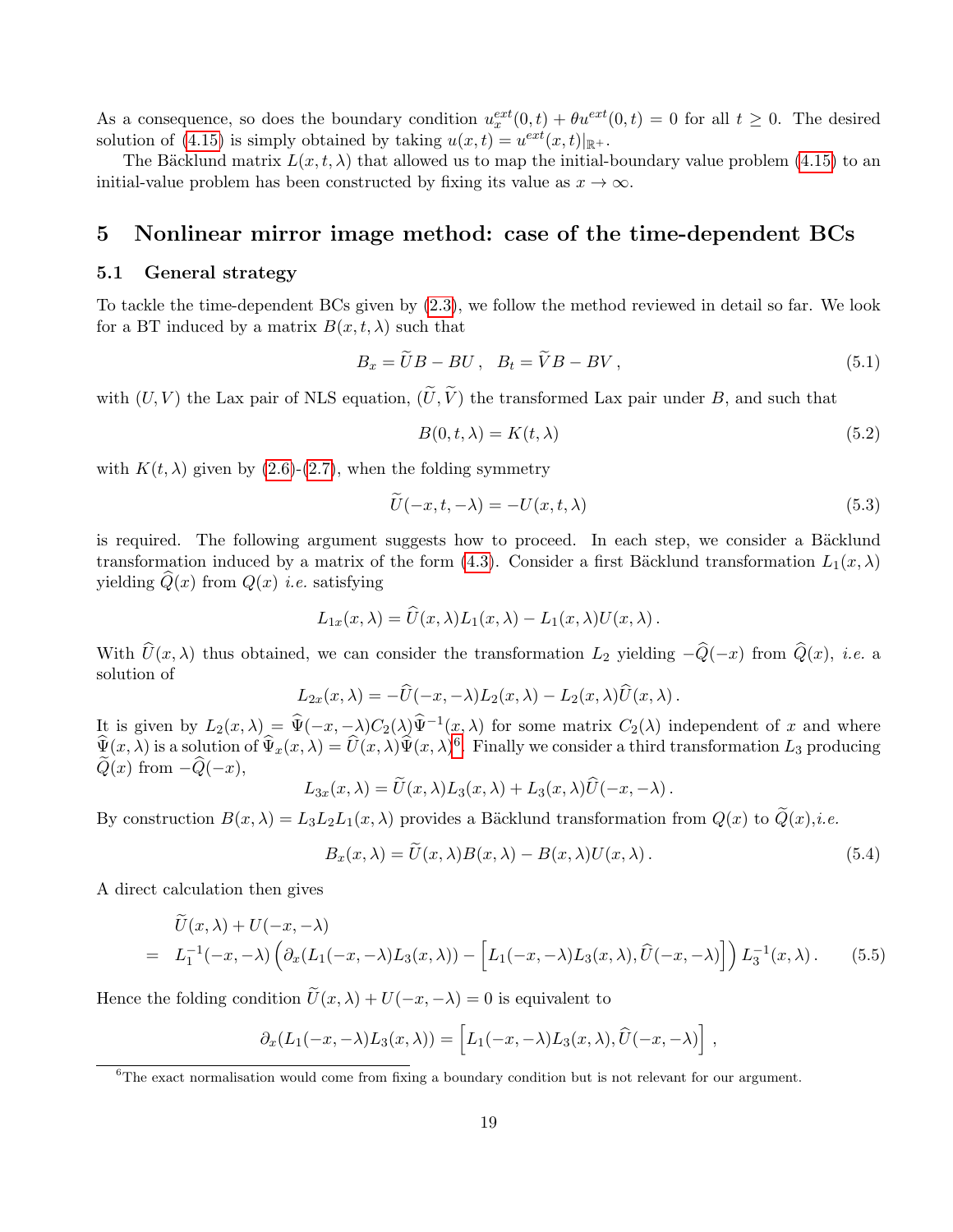which in turns is equivalent to

$$
L_1(-x, -\lambda)L_3(x, \lambda) = \widehat{\Psi}(-x, -\lambda)C_3(\lambda)\widehat{\Psi}^{-1}(-x, -\lambda),
$$

for some matrix  $C_3(\lambda)$ . Using this to eliminate  $L_3$  and recalling the expression of  $L_2$ , we obtain

$$
B(x,\lambda) = L_1^{-1}(-x,-\lambda)\widehat{\Psi}(-x,-\lambda)C_3(\lambda)C_2(\lambda)\widehat{\Psi}^{-1}(x,\lambda)L_1(x,\lambda).
$$
 (5.6)

Choosing for definiteness the Jost solution  $\hat{\Psi}_+(x,\lambda)$  and fixing the boundary condition for B in [\(5.4\)](#page-18-2) as

$$
\lim_{x \to \infty} B(x,\lambda) = h(\lambda) \left[ (-2\lambda + \rho)\sigma_3 - i\gamma_- \right] \left[ (2\lambda + \rho)\sigma_3 + i\gamma_+ \right],\tag{5.7}
$$

where  $h(\lambda) = \frac{1}{(2\lambda - \rho)^2 + \gamma_+^2}$ , we obtain that

$$
\lim_{x \to \infty} \widehat{\Psi}_+(-x, -\lambda) C_3(\lambda) C_2(\lambda) \widehat{\Psi}_+^{-1}(x, \lambda) = \mathbb{I},
$$

which yields  $C_3(\lambda)C_2(\lambda) = \widehat{S}^{-1}(-\lambda)$ . Summarising and recalling that  $\widehat{\Psi}_+(-x, -\lambda)\widehat{S}^{-1}(-\lambda) = \widehat{\Psi}_-(-x, -\lambda)$ , we have obtained that the folding symmetry is equivalent to

$$
B(x,\lambda) = L_1^{-1}(-x,-\lambda)\widehat{\Psi}_-(-x,-\lambda)\widehat{\Psi}_+^{-1}(x,\lambda)L_1(x,\lambda).
$$
 (5.8)

This suggests that of all the possible potentials  $Q(x)$ , those that are such that  $\widehat{Q}(x) = -\widehat{Q}(-x)$  will fulfill the desired conditions. Indeed, in that special case of [\(4.24\)](#page-16-1), we have  $\hat{\Psi}_{-}(-x, -\lambda)\hat{\Psi}_{+}^{-1}(x, \lambda) = \mathbb{I}$  and

<span id="page-19-1"></span>
$$
B(x,\lambda) = L_1^{-1}(-x,-\lambda)L_1(x,\lambda).
$$
 (5.9)

It remains to check that such a  $B$  can satisfy  $(5.2)$  to ensure that it is the right candidate with the required properties. Using Proposition [4.5,](#page-13-4) which gives

$$
L_1(x,\lambda) = \left(\lambda + \frac{\rho}{2}\right)\sigma_3 + \frac{i}{2}\begin{pmatrix} \epsilon_1(x)\sqrt{\gamma_+^2 - |\hat{u} + u|^2} & \hat{u} + u \\ -(\hat{u} + u)^* & \epsilon_1(x)\sqrt{\gamma_+^2 - |\hat{u} + u|^2} \end{pmatrix},
$$
(5.10)

a direct calculation shows, recalling that we work under the assumption  $\hat{u}(x) = -\hat{u}(-x)$ ,

<span id="page-19-2"></span>
$$
B(0,\lambda) = L_1^{-1}(0,-\lambda)L_1(0,\lambda) = \frac{1}{(2\lambda - \rho)^2 + \gamma_+^2} \left( -4\lambda^2 \mathbb{I} - 4i\lambda H + \gamma_+^2 + \rho^2 \right),\tag{5.11}
$$

with

<span id="page-19-3"></span>
$$
H = \begin{pmatrix} \epsilon_1(0)\sqrt{\gamma_+^2 - |u|^2(0)} & u(0) \\ u^*(0) & -\epsilon_1(0)\sqrt{\gamma_+^2 - |u|^2(0)} \end{pmatrix} .
$$
 (5.12)

This is the desired result, see [\(2.6\)](#page-4-1), if we set  $\rho = \beta$  and  $\gamma_+^2 = \alpha^2$ . In view of the results of Section [4](#page-10-0) about the time evolution compatibility of a Bäcklund transformation, we can conclude that our  $B$  will satisfy  $(5.2).$  $(5.2).$ 

Summarising the discussion, we construct  $B(x, \lambda)$  as the product  $L_1^{-1}(-x, -\lambda)L_1(x, \lambda)$  to realise the Bäcklund transformation  $Q \mapsto \tilde{Q}$  where  $L_1(x, \lambda)$  realises the map  $Q \mapsto \hat{Q} = L_{1\rho,\gamma_+}[Q]$  and we consider those potentials  $Q(x)$  that are such that  $\widehat{Q}$  is an odd function. This automatically ensures the folding condition  $Q(x) = -Q(-x)$ . This is the analog in our case of Q being "q-symmetric" in the terminology of [\[22\]](#page-36-3) who dealt with the Robin case. In the rest of this article, we fix

<span id="page-19-0"></span>
$$
\rho = \beta, \quad \gamma_+ = \varepsilon \alpha, \quad \varepsilon = \pm 1. \tag{5.13}
$$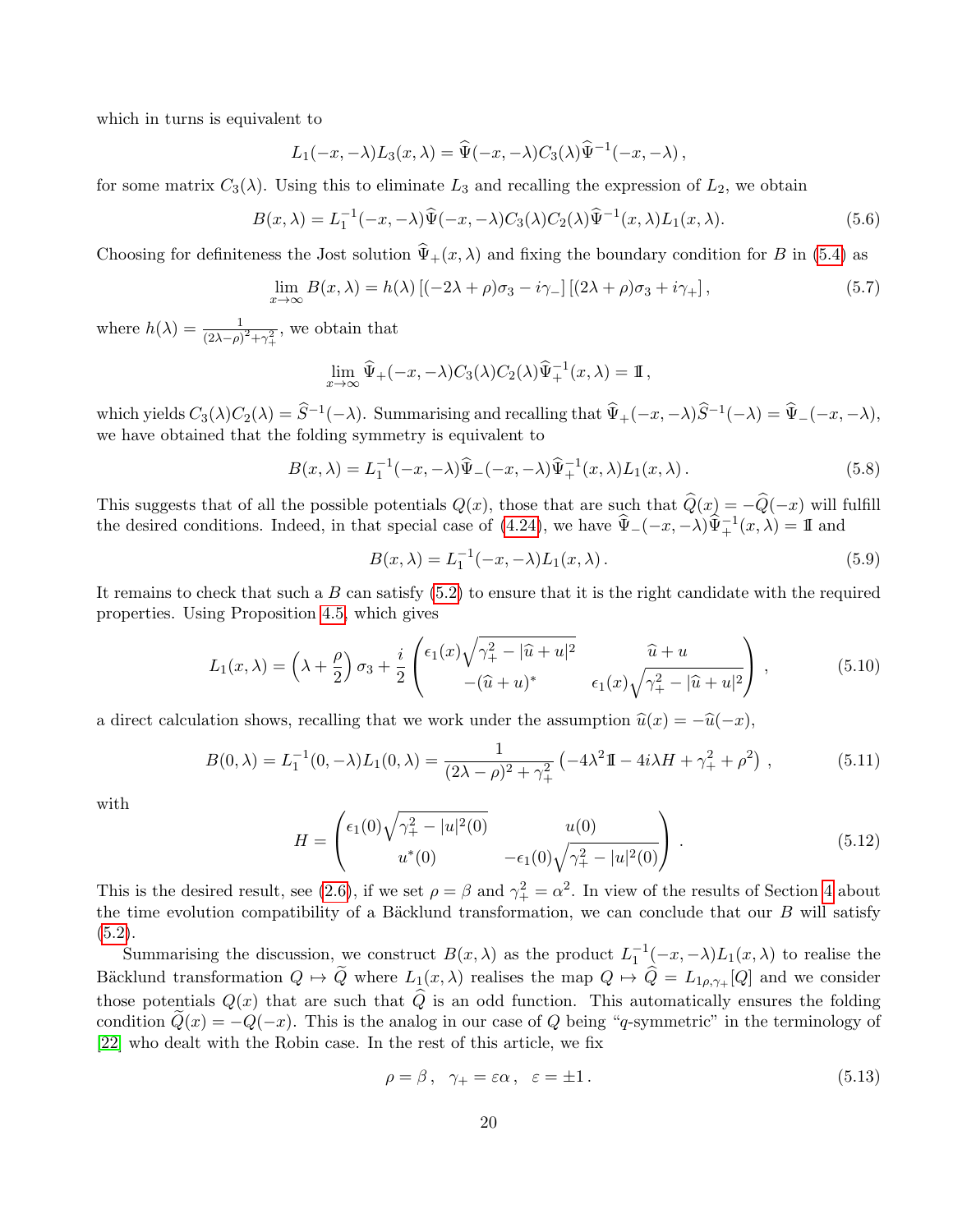## 5.2 Results

Our first task is to characterise the symmetry properties of the scattering data of a potential  $Q(x)$  satisfying the condition we have just discussed *i.e.*  $\hat{Q} = L_{1\rho,\gamma+} [Q]$  is an odd function. Unlike the Robin case, this condition does not impose  $\gamma_+ = \gamma_-$  and we have to consider the two cases  $\gamma_+ = \pm \gamma_-$ . We proceed in several steps, concentrating on the continuous data first.

<span id="page-20-1"></span>**Proposition 5.1.** Let  $Q(x) \in \mathcal{S}(\mathbb{R})$  be such that  $\widehat{Q} = L_{1\rho,\gamma+} |Q|$  is an odd function. Then, its scattering data satisfies

<span id="page-20-2"></span>
$$
S^{-1}(-\lambda) = \mathcal{B}(\lambda) S(\lambda) \mathcal{B}(-\lambda), \quad \mathcal{B}(\lambda) = \begin{pmatrix} \frac{2\lambda + \beta + i\gamma_{-}}{-2\lambda + \beta + i\gamma_{+}} & 0\\ 0 & \frac{2\lambda + \beta - i\gamma_{-}}{-2\lambda + \beta - i\gamma_{+}} \end{pmatrix}.
$$
 (5.14)

Explicitly, if  $\gamma_+ = \gamma_- = \varepsilon \alpha$ , we get

<span id="page-20-3"></span>
$$
a(-\lambda) = a^*(\lambda^*), \quad b(-\lambda) = -\frac{2\lambda + \beta - i\varepsilon\alpha}{2\lambda + \beta + i\varepsilon\alpha} \frac{2\lambda - \beta - i\varepsilon\alpha}{2\lambda - \beta + i\varepsilon\alpha} b(\lambda).
$$
 (5.15)

If  $\gamma_+ = -\gamma_- = \varepsilon \alpha$ , we get

<span id="page-20-7"></span>
$$
a(-\lambda) = \frac{2\lambda + \beta - i\varepsilon\alpha}{2\lambda + \beta + i\varepsilon\alpha} \frac{2\lambda - \beta + i\varepsilon\alpha}{2\lambda - \beta - i\varepsilon\alpha} a^*(\lambda^*), \quad b(-\lambda) = -b(\lambda). \tag{5.16}
$$

Proof: We have the following relation between Jost solutions

<span id="page-20-4"></span>
$$
\widehat{\Psi}_{\pm}(x,\lambda) = L_1(x,\lambda)\Psi_{\pm}(x,\lambda)L_{\pm}^{-1}(\lambda), \quad L_{\pm}(\lambda) = \lim_{x \to \pm \infty} L_1(x,\lambda) = \left(\lambda + \frac{\rho}{2}\right)\sigma_3 + \frac{i\gamma_{\pm}}{2}\mathbb{I}.
$$
 (5.17)

It implies in particular that  $\widehat{S}(\lambda) = L_{-}(\lambda)S(\lambda)L_{+}^{-1}(\lambda)$ . Since  $\widehat{U}(-x, -\lambda) = -\widehat{U}(x, \lambda)$ , we also have

<span id="page-20-5"></span>
$$
\widehat{\Psi}_{\pm}(-x,-\lambda) = \widehat{\Psi}_{\mp}(x,\lambda). \tag{5.18}
$$

This implies in particular that  $\hat{S}^{-1}(-\lambda) = \hat{S}(\lambda)$ . Combining these two results, and recalling that  $\rho = \beta$ and  $\gamma_+ = \varepsilon \alpha$ , yields [\(5.14\)](#page-20-2) with  $\mathcal{B}(\lambda) = L_+^{-1}(-\lambda)L_-(\lambda)$  as desired.

These symmetries have consequences for the possible discrete data. We gather the result in the following Proposition.

<span id="page-20-0"></span>**Proposition 5.2.** Let  $Q(x) \in \mathcal{S}(\mathbb{R})$  be such that  $\widehat{Q} = L_{1\rho,\gamma_+}[Q]$  is an odd function.

- 1. If  $\gamma_+ = \gamma_- = \varepsilon \alpha$ :
	- The zeros of  $a(\lambda)$  are composed of p pairs  $(\lambda_k, -\lambda_k^*)$ ,  $k = 1, \ldots, p$  and s self-symmetric zeros [\[9\]](#page-35-3)  $\lambda_k = i\sigma_k \in i\mathbb{R}^+, k = 1, \ldots, s$ . The number s of self-symmetric zeros is necessarily even. Explicitly,

<span id="page-20-6"></span>
$$
a(\lambda) = \prod_{j=1}^{p} \frac{\lambda - \lambda_j}{\lambda - \lambda_j^*} \frac{\lambda + \lambda_j^*}{\lambda + \lambda_j} \prod_{k=1}^{s} \frac{\lambda - i\sigma_k}{\lambda + i\sigma_k} \exp\left(\frac{1}{2\pi i} \int_{\mathbb{R}} \frac{\log(1 - |b(z)|^2)}{z - \lambda} dz\right).
$$
 (5.19)

• The related norming constants satisfy the symmetry relation

<span id="page-20-8"></span>
$$
\gamma^*(-\lambda_k^*)\gamma(\lambda_k) = -\frac{2\lambda_k - \beta + i\varepsilon\alpha}{2\lambda_k - \beta - i\varepsilon\alpha} \frac{2\lambda_k + \beta + i\varepsilon\alpha}{2\lambda_k + \beta - i\varepsilon\alpha}, \quad k = 1, \dots, 2p + s. \tag{5.20}
$$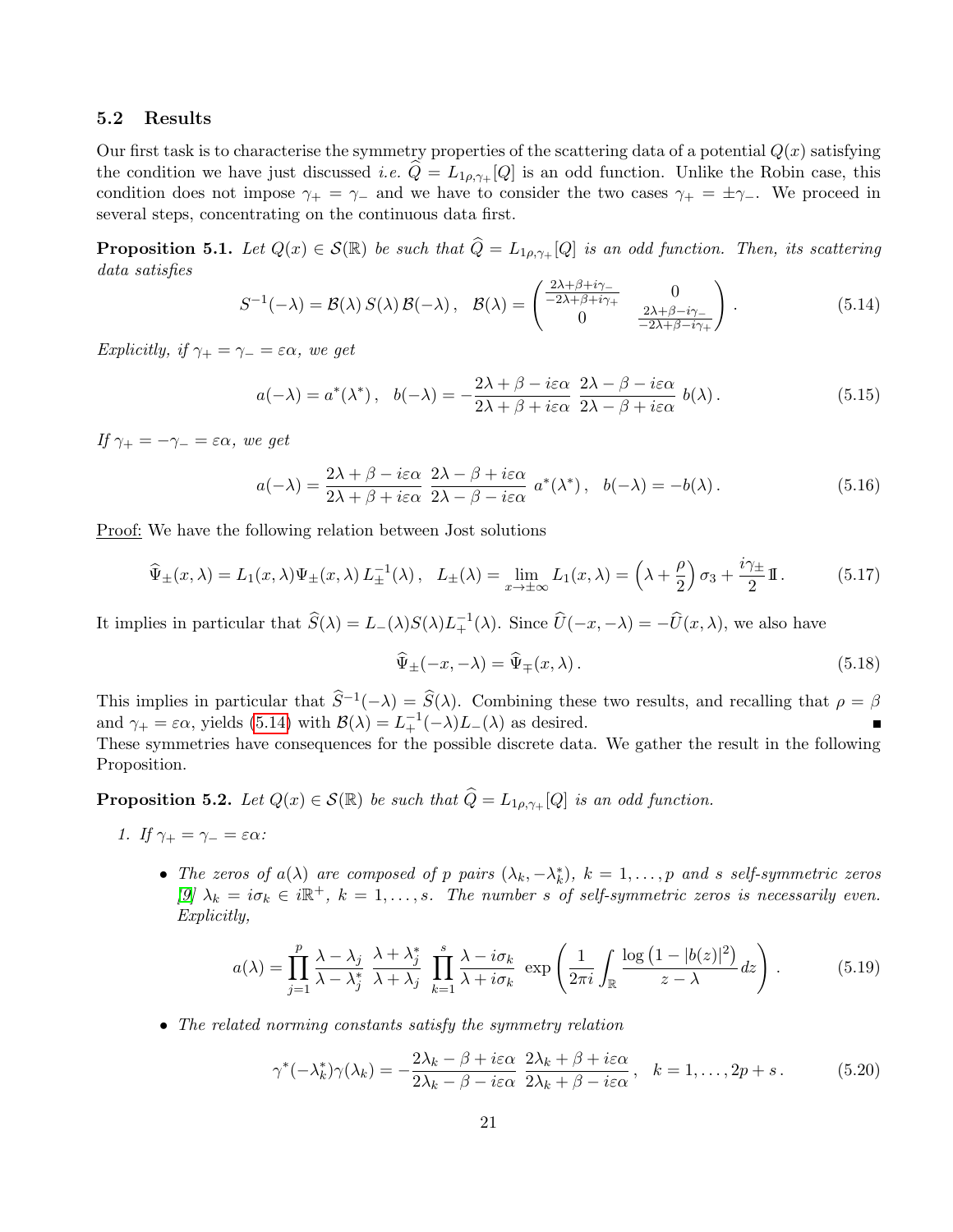2. If  $\gamma_+ = -\gamma_- = \varepsilon \alpha$ :

• The zeros of  $a(\lambda)$  include  $\frac{-\beta+i\alpha}{2}$  when  $\varepsilon = 1$  or  $\frac{\beta+i\alpha}{2}$  $\frac{\partial^2 f}{\partial x^2}$  when  $\varepsilon = -1$ , and p pairs  $(\lambda_k, -\lambda_k^*),$  $k = 1, \ldots, p$ . There are no self-symmetric zeros. Explicitly,

<span id="page-21-0"></span>
$$
a(\lambda) = \begin{cases} \frac{2\lambda + \beta - i\alpha}{2\lambda + \beta + i\alpha} \prod_{j=1}^{p} \frac{\lambda - \lambda_j}{\lambda - \lambda_j^*} \frac{\lambda + \lambda_j^*}{\lambda + \lambda_j} \exp\left(\frac{1}{2\pi i} \int_{\mathbb{R}} \frac{\log(1 - |b(z)|^2)}{z - \lambda} dz\right), & \varepsilon = 1, \\ \frac{2\lambda - \beta - i\alpha}{2\lambda - \beta + i\alpha} \prod_{j=1}^{p} \frac{\lambda - \lambda_j}{\lambda - \lambda_j^*} \frac{\lambda + \lambda_j^*}{\lambda + \lambda_j} \exp\left(\frac{1}{2\pi i} \int_{\mathbb{R}} \frac{\log(1 - |b(z)|^2)}{z - \lambda} dz\right), & \varepsilon = -1, \end{cases}
$$
(5.21)

• The related norming constants satisfy the symmetry relation

<span id="page-21-2"></span>
$$
\gamma^*(-\lambda_k^*)\gamma(\lambda_k) = -1, \quad k = 1, \dots, p. \tag{5.22}
$$

Proof: We first derive the properties of the zeros of  $a(\lambda)$  in each case and will provide a proof for the relation of the norming constants at the end as it can be done in one go for both cases. In the case  $\gamma_+ = \gamma_-,$ relation [\(5.15\)](#page-20-3) implies that if  $\lambda_k$  is a zero of  $a(\lambda)$  then so is  $-\lambda_k^*$  and the first claim follows. Note that none of these zeros can be equal to  $(\beta + i\alpha)/2$  in view of the summary given after Lemma [4.1.](#page-11-2) Using [\(5.17\)](#page-20-4) and  $(5.18)$ , we obtain

<span id="page-21-1"></span>
$$
\Psi_{+}(-x,-\lambda) = B(x,\lambda)\Psi_{-}(x,\lambda)\mathcal{B}^{-1}(\lambda)
$$
\n(5.23)

where  $B(x, \lambda)$  is given as in [\(5.9\)](#page-19-1) and  $\mathcal{B}(\lambda)$  as in [\(5.14\)](#page-20-2). This implies  $\Psi_-(0,0)S(0) = B(0,0)\Psi_-(0,0)\mathcal{B}^{-1}(0)$ *i.e.*, since  $B(0,0) = \mathbb{I}$  and  $\mathcal{B}(0) = \mathbb{I}$  when  $\gamma_+ = \gamma_-, S(0) = \mathbb{I}$ . Thus  $a(0) = 1$ . But from [\(5.19\)](#page-20-6), we have  $a(0) = (-1)^{2p+s}$  so s must be even.

In the case  $\gamma_+ = -\gamma_-,$  relation [\(5.16\)](#page-20-7) is rephrased by introducing

$$
A(\lambda) = \begin{cases} \frac{2\lambda + \beta + i\alpha}{2\lambda + \beta - i\alpha} a(\lambda), & \varepsilon = 1, \\ \frac{2\lambda - \beta + i\alpha}{2\lambda - \beta - i\alpha} a(\lambda), & \varepsilon = -1, \end{cases}
$$
(5.24)

in terms of which it reads  $A(-\lambda) = A^*(\lambda^*)$ . This is the same relation as dealt with before so we deduce that the zeros of  $A(\lambda)$  come in pairs or in singlets of purely imaginary numbers and [\(5.21\)](#page-21-0) follows. We use again [\(5.23\)](#page-21-1) to deduce  $\Psi_-(0,0)S(0) = B(0,0)\Psi_-(0,0)\mathcal{B}^{-1}(0)$  but this time, since  $\gamma_+ = -\gamma_- = \varepsilon \alpha, \mathcal{B}^{-1}(0) =$  $\int \frac{\beta + i \varepsilon \alpha}{\beta - i \varepsilon \alpha}$  0 0 β−iεα  $\begin{pmatrix} 0 \\ \frac{\beta - i \varepsilon \alpha}{\beta + i \varepsilon \alpha} \end{pmatrix}$ Therefore,  $a(0) = \frac{\beta - i\varepsilon\alpha}{\beta + i\varepsilon\alpha}$ . Comparing with [\(5.21\)](#page-21-0) which gives  $a(0) = (-1)^{2p + s}\frac{\beta - i\varepsilon\alpha}{\beta + i\varepsilon\alpha}$ , we

deduce again that s is even. In fact s = 0 because [\(5.22\)](#page-21-2) (whose proof is next) would implies  $|\gamma(i\sigma_k)|^2 = -1$ , a contradiction.

We turn to the proof of the relation on the norming constants for which we don't need to distinguish the cases. Eq. [\(5.23\)](#page-21-1) gives the following relations between the column vectors of  $\Psi_{\pm}$ 

<span id="page-21-3"></span>
$$
\Psi_{+}^{(1)}(-x,-\lambda) = B(x,\lambda)\Psi_{-}^{(1)}(x,\lambda)\frac{-2\lambda+\rho+i\gamma_{+}}{2\lambda+\rho+i\gamma_{-}},
$$
\n(5.25)

$$
\Psi_{+}^{(2)}(-x,-\lambda) = B(x,\lambda)\Psi_{-}^{(2)}(x,\lambda)\frac{-2\lambda + \rho - i\gamma_{+}}{2\lambda + \rho - i\gamma_{-}}.
$$
\n(5.26)

Evaluating [\(5.25\)](#page-21-3) at  $\lambda = \lambda_k$  and recalling that  $\Psi_{-}^{(1)}(x, \lambda_k) = \gamma(\lambda_k) \Psi_{+}^{(2)}(x, \lambda_k)$  we get

$$
\Psi_+^{(1)}(-x,-\lambda_k) = \gamma(\lambda_k)B(x,\lambda_k)\Psi_+^{(2)}(x,\lambda_k)\frac{-2\lambda_k + \rho + i\gamma_+}{2\lambda_k + \rho + i\gamma_-}.
$$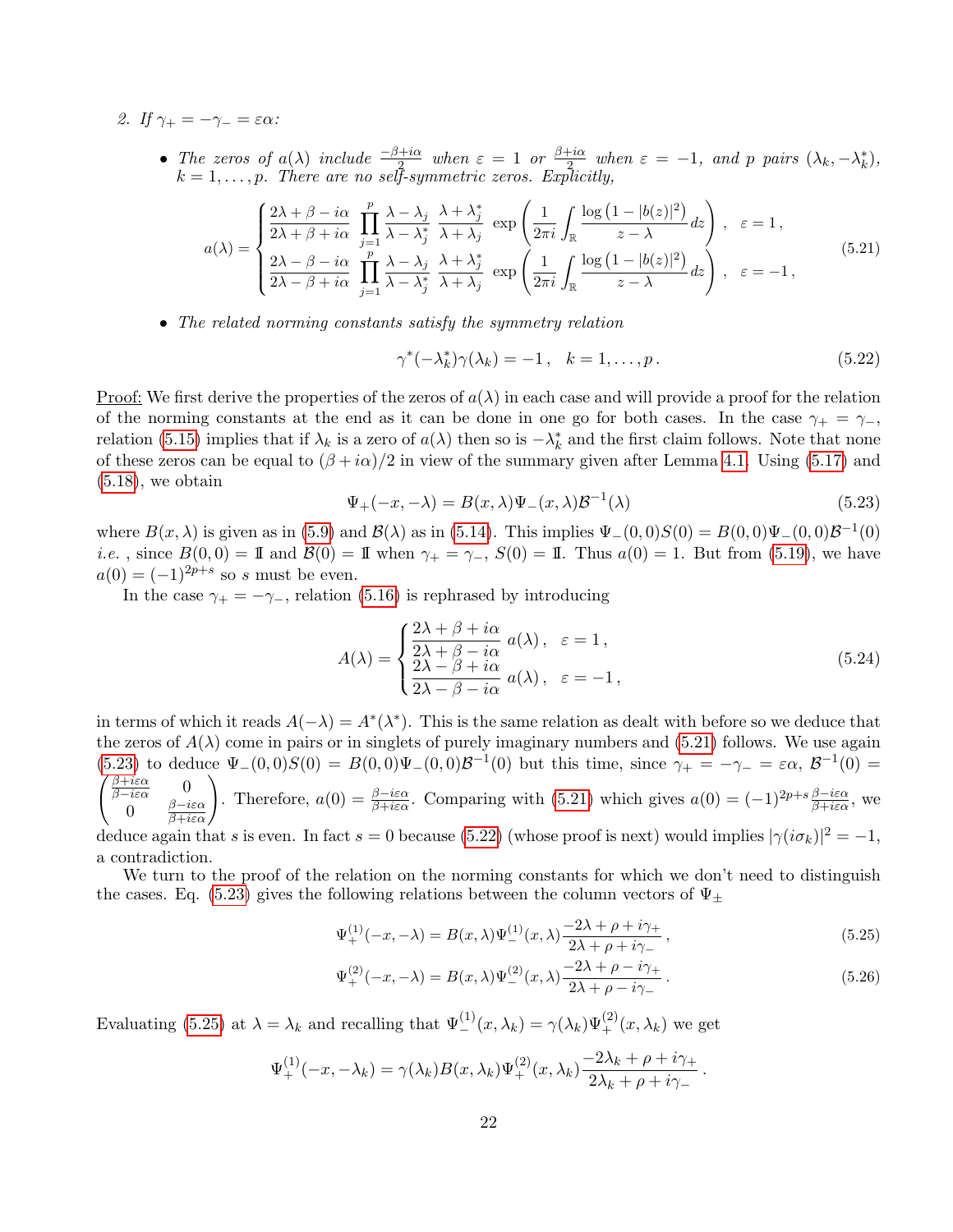Now, evaluating [\(5.26\)](#page-21-3) at  $\lambda = -\lambda_k$  and using it to eliminate  $\Psi_{+}^{(2)}(x, \lambda_k)$  yields

$$
\Psi_+^{(1)}(-x,-\lambda_k) = \gamma(\lambda_k) \underbrace{B(x,\lambda_k)B(-x,-\lambda_k)}_{\text{II}} \Psi_-^{(2)}(-x,-\lambda_k) \frac{2\lambda_k + \rho - i\gamma_+}{-2\lambda_k + \rho - i\gamma_-} \frac{-2\lambda_k + \rho + i\gamma_+}{2\lambda_k + \rho + i\gamma_-}.
$$

Recalling the NLS symmetry [\(2.14\)](#page-4-4) which gives

$$
\Psi_+^{(1)}(x,\lambda) = -N\Psi_+^{(2)*}(x,\lambda^*), \quad \Psi_-^{(2)}(x,\lambda) = N\Psi_-^{(1)*}(x,\lambda^*),
$$

and the relation  $\Psi_{-}^{(1)*}(-x, -\lambda_k^*) = \gamma^*(-\lambda_k^*)\Psi_{+}^{(2)*}(-x, -\lambda_k^*)$ , we get

$$
\Psi_+^{(2)*}(-x, -\lambda_k^*) = -\gamma(\lambda_k)\gamma^*(-\lambda_k^*) \frac{2\lambda_k + \rho - i\gamma_+}{-2\lambda_k + \rho - i\gamma_-} \frac{-2\lambda_k + \rho + i\gamma_+}{2\lambda_k + \rho + i\gamma_-} \Psi_+^{(2)*}(-x, -\lambda_k^*)\,.
$$

The result follows by spelling out the two cases  $\gamma_+ = \gamma_-$  or  $\gamma_+ = -\gamma_-$  and substituting  $\rho = \beta$  and  $\gamma_+ = \varepsilon \alpha$ .

The main novelty is the first fraction in [\(5.21\)](#page-21-0) which shows the presence of a single, not purely imaginary, zero. In the absence of any other zero *i.e.*  $n = 0$ , and assuming the pure soliton case *i.e.*  $b(\lambda) = 0$ , this is precisely the term that gives rise to the emitted or absorbed soliton in [\(2.16\)](#page-5-0). The norming constant related to this zero has no special constraint, which explains that  $x_0$  and  $\phi$  are arbitrary in [\(2.16\)](#page-5-0).

**Remark 5.3.** In expression [\(5.21\)](#page-21-0), we could ask what happens for instance if one zero  $\lambda_k$  is equal to  $(-\beta + i\alpha)/2$ . A short calculation shows that  $a(\lambda)$  would then contain the factor  $\left(\frac{2\lambda+\beta-i\alpha}{2\lambda+\beta+i\alpha}\right)^2 \frac{2\lambda-\beta-i\alpha}{2\lambda-\beta+i\alpha}$ . In that case,  $(-\beta + i\alpha)/2$  would be a double zero which takes us beyond our working hypothesis of generic potentials. However, this is a tantalising possibility in general to investigate the properties of emission and absorption of more elaborate soliton solutions by a time-dependent boundary.

We now discuss the converse of Propositions [5.1](#page-20-1) and [5.2.](#page-20-0) The short argument in [\[8\]](#page-35-1) uses the known one-to-one correspondence in ISM between a generic potential of the type we consider in this work and its scattering data. We can invoke the same result here and conclude that a potential u is such that  $\hat{u}$  is odd (equivalently  $\tilde{u}(x) = -u(-x)$ ) if and only if its scattering data satisfies the symmetries of Propositions [5.1](#page-20-1) and [5.2.](#page-20-0) In the case  $\gamma_+ = \gamma_-,$  we also present in Appendix [B](#page-32-0) a direct (but long) proof along the lines of that given in [\[22\]](#page-36-3) which uses Riemann-Hilbert problems techniques. It illustrates the main differences between the present case and the Robin case detailed in [\[22\]](#page-36-3). In particular the use of a two-step construction mimicking the construction of  $B(x, \lambda)$  from  $L_1(x, \lambda)$  is detailed.

<span id="page-22-0"></span>**Proposition 5.4.** Let  $Q(x) \in S(\mathbb{R})$  be such that its scattering data satisfies the symmetries of Propositions [5.1](#page-20-1) and [5.2.](#page-20-0) Then  $\widetilde{u}(x) = -u(-x)$  holds.

The compatibility of this whole construction with the desired time evolution must be established. Since  $B(x, \lambda)$  is constructed entirely on  $L_1(x, \lambda)$  (composed as in [\(5.9\)](#page-19-1)), this step is ensured by Lemma [4.6](#page-14-1) and the setup explained before it. Specifically

**Proposition 5.5.** For each  $t \geq 0$ , let  $u(x,t) \in \mathcal{S}(\mathbb{R})$  be a given solution of NLS, and  $L_1(x,t,\lambda)$  be as in [\(4.3\)](#page-12-1) with  $P(x, t)$  constructed as in Lemma [4.1.](#page-11-2) Suppose  $\hat{u}(x, t) = L_{1\rho, \gamma_+}[u](x, t)$  is and odd function in x. Then, with  $\rho = \beta$ ,  $\gamma_+ = \varepsilon \alpha$ ,

$$
B(0, t, \lambda) = K(t, \lambda), \qquad (5.27)
$$

 $\blacksquare$ 

and

$$
K_t(t,\lambda) = V(0,t,-\lambda)K(t,\lambda) - K(t,\lambda)V(0,t,\lambda).
$$
\n(5.28)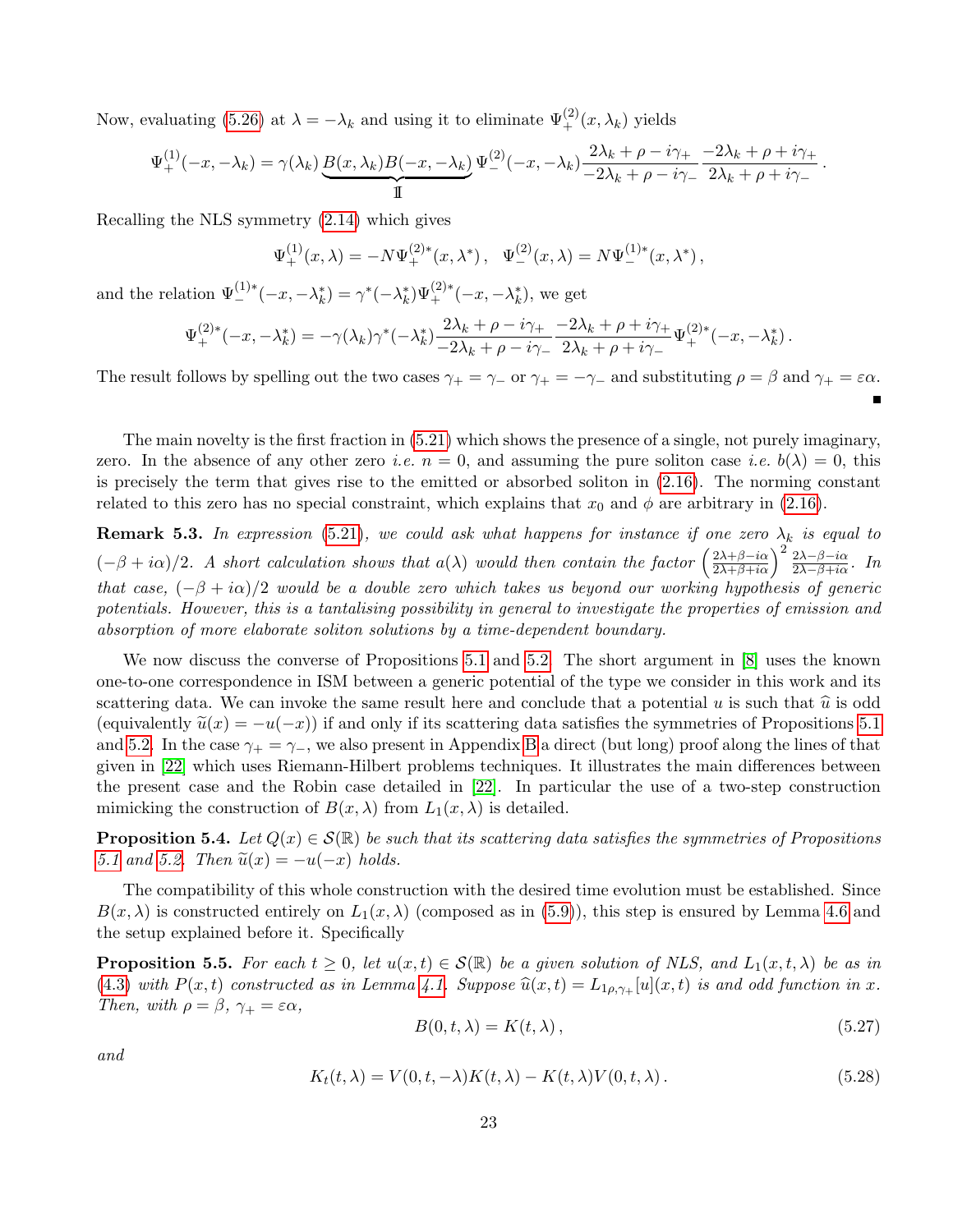<u>Proof:</u> Lemma [4.6](#page-14-1) applied to  $B(x, t, \lambda)$ , combined with the fact that  $\widetilde{V}(x, t, \lambda) = V(x, t, -\lambda)$  (since  $\widehat{u}(x, t) =$  $-\widehat{u}(-x, t)$  is equivalent to  $\widetilde{u}(x, t) = -u(-x, t)$ , yields

$$
B_t(0, t, \lambda) = V(0, t, -\lambda)B(0, t, \lambda) - B(0, t, \lambda)V(0, t, \lambda).
$$

It remains to show that  $B(0, t, \lambda) = K(t, \lambda)$ . This is exactly the same calculation leading to [\(5.11\)](#page-19-2)-[\(5.12\)](#page-19-3) but with the time dependence included. For completeness, here are the main steps. A direct calculation yields

<span id="page-23-1"></span>
$$
B(x,t,\lambda) \tag{5.29}
$$
  
=  $h(\lambda) \left[ -4\lambda^2 \mathbb{I} - 4\lambda \sigma_3 \left( P(x,t) + P(-x,t) \right) + 2\rho \sigma_3 \left( P(x,t) - P(-x,t) \right) - 4\sigma_3 P(x,t) \sigma_3 P(-x,t) + \rho^2 \right],$ 

so

$$
B(0, t, \lambda) = h(\lambda) \left[ -4\lambda^2 - 8\lambda \sigma_3 P(0, t) - 4(\sigma_3 P(0, t))^2 + \rho^2 \right].
$$
 (5.30)

For each  $t > 0$ ,  $P(x, t)$  has the properties given in Proposition [4.5](#page-13-4) so, recalling that  $\hat{u}(x, t)$  is an odd function in x (so  $\hat{u}(0, t) = 0$ ), we get

$$
\sigma_3 P(0,t) = \frac{i}{2} \begin{pmatrix} \epsilon(0,t) \sqrt{\gamma_+^2 - |u|^2(0,t)} & u(0,t) \\ u^*(0,t) & -\epsilon(0,t) \sqrt{\gamma_+^2 - |u|^2(0,t)} \end{pmatrix} . \tag{5.31}
$$

This also gives  $(\sigma_3 P(0, t))^2 = -\frac{\gamma_+^2}{4} \mathbb{I}$ , completing the proof.

The result that the symmetries on the scattering data are compatible with the time evolution also holds by the same reasoning that B is the composition of two Bäcklund transformations constructed on  $L_1$ .

So far, the method outlined gives a way to construct solutions of the desired initial-boundary value problem from solutions on the full line with special symmetries. This already provides a very large class of solutions to the initial-boundary value problem, including our new class of solutions with one absorbed/emitted soliton. Strictly speaking, as in the Robin case, the final step to claim to have solved the original initial-boundary value problem is to consider an appropriate extension of the initial data given on the half-line to an admissible initial data on the full line which automatically satisfies the desired folding symmetry. In [\[22\]](#page-36-3), it was shown that, in the Robin case, all solution of the initial-boundary value problem are actually of this form, meaning that they arise as restrictions of solutions on the full line obtained by extension and having the appropriate symmetries. In the present paper, we do not aim at proving the analogous general result. Let us finish this section by presenting some results about this final step. The above construction ensures that we can follow the prescription of [\[8\]](#page-35-1): if  $u \in \mathcal{S}(\mathbb{R}^+)$  is the given data on the half-line and  $\tilde{u}(x)$  its Bäcklund transform under B, then set

<span id="page-23-0"></span>
$$
u^{ext}(x) = \begin{cases} u(x), & x > 0, \\ -\tilde{u}(-x), & x < 0. \end{cases}
$$
 (5.32)

This extension satisfies the desired symmetry property by construction since B induces an involution. The only technical point is its smoothness at  $x = 0$ . As in the Robin case, the boundary conditions ensure continuity of the function, its first derivative and its second derivative automatically. In the present case we have the additional results that all higher odd order derivative are also continuous. The continuity of the even ones could be ensured in principle by imposing higher order boundary conditions in the spirit of Appendix D in [\[8\]](#page-35-1). In fact, the recent work [\[40\]](#page-37-7) gives an account on such higher boundary conditions which are compatible with NLS. We do not elaborate further on this here and simply give the following partial result on this issue.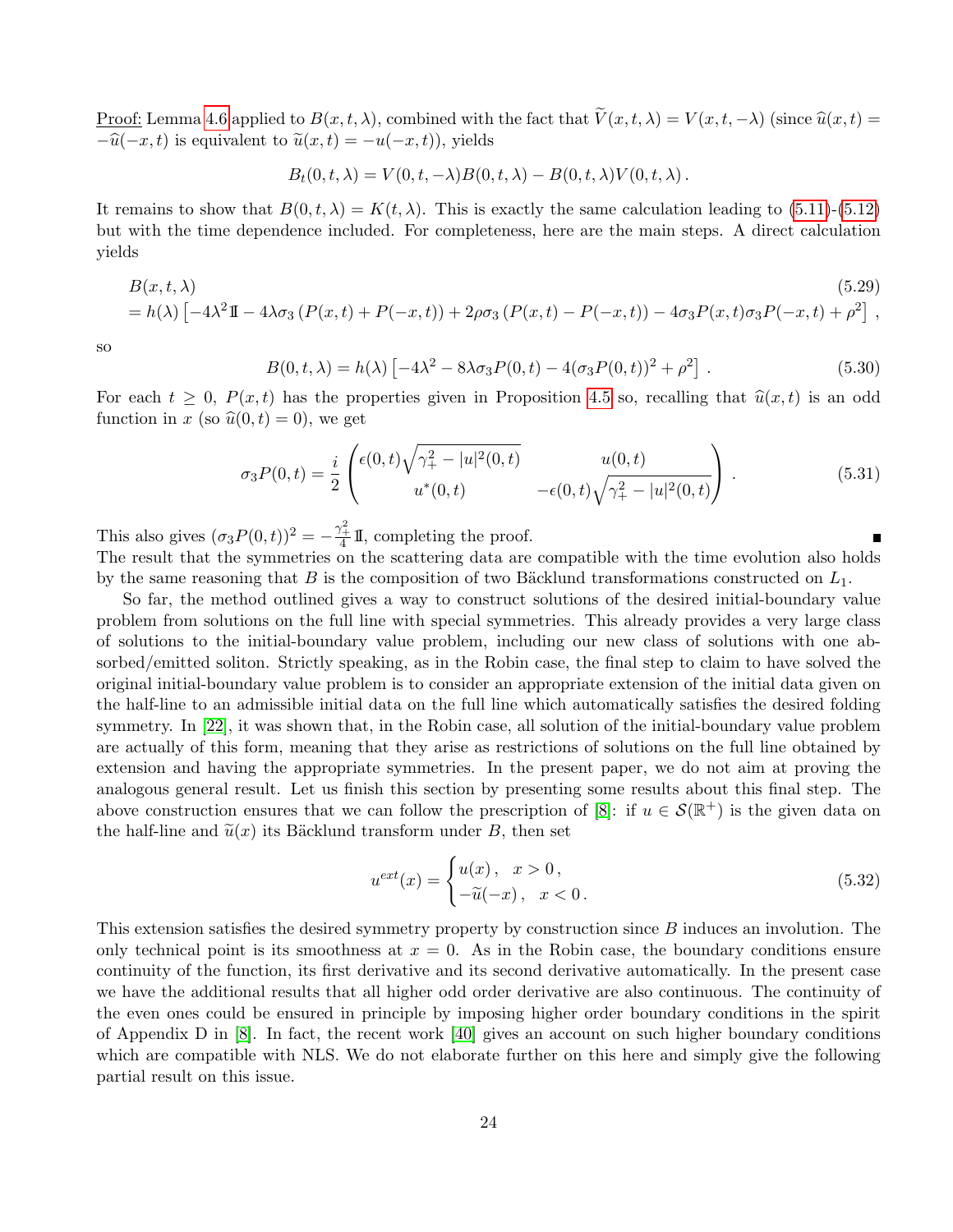**Lemma 5.6** (Smoothness of the Bäcklund extension). The Bäcklund extension [\(5.32\)](#page-23-0) is of class  $C^2$  and its odd derivatives to all orders are continuous.

<u>Proof:</u> By definition,  $Q^{ext}(x)$  is an element of  $S(\mathbb{R}\setminus\{0\})$ . We only need to check its smoothness properties at  $x = 0$ . For convenience, let us write [\(5.29\)](#page-23-1) for short as  $B(x, \lambda) = h(\lambda) \left[ -4\lambda^2 + \lambda B_1(x) + B_2(x) \right]$ , where  $B_1(x) = -4(\sigma_3 P(x) + \sigma_3 P(-x))$  and  $B_2(x) = 2\rho(\sigma_3 P(x) - \sigma_3 P(-x)) - 4\sigma_3 P(x)\sigma_3 P(-x) - \rho^2$ . From [\(5.4\)](#page-18-2) it follows that

$$
\widetilde{Q}(x) = Q + \frac{i}{4}[B_1, \sigma_3], \quad B_{1x} = i[B_2, \sigma_3] + \widetilde{Q}B_1 - B_1Q, \quad B_{2x} = \widetilde{Q}B_2 - B_2Q. \tag{5.33}
$$

A direct calculation shows that  $Q^{ext}(0^+) - Q^{ext}(0^-) = 2Q(0) + 2i[\sigma_3, \sigma_3 P(0)] = 0$ , which means that  $Q^{ext}(x)$ is continuous at  $x = 0$ . Using the explicit expression of  $B_1(x)$  above, we deduce that  $\partial_{2n+1}B_1(0) = 0$ , for all positive integer n. Therefore, all  $\partial_{2n+1}Q^{ext}(x)$  are exist and are continuous at  $x=0$ . Finally,

$$
Q_{xx}^{ext}(0^{+}) - Q_{xx}^{ext}(0^{-}) = Q_{xx}(0) + \tilde{Q}_{xx}(0)
$$
  
=  $2Q_{xx}(0) + \frac{i}{2}[B_{1xx}(0), \sigma_3]$   
=  $2\begin{pmatrix} 0 & u_{xx} + (\alpha^2 + \beta^2)u - 2\varepsilon(0)u_x\Lambda \\ -u_{xx}^* - (\alpha^2 + \beta^2)u^* + 2\varepsilon(0)u_x^*\Lambda & 0 \end{pmatrix}$   
= 0, (5.34)

where  $\Lambda = \sqrt{\alpha^2 - |u|^2(0)}$ , on account of the fact that we assume that u satisfies [\(2.2\)](#page-3-0). These smoothness properties are compatible with time evolution by construction.

#### <span id="page-24-0"></span>5.3 Special case: multisoliton solutions

A special case of our results contains those in [\[27\]](#page-36-8) that were obtained by dressing. Specifically, the formulas for the position and phase shifts presented in Remark 2 of [\[27\]](#page-36-8) can be obtained from the formulas in Proposition [5.2,](#page-20-0) in the case  $\gamma_+ = \gamma_-,$  with some standard algebraic manipulations. Their explicit form in general is not crucial for our purposes. We will see an example below. In structure, these are the same as the ones originally given in [\[11\]](#page-35-2) for the Robin case. The essential difference accounting for the presence of different boundary conditions is the appearance of the function  $\frac{2\lambda+\beta-i\varepsilon\alpha}{2\lambda+\beta+i\varepsilon\alpha}$  $\frac{2\lambda-\beta-i\varepsilon\alpha}{2\lambda-\beta+i\varepsilon\alpha}$  which replaces the function  $\frac{2\lambda-i\theta}{2\lambda+i\theta}$  characteristic of the Robin case. However, the new case  $\gamma_+=-\gamma_-$  has not been seen before by the method of [\[27\]](#page-36-8).

**Two solitons reflected.** In the case  $\gamma_+ = \gamma_-$ , we can apply our results to compute a two-soliton solution on the half-line being reflected by the boundary at  $x = 0$ . It suffices to use the four-soliton solution of NLS on the full line, recalled in Section [3.4,](#page-10-2) with the constraints given in Proposition [5.2:](#page-20-0) the discrete data satisfies  $\lambda_3 = -\lambda_1^*$ ,  $\lambda_4 = -\lambda_2^*$  and the associated norming constants are linked by, for k=1,2:

<span id="page-24-1"></span>
$$
c(\lambda_{k+2})^* = \frac{-1}{c(\lambda_k)a'(\lambda_k)a'(-\lambda_k^*)^*} \frac{2\lambda_k - \beta + i\varepsilon\alpha}{2\lambda_k - \beta - i\varepsilon\alpha} \frac{2\lambda_k + \beta + i\varepsilon\alpha}{2\lambda_k + \beta - i\varepsilon\alpha}.
$$
 (5.35)

Fig. [1](#page-25-0) shows two plots of two-soliton solutions for different choices of the parameters and both reflected by the boundary. Of course, such pictures will look very familiar to the reader accustomed to solitons reflections in the Robin case. The point is to offer a visual appreciation of the integrability of the timedependent case. Between the two plots, the only parameter that we changed is the position shift  $\xi_1$ ,  $\xi_2$  of each soliton. This is the analog with a boundary of the well known property that solitons undergo elastic collisions whose order is irrelevant on the final result of position and phase shifts. The plots in Fig. [1](#page-25-0) are to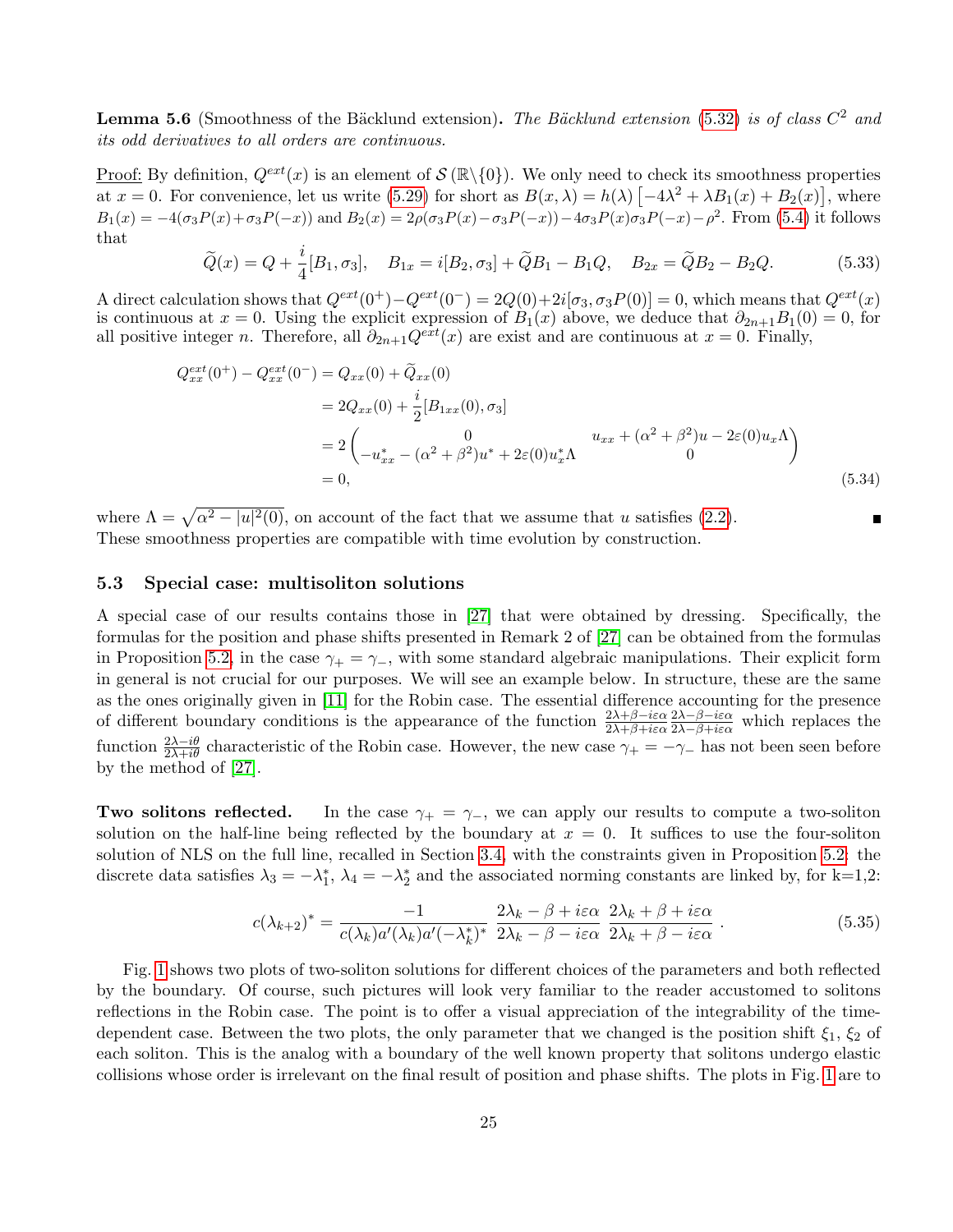

<span id="page-25-0"></span>Figure 1: 2D-contour plots of  $|u(x,t)|$  corresponding to two solitons reflected with time-dependent BCs [\(2.3\)](#page-3-2) for  $\alpha = 2$  and  $\beta = 1$ . The same zeros  $\lambda_1 = 1 + 2i$  and  $\lambda_2 = (1 + 5i)/2$  are used for both plots and with  $\varepsilon = 1$  in [\(5.35\)](#page-24-1). The norming constants are  $c(\lambda_1) = -4e^{-20}$ ,  $c(\lambda_2) = 5e^5$  on the left and  $c(\lambda_1) = -4e^4$ ,  $c(\lambda_2) = 5e^{-10}$  on the right.

be compared with the graphical representation of the (quantum) reflection equation in Fig. [2](#page-25-1) which is well known in quantum integrable systems. The main reason to mention this is that, in the multicomponent case, soliton collisions among themselves and with a boundary are related with the set-theoretical Yang-Baxter and reflection equations and provide examples of Yang-Baxter and reflection maps, see [\[19\]](#page-36-12) and references therein. The extension of such ideas to the present time-dependent BCs is an interesting open problem.



<span id="page-25-1"></span>Figure 2: Line representation of the (quantum) reflection equation depicting a two-particle process being factorised into two possible successions of particle-particle interactions and particle-boundary interactions. The consistency of the two possibilities which must yield the same physical scattering matrix requires the reflection equation.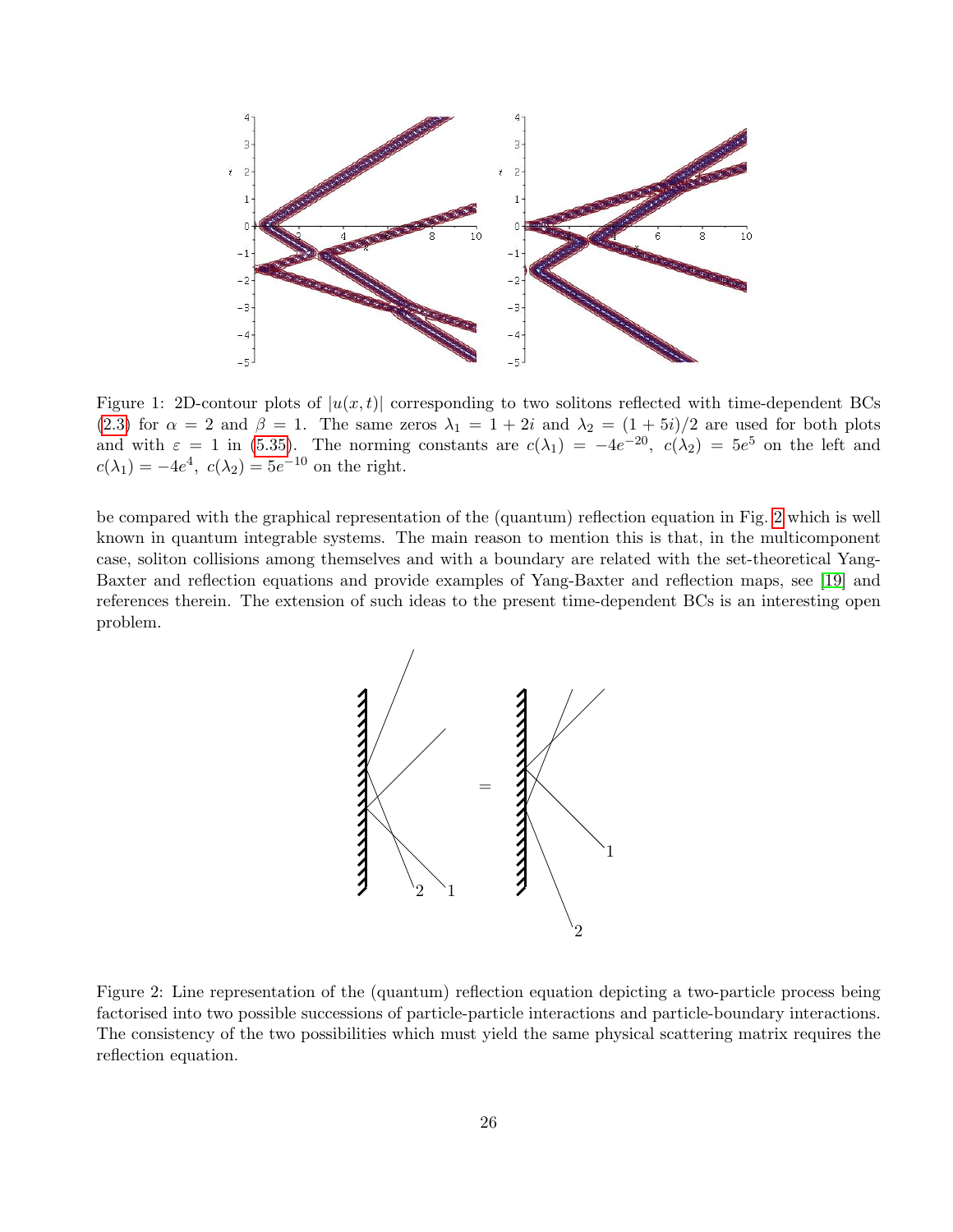

<span id="page-26-0"></span>Figure 3: 2D-contour plots of  $|u(x, t)|$  corresponding to two solitons, one reflected and one absorbed with time-dependent BCs [\(2.3\)](#page-3-2) for  $\alpha = 4$ ,  $\beta = 2$ . The same zeros  $\lambda_0 = 1 + 2i$  and  $\lambda_1 = (1 + 5i)/2$  are used for both plots. The norming constants are  $c(\lambda_0) = 1$ ,  $c(\lambda_1) = 5e^{15}$  on the left and  $c(\lambda_0) = e^{20}$ ,  $c(\lambda_1) = 5$  on the right.

One soliton reflected and one absorbed. The previous result with two-soliton reflected on the halfline is similar to the ones obtained for the Robin boundary condition and corresponds to the case  $\gamma_+ = \gamma_-$ . We now turn to the new possibility offered by the time-dependent case *i.e.*  $\gamma_+ = -\gamma_-\$ . A completely new type of solution is then possible, as mentioned previously: one soliton may be absorbed/emitted by the boundary. To illustrate this type of solutions, in this paragraph, we focus on the case when one soliton is absorbed and one is reflected. This is obtained from a three-soliton solution of NLS on the full line, recalled in Section [3.4,](#page-10-2) with  $a(\lambda)$  given by [\(5.21\)](#page-21-0) with  $p = 1$  (and  $b(\lambda) = 0$ ). This means that two of the three zeros/norming constant are required to obey the symmetry relations of Proposition [5.2](#page-20-0) part 2. The third zero, say  $\lambda_0$  is the special zero involving the boundary parameters  $\alpha$  and  $\beta$ :  $\lambda_0 = -\beta/2 + i\alpha/2$  or  $\lambda_0 = \beta/2 + i\alpha/2$ . The sign of the real part determines whether the soliton travels towards or away from the boundary. The norming constants associated to the reflected soliton are linked by (see [\(5.22\)](#page-21-2))

$$
c(\lambda_2) = \frac{-1}{c(\lambda_1)^* a'(\lambda_1)^* a'(-\lambda_1^*)},
$$
\n(5.36)

whereas the norming constant  $c(\lambda_0)$  is free.

Fig. [3](#page-26-0) and Fig. [4](#page-27-0) show such plots for different choices of parameters, to mimick the situation in Fig. [1,](#page-25-0) but with the essential difference that one of the two incoming soliton is absorbed by the boundary, while the other is reflected as before.

Fig. [5](#page-27-2) shows the line representation of the equations underpinning the phenomenon of Fig. [3](#page-26-0) and Fig. [4,](#page-27-0) in the same way as Fig. [2](#page-25-1) does for Fig. [1.](#page-25-0) Somewhat intriguingly, if we interpret the absorption (or emission) of the single soliton as a type of transmission into the boundary (or to the mirror half-line), these equations correspond to (quantum) reflection-transmission equations, see e.g. [\[17,](#page-36-13) [13\]](#page-36-14) and references therein. This puzzling observation deserves further investigation beyond the scope of this work.

One soliton reflected and one emitted. A solutions with one soliton reflected and one emitted can simply be obtained from the previous solution by changing the sign of the velocity of the absorbed soliton in the previous paragraph *i.e.* the sign of the real part of  $\lambda_0$ . Graphs for such solutions are easily obtained by reversing the time flow,  $t \rightarrow -t$ , in the figures of the previous paragraph.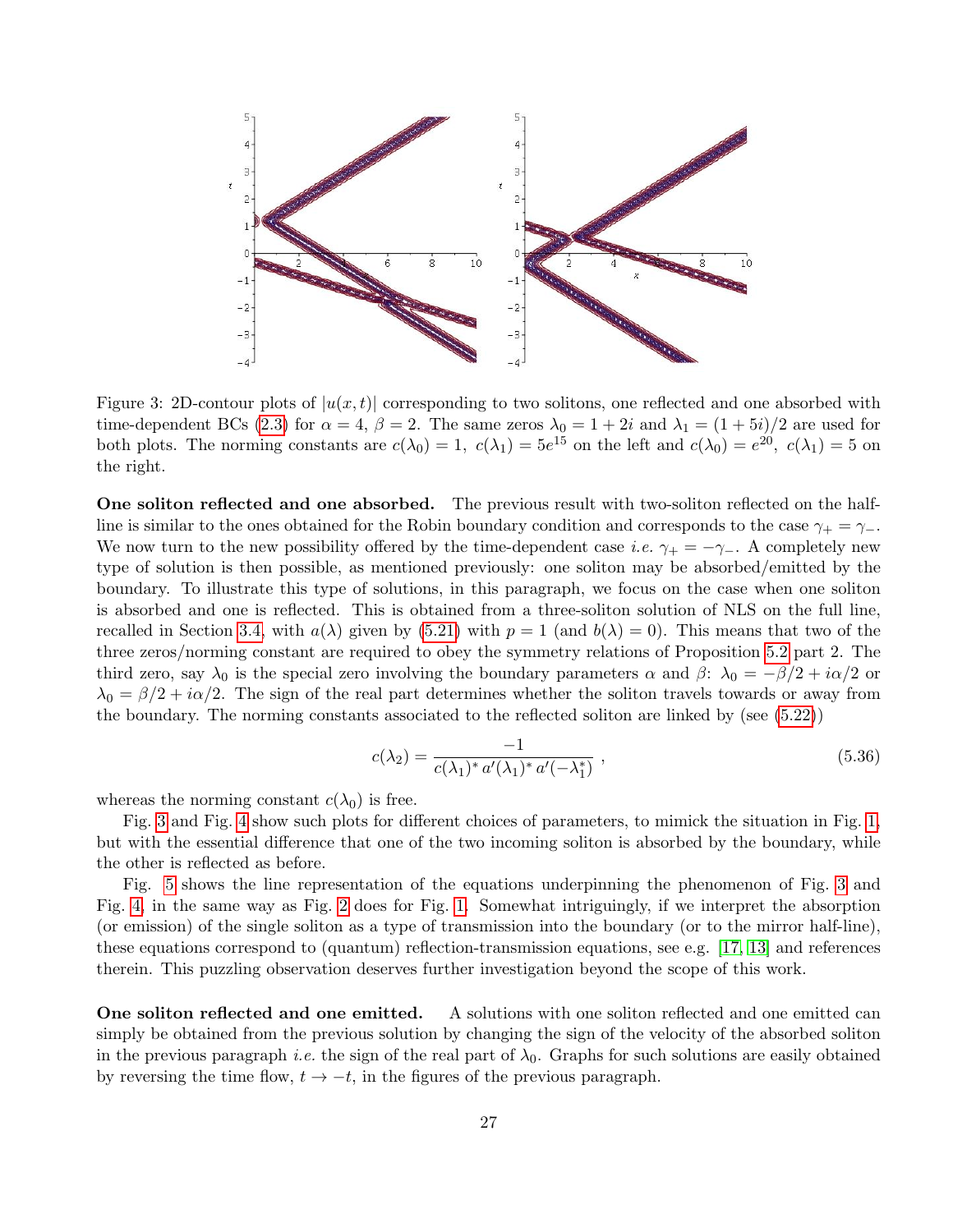

<span id="page-27-0"></span>Figure 4: 2D-contour plots of  $|u(x, t)|$  corresponding to two solitons, one reflected and one absorbed with time-dependent BCs [\(2.3\)](#page-3-2) for  $\alpha = 6$ ,  $\beta = 1$ . The same zeros  $\lambda_0 = (1+6i)/2$  and  $\lambda_1 = (2+5i)/2$  are used for both plots. The norming constants are  $c(\lambda_0) = 4e^{16}$ ,  $c(\lambda_1) = 5$  on the left and  $c(\lambda_0) = 4e^{-8}$ ,  $c(\lambda_1) = 5e^{15}$ on the right.



<span id="page-27-2"></span>Figure 5: Line representation of two-soliton solutions when one is absorbed.

# <span id="page-27-1"></span>6 Conclusions and outlook

Motivated by a programme of unification of various approaches to integrable boundary conditions, we implemented the nonlinear mirror image method to construct solutions for NLS on the half-line with an time-dependent boundary condition at  $x = 0$ . The main technical difficulty was to overcome the timedependence of the Bäcklund matrix at  $x = 0$  by imposing its behaviour at infinity instead. We showed that in the Robin case, this provides a completely equivalent procedure as the well-known one orginally developed in [\[8\]](#page-35-1). We then applied it to the new, time-dependent case to successfully map the initial-boundary value problem to a problem on the full line with certain symmetries on the scattering data. Doing so, in addition to a class of solutions that is very similar in structure to those in the Robin case, we discovered a class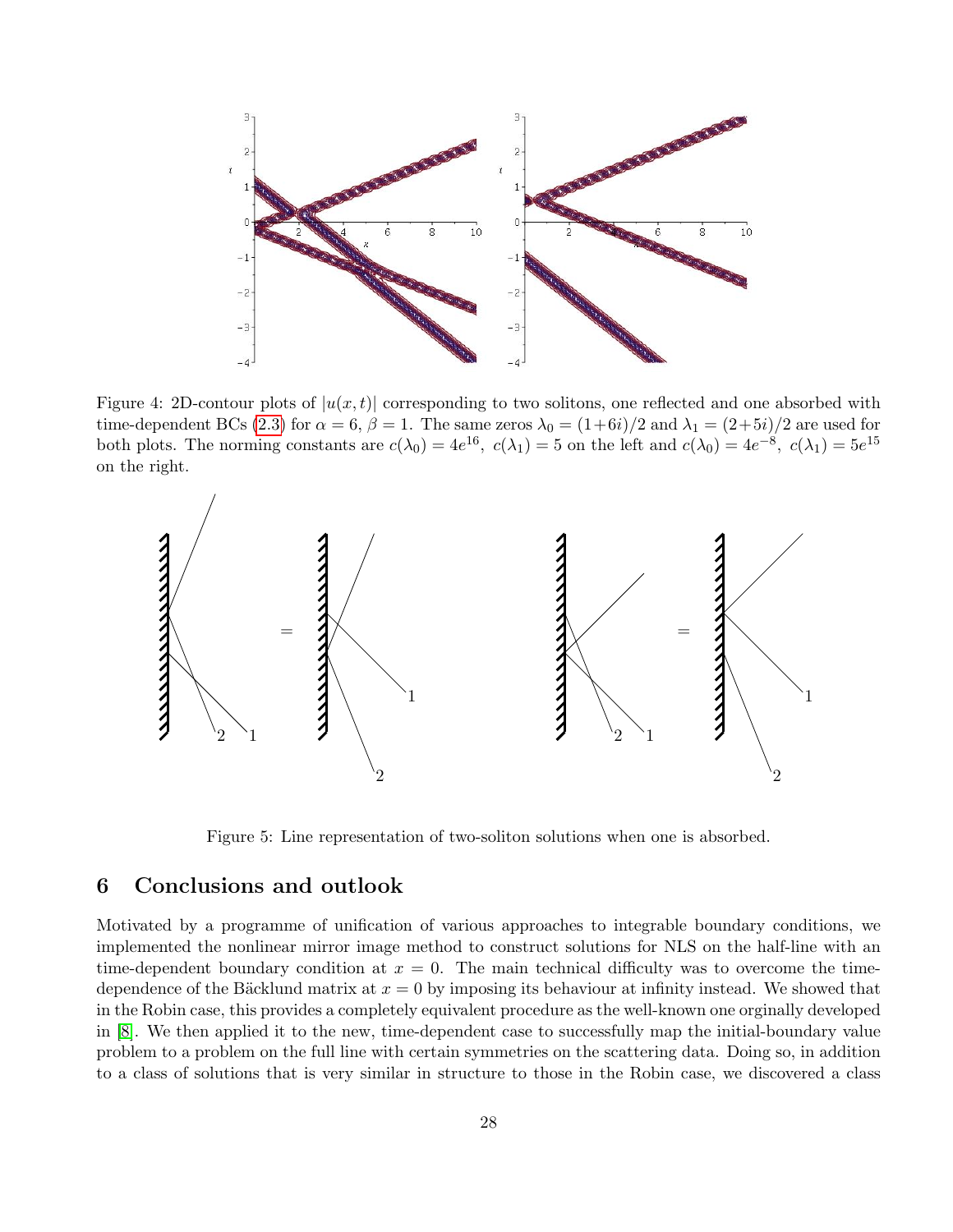of solutions that could not be seen in the time-independent case. In terms of soliton content, this class predicts that there is a single soliton that can be absorbed or emitted by the boundary while the others are paired up as in the Robin case. A mechanism of soliton generation by a boundary was identified in [\[24\]](#page-36-15) with methods of the unified transform. In this formalism, conditions for such solutions were formulated in the spectral space only and soliton generation was derived using the long-time asymptotic techniques of the nonlinear steepest descent method. In particular, it is not know what boundary conditions in real space would give rise to this behaviour. We stress that the present results are different in nature for two reasons: we are able to provide explicit formulas for the soliton absorption or emission and the boundary conditions in real space are clearly identified and integrable.

As mentioned in the introduction, the programme of unification of approaches to boundary conditions in integrable PDEs has made some progress and, as the present work shows, leads to interesting new effects, but it is far from complete as far as the Fokas method is concerned. The missing link is the incorporation of time-dependent linearizable BCs in the Fokas method. From what we have explained, those are defined to be such that there exists a matrix  $K(t, \lambda)$  and a transformation  $\nu$  of the spectral parameter such that

$$
\partial_t K(t,\lambda) = V(0,t,\lambda) K(t,\lambda) - K(t,\lambda) V(0,t,\nu(\lambda)).
$$

In the case where  $\nu$  is an involution (like in the present work where  $\nu(k) = -k$ , one can then asks the question of the connection with the nonlinear mirror image method, as was done in [\[10\]](#page-35-7) for Robin BCs. Beyond this, the case of (modified) KdV , which was one the main motivations behind the Fokas method, seems very interesting as  $\nu$  is not an involution and a connection with a version of the mirror image method is not clear.

We should point out that we only investigated a single absorbed or emitted soliton in the new class of solutions since we had been working all along under the assumption of single zeros in the scattering coefficient  $a(\lambda)$  (generic potentials). However, by lifting this constraint, it is possible to imagine having solution corresponding to higher order zeros whose values are dictated by the boundary parameters, producing potentially trains of absorbed or emitted solitons or bound states of such solitons. This tantalising possibility deserves further investigation.

Related to this last point, the question of "higher" compatible time-dependent boundary conditions, in the sense for instance of the recent work [\[40\]](#page-37-7) is also an avenue for potentially interesting phenomena at the boundary. The presence of more boundary parameters could allow in principle to have solitons with different speed or amplitude being absorbed or emitted. This is speculation at this stage but appears to be an interesting open problem.

As mentioned in Section [5.3,](#page-24-0) the generalisation of the notion of reflection maps introduced in [\[19\]](#page-36-12) in relation with the vector NLS with time-independent boundary conditions seems a natural continuation of the present work with potentially two rewards: new examples of reflection maps and a completely new set of maps related to what could be called set-theoretical reflection-transmission maps. Again the latter point is rather speculative but we allow ourselves to mention it in the conclusion as this is rather intriguing possibility.

Finally, we have alluded to quantum counterparts of the present work in several places. Work is in preparation in order to understand some aspects of such a quantisation of time-dependent boundary conditions.

**Acknowledgment:** N. Crampé acknowledges the hospitality of the School of Mathematics, University of Leeds where this work was started. N. Cramp´e's visit was partially supported by the Research Visitor Centre of the School of Mathematics.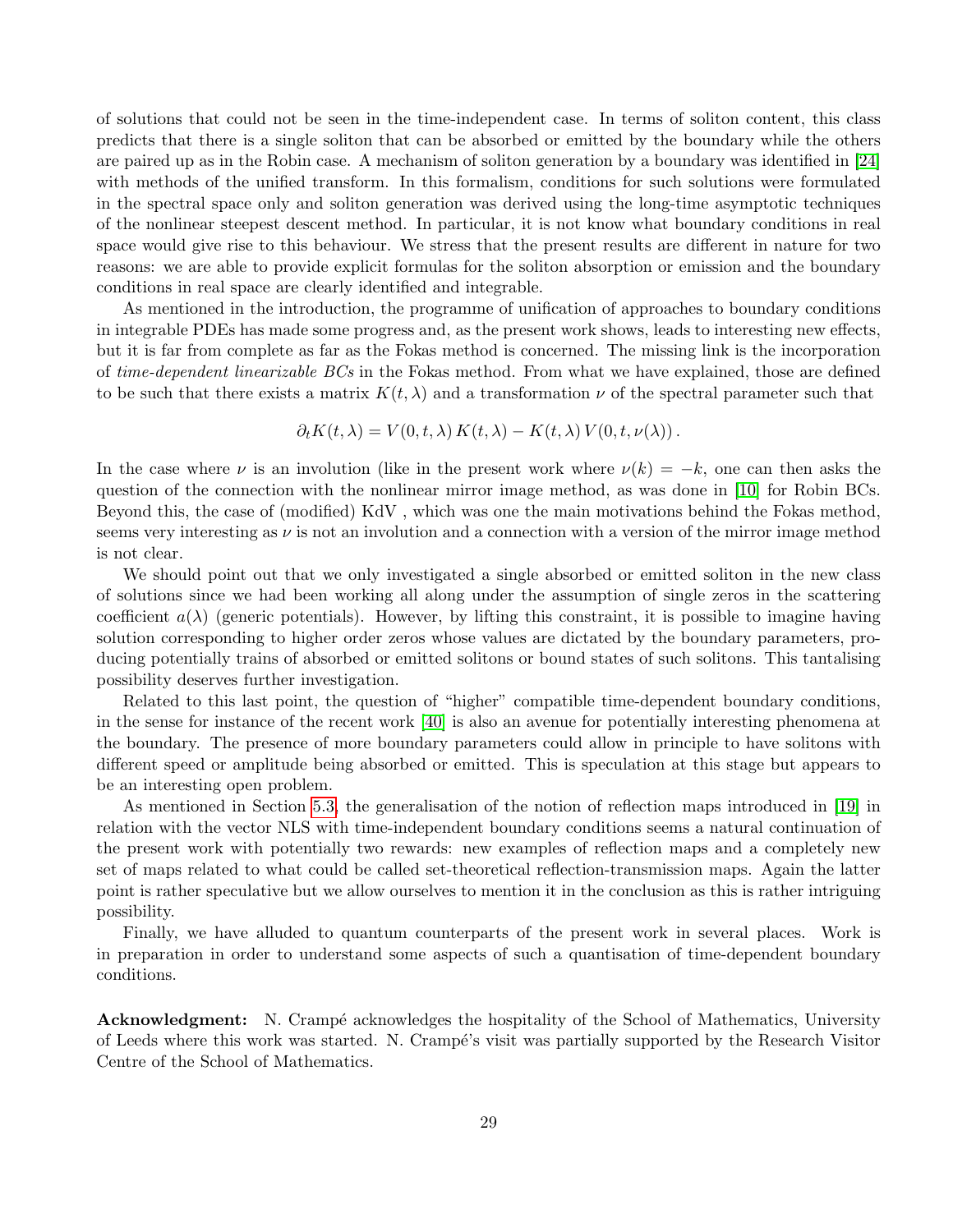# <span id="page-29-0"></span>A Proof of Lemma [4.1](#page-11-2)

It is convenient to work with  $P_1(x) = P(x)\sigma_3$  which satisfies

<span id="page-29-1"></span>
$$
P_{1x} = \left[\frac{i\rho}{2}\sigma_3 - Q + i\sigma_3 P_1, P_1\right].\tag{A.1}
$$

This equation implies that  $\frac{d}{dx} \text{Tr} P_1^n = 0$  for all  $n \geq 1$ . Hence, the eigenvalues of  $P_1$  are constant and therefore equal to  $\pm \frac{i\gamma_+}{2}$  $\frac{\gamma_+}{2}$  in view of [\(4.2\)](#page-11-1) which translates into  $\lim_{x \to +\infty} P_1(x) = \frac{i\gamma_+}{2} \sigma_3$ . The eigenvalues being distinct,  $P_1(x)$  is diagonalisable and we have

$$
P_1(x) = \varphi_1(x) \left(\frac{i\gamma_+}{2}\sigma_3\right) \varphi_1(x)^{-1}
$$

for some invertible matrix  $\varphi_1(x)$ . Inserting back into [\(A.1\)](#page-29-1) yields

$$
\left[\varphi_{1x}(x)\varphi_{1}(x)^{-1},\varphi_{1}(x)\left(\frac{i\gamma_{+}}{2}\sigma_{3}\right)\varphi_{1}(x)^{-1}\right]=\left[\frac{i\rho}{2}\sigma_{3}-Q+i\sigma_{3}\varphi_{1}(x)\left(\frac{i\gamma_{+}}{2}\sigma_{3}\right)\varphi_{1}(x)^{-1},\varphi_{1}(x)\left(\frac{i\gamma_{+}}{2}\sigma_{3}\right)\varphi_{1}(x)^{-1}\right],
$$

which means that

$$
\varphi_{1x}(x)\varphi_{1}(x)^{-1} - \left(\frac{i\rho}{2}\sigma_{3} - Q + i\sigma_{3}\varphi_{1}(x)\left(\frac{i\gamma_{+}}{2}\sigma_{3}\right)\varphi_{1}(x)^{-1}\right) = M(x)
$$

with  $\left[ M(x), \varphi_1(x) \left( \frac{i\gamma_+}{2} \right) \right]$  $\left[\frac{\gamma_+}{2}\sigma_3\right]\varphi_1(x)^{-1}\big] = 0.$  In turn, this implies that  $\varphi_1(x)^{-1}M(x)\varphi_1(x) \equiv D(x)$  is a diagonal matrix. The matrix  $\varphi_1$  is not uniquely defined and it is always possible to consider the transformation  $\varphi_1 \mapsto \varphi_1 h$  where h is an invertible diagonal matrix without changing  $P_1$ . We use this freedom to choose h such that  $h_x = -Dh$  and set  $\varphi = \varphi_1 h$ , with the conclusion that

$$
P_1(x) = \varphi(x) \left(\frac{i\gamma_+}{2}\sigma_3\right) \varphi(x)^{-1}
$$

where  $\varphi$  is a nonsingular (or fundamental) solution of

<span id="page-29-2"></span>
$$
\varphi_x(x) = \left(\frac{i\rho}{2}\sigma_3 - Q\right)\varphi + i\sigma_3\varphi(x)\left(\frac{i\gamma_+}{2}\sigma_3\right). \tag{A.2}
$$

Writing  $\varphi = (\varphi_1, \varphi_2)$  where  $\varphi_{1,2}$  are the column vectors of  $\varphi$ , we see that

$$
\varphi_{1x}(x) = (-i\lambda_+\sigma_3 - Q)\varphi_1, \quad \varphi_{2x}(x) = (-i\lambda_+^*\sigma_3 - Q)\varphi_2, \quad \lambda_+ = -\frac{\rho + i\gamma_+}{2}.
$$

We impose the standard conditions

<span id="page-29-3"></span>
$$
\lim_{x \to +\infty} \varphi_1(x) e^{i\lambda + x} = \begin{pmatrix} 1 \\ 0 \end{pmatrix}, \quad \lim_{x \to +\infty} \varphi_2(x) e^{-i\lambda_+^* x} = \begin{pmatrix} 0 \\ 1 \end{pmatrix}.
$$
 (A.3)

Eq. [\(A.2\)](#page-29-2) is unchanged under the transformation  $\varphi(x) \mapsto N\varphi^*(x)N^{-1}$  where  $N = \begin{pmatrix} 0 & -1 \\ 1 & 0 \end{pmatrix}$ . Hence, in general there exists a nonsingular matrix C such that  $\varphi(x) = N\varphi^*(x)N^{-1}C$ . Taking into account [\(A.3\)](#page-29-3), we find  $C = \mathbb{I}$ , so  $\varphi_2(x) = N\varphi_1^*(x)$ , and hence the matrix  $\varphi(x)$  can be written as

$$
\varphi(x) = \begin{pmatrix} \xi_1(x) & -\xi_2(x)^* \\ \xi_2(x) & \xi_1(x)^* \end{pmatrix}.
$$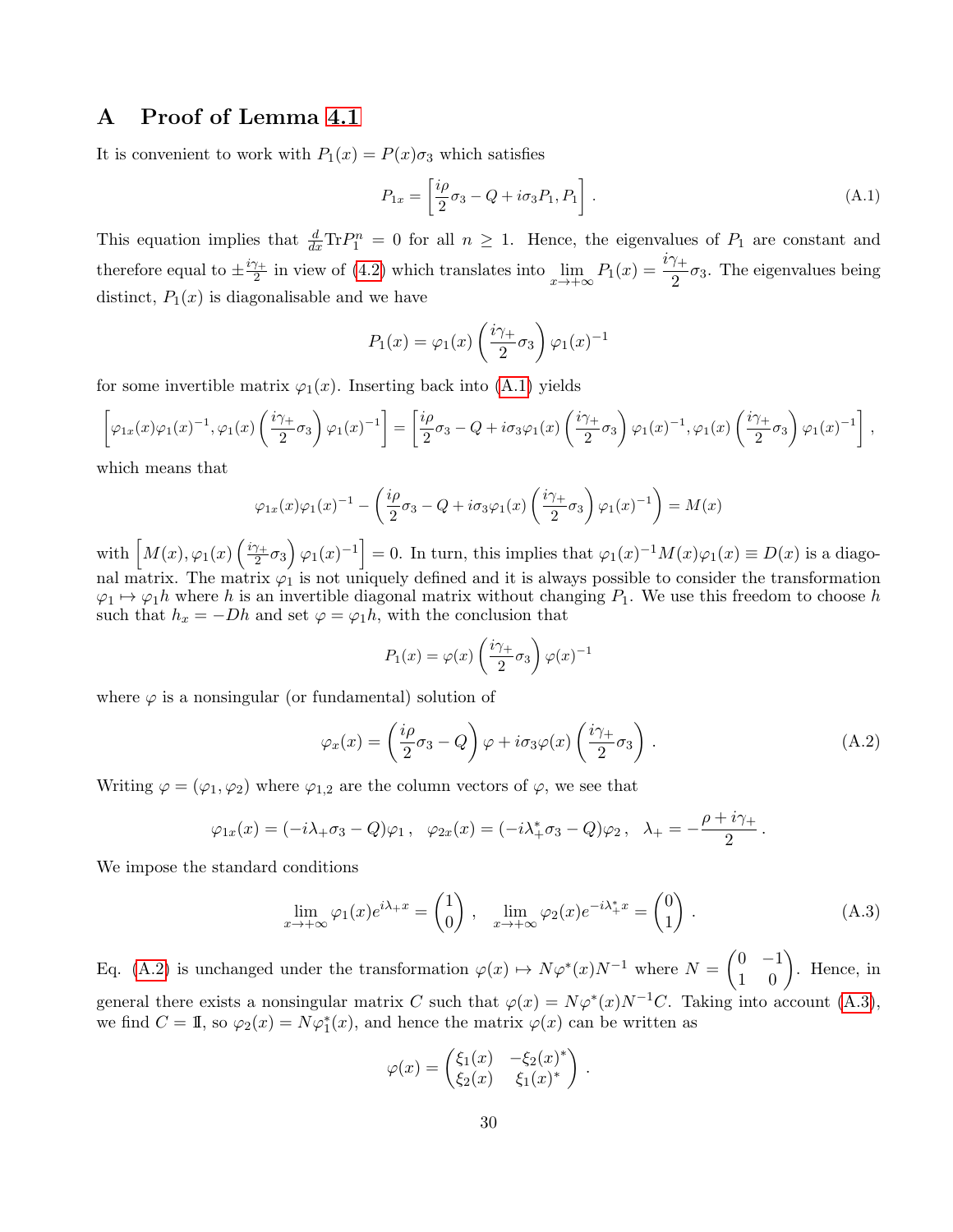Thus,  $P_1(x)$  takes the following form

<span id="page-30-1"></span>
$$
P_1(x) = \frac{i\gamma_+}{2(|\xi_1(x)|^2 + |\xi_2(x)|^2)} \begin{pmatrix} |\xi_1(x)|^2 - |\xi_2(x)|^2 & 2\xi_2(x)^* \xi_1(x) \\ 2\xi_1(x)^* \xi_2(x) & -(|\xi_1(x)|^2 - |\xi_2(x)|^2) \end{pmatrix} \tag{A.4}
$$

Therefore, it is enough to solve for  $\varphi_1$  which we recall is a solution of the linear problem

<span id="page-30-2"></span>
$$
\varphi_{1x} = (-i\lambda_+\sigma_3 - Q)\varphi_1, \qquad (A.5)
$$

with the condition  $\lim_{x\to+\infty} \varphi_1(x)e^{i\lambda+x} = e_1$ . The rest of the construction of  $P_1(x)$  and its properties hinges on the following important standard result, see e.g. [\[20,](#page-36-16) pp. 104-105]. Eq. [\(A.5\)](#page-30-2) admits two fundamental solutions  $\chi^{\pm}(x)$  satisfying

$$
\lim_{x \to \pm \infty} \chi^{\pm}(x) e^{i\lambda + x\sigma_3} = \mathbb{I} \,. \tag{A.6}
$$

Note that they are not necessarily unique. Also, we point out that their relation with the Jost solutions appropriately continued in the complex half-plane is key in the following. So we need to distinguish the cases  $\gamma_{+} > 0$  and  $\gamma_{+} < 0$ . We will need the following known properties of the Jost solutions and scattering data (see e.g. [\[28,](#page-36-17) [31\]](#page-37-9) for more details). For  $\lambda \in \mathbb{C}^{\pm}$ ,

<span id="page-30-3"></span>
$$
\lim_{x \to \pm \infty} \Psi_{\pm}^{(1)}(x,\lambda) e^{i\lambda x} = \begin{pmatrix} 1 \\ 0 \end{pmatrix}, \quad \lim_{x \to \pm \infty} \Psi_{\pm}^{(2)}(x,\lambda) e^{-i\lambda x} = \begin{pmatrix} 0 \\ 1 \end{pmatrix}, \tag{A.7}
$$

for  $\lambda$  in any compact subset of  $\mathbb{C}^+$ ,

<span id="page-30-4"></span>
$$
\lim_{x \to +\infty} \Psi_{-}^{(1)}(x,\lambda)e^{i\lambda x} = \begin{pmatrix} a(\lambda) \\ 0 \end{pmatrix}, \quad \lim_{x \to -\infty} \Psi_{+}^{(2)}(x,\lambda)e^{-i\lambda x} = \begin{pmatrix} 0 \\ a(\lambda) \end{pmatrix},
$$
\n(A.8)

and for  $\lambda$  in any compact subset of  $\mathbb{C}^{-}$ ,

<span id="page-30-5"></span>
$$
\lim_{x \to -\infty} \Psi_+^{(1)}(x,\lambda) e^{i\lambda x} = \begin{pmatrix} a^*(\lambda) \\ 0 \end{pmatrix}, \quad \lim_{x \to +\infty} \Psi_-^{(2)}(x,\lambda) e^{-i\lambda x} = \begin{pmatrix} 0 \\ a^*(\lambda) \end{pmatrix}.
$$
 (A.9)

Case  $\gamma_+$  < 0: In that case  $\lambda_+ \in \mathbb{C}^+$  and it could be a zero of  $a(\lambda)$  or not. Suppose first that  $a(\lambda_+) \neq 0$ . Then we know that  $\Psi_{-}^{(1)}(x,\lambda_+)$  and  $\Psi_{+}^{(2)}(x,\lambda_+)$  are linearly independent. From the first equation in [\(3.4\)](#page-8-2) and the asymptotic behaviour in [\(A.7\)](#page-30-3) and [\(A.8\)](#page-30-4), we see that we can take  $X(x) =$  $\sigma_3(\Psi_-^{(1)}(x,\lambda_+)/a(\lambda_+),\Psi_+^{(2)}(x,\lambda_+))$  as a fundamental matrix for [\(A.5\)](#page-30-2). Hence, we have

<span id="page-30-0"></span>
$$
\varphi_1(x) = X(x) \begin{pmatrix} \mu_1 \\ \mu_2 \end{pmatrix} \tag{A.10}
$$

for some constants  $\mu_1$  and  $\mu_2$ . Condition [\(A.3\)](#page-29-3) yields  $\mu_1 = 1$  but  $\mu_2$  is free. As  $x \to -\infty$ , we have  $\varphi_1(x) \sim \int \frac{e^{-i\lambda_+ x}/a(\lambda_+)}{\mu_1(x)}$  $-\mu_2 a(\lambda_+)e^{i\lambda_+ x}$ ). There are two sub-cases, either  $\mu_2 \neq 0$  or  $\mu_2 = 0$ . Assume that  $\mu_2 \neq 0$ . Then,  $\frac{\xi_1(x)}{\xi_2(x)} \to 0$  as  $x \to -\infty$  which leads to

$$
\lim_{x \to -\infty} P_1(x) = \frac{-i\gamma_+}{2} \sigma_3.
$$

If  $\mu_2 = 0$ , then

$$
\lim_{x \to -\infty} P_1(x) = \frac{i\gamma_+}{2} \sigma_3 \, .
$$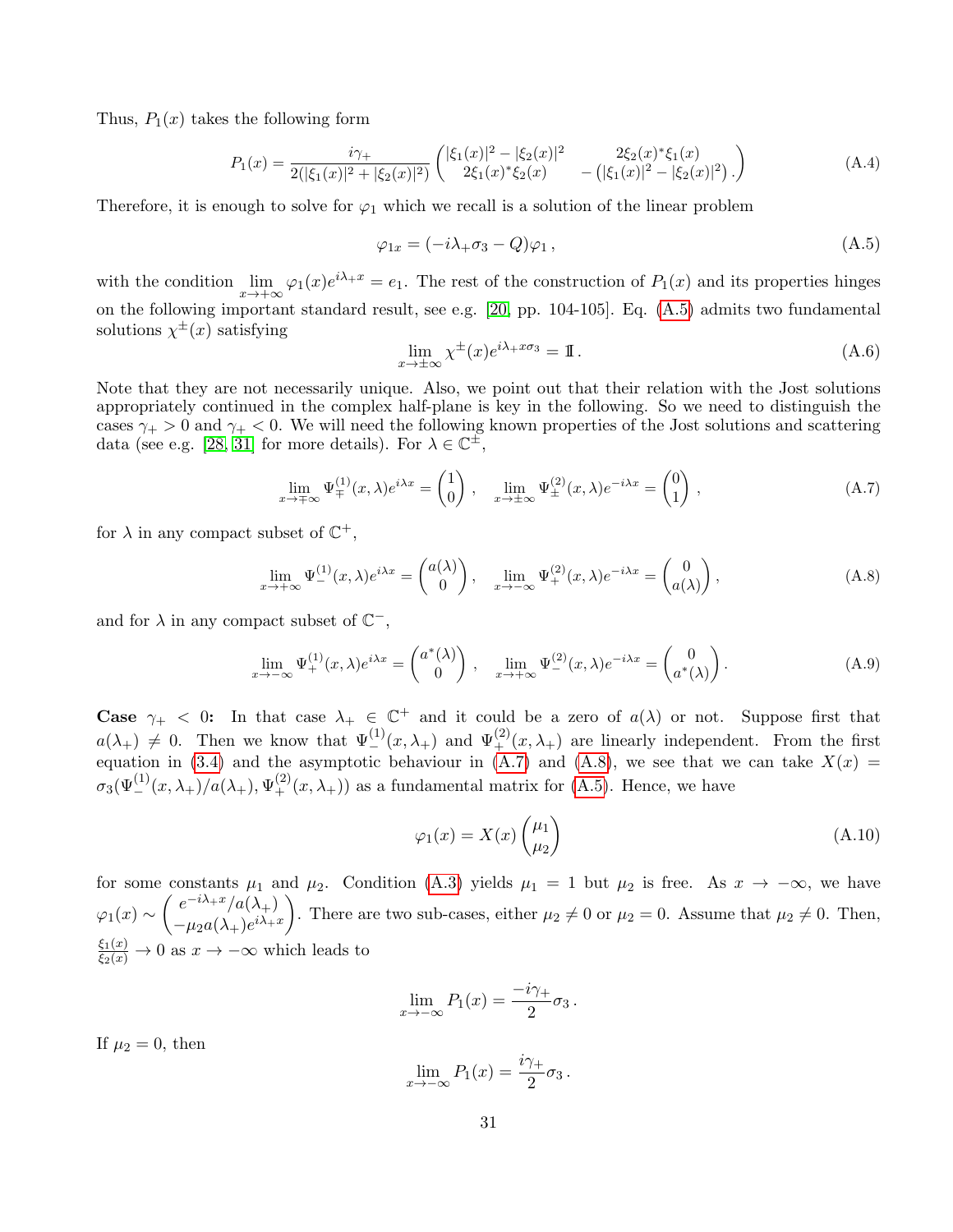Suppose now that  $a(\lambda_+) = 0$ . Then  $\Psi_{-}^{(1)}(x, \lambda_+)$  and  $\Psi_{+}^{(2)}(x, \lambda_+)$  are no longer linearly independent. Our strategy is to use the fundamental solution  $\chi^-(x)$  to exhibit a convenient fundamental matrix that we will use to determine  $\varphi_1(x)$ . On the one hand, we know that  $\varphi_1(x) = \chi^+(x) \begin{pmatrix} 1 \\ 1 \end{pmatrix}$ c for some constant  $c$ and that  $\chi^+(x) = \chi^-(x)C$  for some constant invertible matrix C. Hence  $\varphi_1(x) = \chi^-(x) \begin{pmatrix} \alpha & 0 \\ 0 & \alpha \end{pmatrix}$ β  $\Big)$  for some constants  $\alpha, \beta$ . Finally, we also have that  $\sigma_3 \Psi_{-}^{(1)}(x, \lambda_+) = \chi_{-}^{-}(x) \begin{pmatrix} 1 \\ d \end{pmatrix}$ d for some constant d. Hence, let us define  $Y(x) = (\sigma_3 \Psi_{-}^{(1)}(x, \lambda_+), \chi_2^-(x))$  where  $\chi_2^-(x)$  is the second column vector of  $\chi^-(x)$ . This is also a fundamental matrix since  $Y(x) = \chi^{-1}(x) \begin{pmatrix} 1 & 0 \\ 1 & 1 \end{pmatrix}$  $d<sub>1</sub>$ and it satisfies

$$
\lim_{x \to -\infty} Y(x)e^{i\lambda + x\sigma_3} = \mathbb{1}.
$$

Putting everything together, we have  $\varphi_1(x) = Y(x) \begin{pmatrix} \alpha \\ s \end{pmatrix}$ δ where  $\delta = \beta - \alpha d$  is some constant. We now show that  $\delta \neq 0$  necessarily. Since  $a(\lambda_+) = 0$ , we know that  $\Psi_{-}^{(1)}(x, \lambda_+) = \gamma \Psi_{+}^{(2)}(x, \lambda_+)$  so that  $Y(x) =$  $(\gamma \sigma_3 \Psi_+^{(2)}(x, \lambda_+), \chi_2^-(x))$ . Finally, we also have  $\chi_2^-(x) = \chi^+(x) \begin{pmatrix} \mu & \mu \\ \nu & \mu \end{pmatrix}$ ν for some constants  $\mu, \nu$ . Hence,

$$
\lim_{x \to +\infty} \varphi_1(x) e^{i\lambda + x} = \lim_{x \to +\infty} \left( \gamma \sigma_3 \Psi_+^{(2)}(x, \lambda_+), \chi^+(x) \begin{pmatrix} \mu \\ \nu \end{pmatrix} \right) \begin{pmatrix} \alpha \\ \delta \end{pmatrix} e^{i\lambda + x} \n= \lim_{x \to +\infty} \left( \gamma \sigma_3 \Psi_+^{(2)}(x, \lambda_+) e^{-i\lambda + x}, \chi^+(x) e^{i\lambda + x\sigma_3} \begin{pmatrix} \mu \\ \nu e^{2i\lambda + x} \end{pmatrix} \right) \begin{pmatrix} \alpha e^{2i\lambda + x} \\ \delta \end{pmatrix} \n= \begin{pmatrix} 0 & \mu \\ -\gamma & 0 \end{pmatrix} \begin{pmatrix} 0 \\ \delta \end{pmatrix} .
$$
\n(A.11)

Comparing with [\(A.3\)](#page-29-3), we obtain  $\mu\delta = 1$  thus showing that  $\delta \neq 0$ . Therefore, going back to  $\varphi_1(x) =$  $Y(x)\begin{pmatrix} \alpha \\ s \end{pmatrix}$ δ with  $Y(x) = (\sigma_3 \Psi_{-}^{(1)}(x, \lambda_+), \chi_2^-(x))$ , we obtain that  $\varphi_1(x) \sim \begin{pmatrix} \alpha e^{-i\lambda_+ x} \\ \delta e^{i\lambda_+ x} \end{pmatrix}$  $\delta e^{i\lambda_{+}x}$ as  $x \to -\infty$ , with  $\delta \neq 0$ . Hence,  $\frac{\xi_1(x)}{\xi_2(x)} \to 0$  as  $x \to -\infty$  which leads to

$$
\lim_{x \to -\infty} P_1(x) = -\frac{i\gamma_+}{2}\sigma_3.
$$

**Case**  $\gamma_+ > 0$ : In that case  $\lambda_+ \in \mathbb{C}^-$  and it could be a zero of  $a^*(\lambda)$  or not, or equivalently,  $\lambda_+^*$  could be a zero of  $a(\lambda)$  or not. We follow a similar strategy as for the previous case but the change of sign in  $\gamma_+$ yields a major difference: here  $\varphi_1(x) = \sigma_3 \Psi_+^{(1)}(x, \lambda_+)$ . Indeed, in general we have

$$
\varphi_1(x) = \chi^+(x) \begin{pmatrix} \nu_1 \\ \nu_2 \end{pmatrix}, \quad \Psi_+^{(1)}(x, \lambda_+) = \sigma_3 \chi^+(x) \begin{pmatrix} \tau_1 \\ \tau_2 \end{pmatrix},
$$

for some constants  $\nu_1, \nu_2, \tau_1$  and  $\tau_2$ . Imposing [\(A.3\)](#page-29-3) and the asymptotic of  $\Psi_+^{(1)}(x,\lambda)$  as in [\(A.7\)](#page-30-3) requires  $\nu_1 = 1 = \tau_1$  and  $\nu_2 = 0 = \tau_2$ . Suppose first that  $a^*(\lambda_+) \neq 0$ , then we can use the first limit in [\(A.9\)](#page-30-5) and deduce that

$$
\lim_{x \to -\infty} P_1(x) = \frac{i\gamma_+}{2} \sigma_3 \, .
$$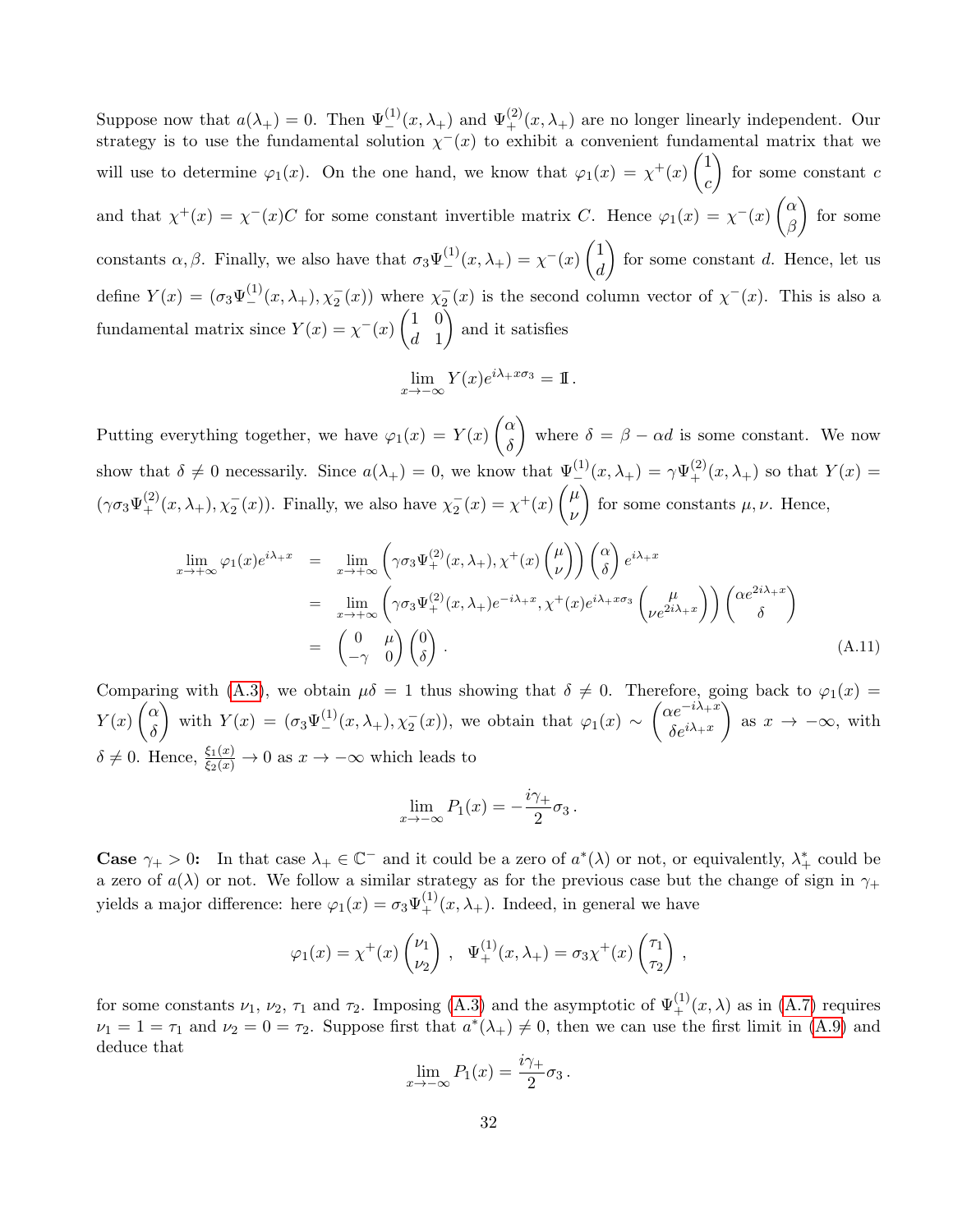Suppose now that  $a^*(\lambda_+) = 0$  so that  $\Psi_+^{(1)}(x,\lambda_+)$  and  $\Psi_-^{(2)}(x,\lambda_+)$  are no longer linearly independent and  $\Psi_{+}^{(1)}(x,\lambda_{+}) = \gamma \Psi_{-}^{(2)}(x,\lambda_{+})$  for some nonzero constant  $\gamma'$ . We can use the asymptotic behaviour of  $\Psi_{-}^{(2)}(x,\lambda)$  given in [\(A.7\)](#page-30-3) to conclude that

$$
\lim_{x \to -\infty} P_1(x) = -\frac{i\gamma_+}{2}\sigma_3.
$$

This concludes the proof of part (a). For part (b), we can adapt the proof of [\[36,](#page-37-10) Theorem 6.6] whose main points are as follows. From the construction of  $\varphi_1(x)$ , in all cases, we have either  $\xi_1(x)/\xi_2(x)$  or  $\xi_2(x)/\xi_1(x)$  tends to 0 exponentially as  $e^{\mp|\gamma_+|x}$  as  $x \to \pm \infty$ . Hence, from  $(A.4)$ , we see that  $[\sigma_3, P_1(x)]$ decays exponentially as  $x \to \pm \infty$ . We can see that in the equation

$$
P_{1x} = \frac{i\rho}{2} [\sigma_3, P_1] + i[\sigma_3, P_1]P_1 - [Q, P_1],
$$
\n(A.12)

the first two terms on the right-hand side decay exponentially while the third term has the same decay as Q which is assumed to be in  $\mathcal{S}(\mathbb{R})$ . Thus  $P_{1x}$  has the same decay as Q. Hence, by repeated differentiation of [\(A.1\)](#page-29-1), we obtain that  $P_{1x}$  has the same decay properties as Q at  $\pm\infty$  and therefore belongs to  $\mathcal{S}(\mathbb{R})$ .

## <span id="page-32-0"></span>B Proof of Proposition [5.4](#page-22-0)

We consider the case  $\gamma_-\equiv \gamma_+$  and denote this common value by  $\gamma$  instead of  $\varepsilon\alpha$  for convenience in this proof. Similarly we keep  $\rho$  instead of  $\beta$ . Let us assume that symmetries [\(5.15\)](#page-20-3) and [\(5.20\)](#page-20-8) are satisfied. We will adapt the strategy proposed in [\[22\]](#page-36-3) to show that  $\tilde{u}(x) = -u(-x)$  holds. Consider  $\mu(x, \lambda) = (\mu_1(x, \lambda), \mu_2(x, \lambda))$  the solution to the normalized RHP with jump matrix given by

$$
v(x,\lambda) := \begin{pmatrix} 1+|r(\lambda)|^2 & -r^*(\lambda)e^{-2i\lambda x} \\ -r(\lambda)e^{2i\lambda x} & 1 \end{pmatrix}.
$$

Consider two functions  $q_1(x)$  and  $E_1(x)$  defined as

$$
q_1(x) = \sigma_3\left(\mu_1\left(x,\widehat{\lambda}\right),\mu_2\left(x,\widehat{\lambda}^*\right)\right), E_1(x) = q_1(x)\sigma_3\left(\frac{i\gamma}{2}\right)q_1(x)^{-1}\sigma_3, \quad \widehat{\lambda} = -\frac{\rho + i\gamma}{2}.
$$
 (B.1)

Set

$$
\widehat{\mu}(x,\lambda) \equiv \begin{cases}\nZ(x,\lambda)\mu(x,\lambda)z(\lambda)^{-1}, & \lambda \in \mathbb{C}^+\backslash \left\{\frac{-\rho+i|\gamma|}{2}\right\}, \\
Z(x,\lambda)\mu(x,\lambda)z(\lambda)^{-1}, & \lambda \in \mathbb{C}^-\backslash \left\{\frac{-\rho-i|\gamma|}{2}\right\},\n\end{cases}
$$
\n(B.2)

where  $Z(x, \lambda) = (\lambda + \frac{\rho}{2})$  $\frac{\rho}{2}$ )  $\sigma_3 + E_1(x)$  and  $z(\lambda) = (\lambda + \frac{\rho}{2})$  $\frac{\rho}{2}$ )  $\sigma_3 + \frac{i\gamma}{2}$  $\frac{2}{2}$ II. Consider other two functions  $q_2(x)$  and  $E_2(x)$ 

$$
q_2(x) = (\widehat{\mu}_1(x, -\widehat{\lambda}), \widehat{\mu}_2(x, -\widehat{\lambda}^*)) , \quad E_2(x) = \sigma_3 q_2(x) \left(\frac{i\gamma}{2}\right) \sigma_3 q_2(x)^{-1}.
$$

Let us define the following matrix function

<span id="page-32-1"></span>
$$
\widetilde{\mu}(x,\lambda) \equiv \begin{cases}\nNW(x,\lambda)\widehat{\mu}(x,\lambda)w(\lambda)^{-1}a(\lambda)^{\sigma_3}N^{-1}, & \lambda \in \mathbb{C}^+\backslash \left\{\frac{\rho+i|\gamma|}{2}\right\}, \\
NW(x,\lambda)\widehat{\mu}(x,\lambda)w(\lambda)^{-1}a^*(\lambda^*)^{-\sigma_3}N^{-1}, & \lambda \in \mathbb{C}^-\backslash \left\{\frac{\rho-i|\gamma|}{2}\right\},\n\end{cases}
$$
\n(B.3)

where  $W(x, \lambda) = \left(-\lambda + \frac{\rho}{2}\right)$  $\frac{\rho}{2}$ )  $\sigma_3 - E_2(x)$  and  $w(\lambda) = \left(-\lambda + \frac{\rho}{2}\right)$  $\frac{\rho}{2}$ )  $\sigma_3 - \frac{i\gamma}{2}$  $\frac{\gamma}{2}$  II.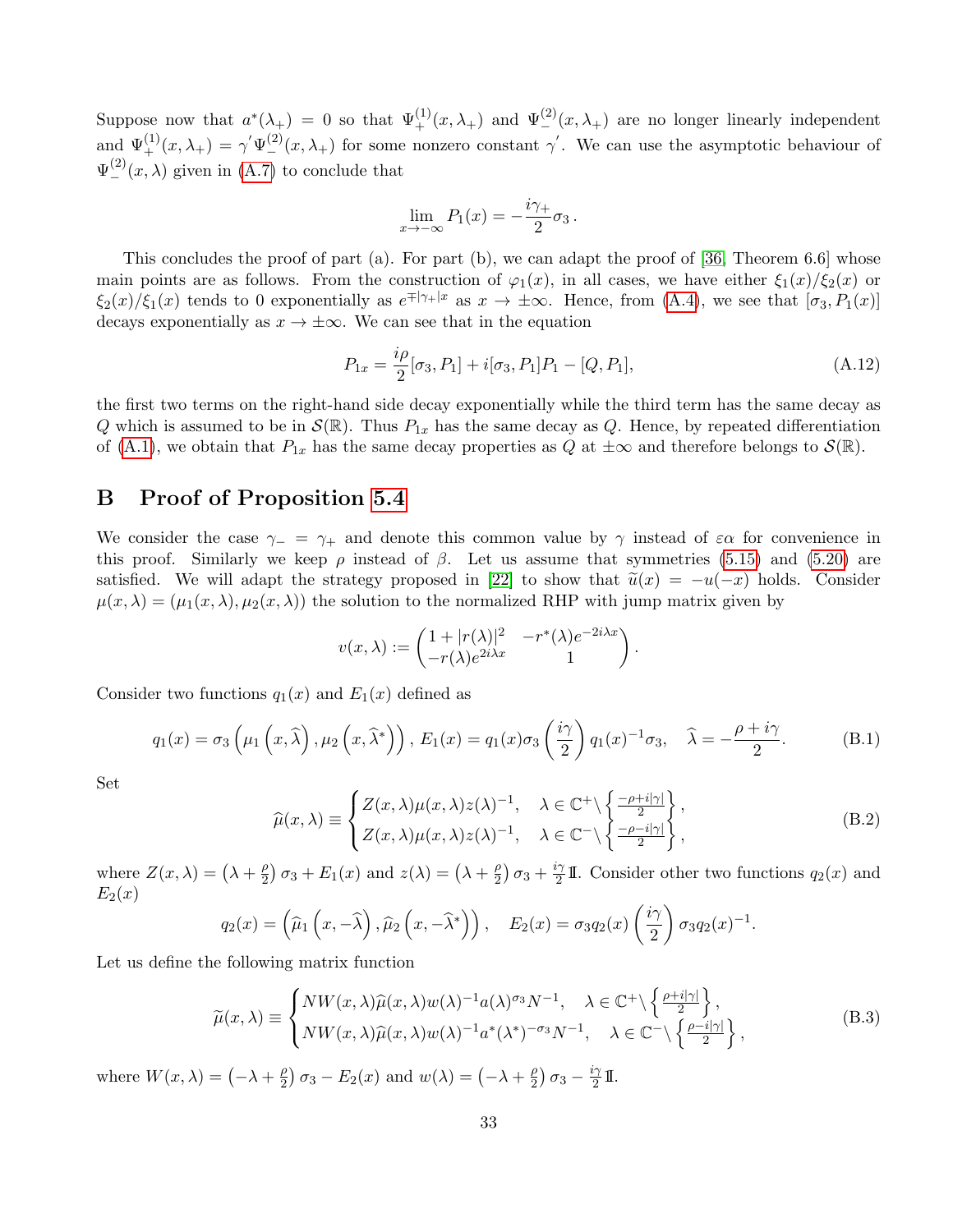We claim:

<span id="page-33-2"></span>
$$
\mu(x,\lambda) = \tilde{\mu}^*(-x,-\lambda^*). \tag{B.4}
$$

$$
(\widetilde{\mu}_{-})^{-1} \widetilde{\mu}_{+}(x,\lambda) = N a^{*}(\lambda)^{\sigma_{3}} z(\lambda) w(\lambda) v(x,\lambda) (z(\lambda) w(\lambda))^{-1} a(\lambda)^{\sigma_{3}} N^{-1}
$$
  
\n
$$
= N \begin{pmatrix} (1+|r(\lambda)|^{2})|a|^{2} & -\frac{2\lambda+\rho+i\gamma}{2\lambda-\rho+i\gamma} \frac{2\lambda+\rho-i\gamma}{2\lambda-\rho-i\gamma} \frac{a^{*}(\lambda)}{a(\lambda)} r^{*}(\lambda) e^{-2i\lambda x} \\ -\frac{2\lambda-\rho+i\gamma}{2\lambda+\rho+i\gamma} \frac{2\lambda-\rho-i\gamma}{2\lambda+\rho-i\gamma} \frac{a(\lambda)}{a^{*}(\lambda)} r(\lambda) e^{2i\lambda x} & \frac{1}{|a(\lambda)|^{2}} \end{pmatrix} N^{-1}
$$
  
\n
$$
= \begin{pmatrix} 1+|r(-\lambda)|^{2} & -e^{2i\lambda x} r(-\lambda) \\ -e^{-2i\lambda x} r^{*}(-\lambda) & 1 \end{pmatrix}.
$$

Set  $\overline{\mu}(x,\lambda) \equiv \widetilde{\mu}^*(-x,-\lambda^*)$ . Then,

$$
(\overline{\mu}_-)^{-1} \overline{\mu}_+(x,\lambda) = ((\widetilde{\mu}_-)^{-1} \widetilde{\mu}_+(-x,-\lambda))^{*} = v(x,\lambda).
$$

When  $a(\lambda)$  admits a finite number of simple zeros  $\lambda_k \in \mathbb{C}^+$ ,

$$
\operatorname{Res}_{\lambda=\lambda_k} \mu(x,\lambda) = \lim_{\lambda \to \lambda_k} (\lambda - \lambda_k) \mu(x,\lambda) = \lim_{\lambda \to \lambda_k} \mu(x,\lambda) \begin{pmatrix} 0 & 0 \\ c(\lambda_k) e^{2i\lambda_k x} & 0 \end{pmatrix}.
$$

Equivalently,

<span id="page-33-1"></span><span id="page-33-0"></span>
$$
\lim_{\lambda \to \lambda_k} a(\lambda) \mu_1(x, \lambda) = \gamma(\lambda_k) e^{2i\lambda_k x} \mu_2(x, \lambda_k).
$$

For  $\overline{\mu}(x,\lambda)$ , we have

$$
\begin{split}\n\left(\operatorname{Res}_{\lambda=-\lambda_{k}^{*}}\overline{\mu}(-x,\lambda)\right)^{*} &= \lim_{\lambda\to-\lambda_{k}^{*}}\left[(\lambda-(-\lambda_{k}^{*}))\overline{\mu}(-x,\lambda)\right]^{*} = \lim_{\lambda\to\lambda_{k}}-(\lambda-\lambda_{k})\overline{\mu}^{*}(-x,-\lambda^{*}) \\
&= -\lim_{\lambda\to\lambda_{k}}N(WZ)(x,\lambda)(\lambda-\lambda_{k})\mu(x,\lambda)a(\lambda)^{\sigma_{3}}\left(z(\lambda)w(\lambda)\right)^{-1}N^{-1} \\
&= -N(WZ)(x,\lambda_{k})\left[0-\frac{\mu_{2}(x,\lambda_{k})}{a'(\lambda_{k})}\right]\left((zw)(\lambda_{k})\right)^{-1}N^{-1} \\
&= -4N(WZ)(x,\lambda_{k})\left[\frac{1}{2\lambda_{k}+\rho-i\gamma}\frac{1}{2\lambda_{k}-\rho-i\gamma}\frac{1}{a'(\lambda_{k})}\mu_{2}(x,\lambda_{k})\right],\n\end{split} \tag{B.5}
$$

Thus at  $-\lambda_k^*$ , the second column of  $\overline{\mu}(x,\lambda)$  is analytic, and the first column has a simple pole. Similarly, at  $-\lambda_k$  the first column of  $\overline{\mu}(x,\lambda)$  is analytic, and the second column has a simple pole. On the other hand, we have

$$
\lim_{\lambda \to -\lambda_k^*} \left[ \overline{\mu}(-x, \lambda) \begin{pmatrix} 0 & 0 \\ e^{-2i\lambda_k^* x} \overline{c}(-\lambda_k^*) & 0 \end{pmatrix} \right]^* = \lim_{\lambda \to \lambda_k} \overline{\mu}^*(-x, -\lambda^*) \begin{pmatrix} 0 & 0 \\ e^{2i\lambda_k x} \overline{c}^*(-\lambda_k^*) & 0 \end{pmatrix}
$$
\n
$$
= \lim_{\lambda \to \lambda_k} N(WZ)(x, \lambda) \mu(x, \lambda) a(\lambda)^{\sigma_3} \left[ (zw)(\lambda) \right]^{-1} \begin{pmatrix} e^{2i\lambda_k x} \overline{c}^*(-\lambda_k^*) & 0 \\ 0 & 0 \end{pmatrix}
$$
\n
$$
= -4N(WZ)(x, \lambda_k) \left[ \frac{\gamma(\lambda_k)}{2\lambda_k + \rho + i\gamma} \frac{\overline{c}^*(-\lambda_k^*)}{2\lambda_k - \rho + i\gamma} \mu_2(x, \lambda_k) \right] \tag{B.6}
$$

Note that  $\bar{c}(\lambda_k)$  stands for the discrete data that appears in the normalised RHP for  $\bar{\mu}(x,\lambda)$ . Compare  $(B.5)$  and  $(B.6)$ , using  $(5.20)$  and the first equation in  $(5.15)$ , one gets

$$
\overline{c}(-\lambda_k^*) = \left[\frac{2\lambda_k - \rho + i\gamma}{2\lambda_k - \rho - i\gamma} \frac{2\lambda_k + \rho + i\gamma}{2\lambda_k + \rho - i\gamma} \frac{1}{\gamma(\lambda_k)} \frac{1}{a'(\lambda_k)}\right]^* = -\frac{\gamma(-\lambda_k^*)}{(a'(\lambda_k))^*} = \frac{\gamma(-\lambda_k^*)}{a'(-\lambda_k^*)} = c(-\lambda_k^*).
$$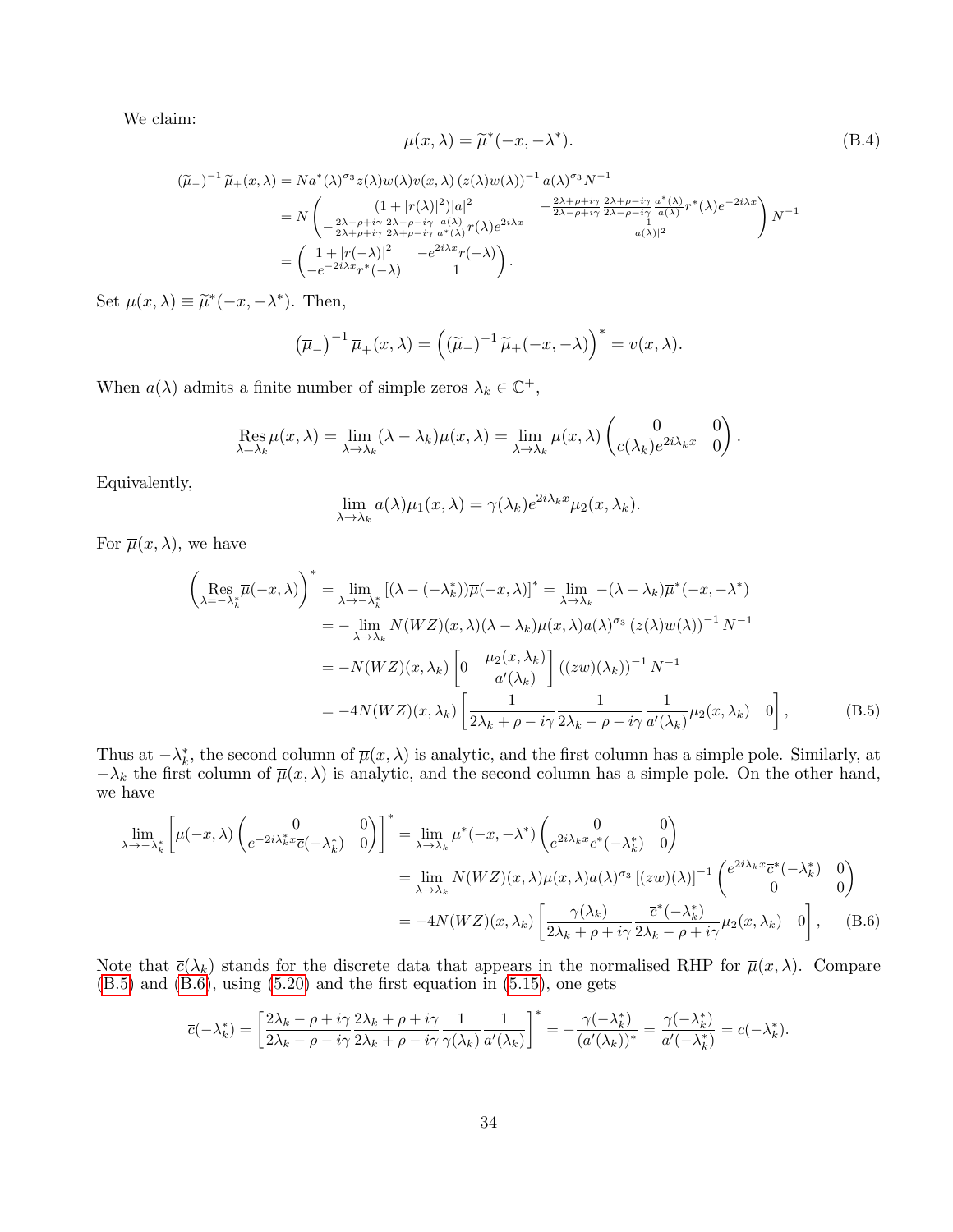Hence, it follows that  $\bar{c}(\lambda_k) = c(\lambda_k)$ . Let us discuss what happens at  $\lambda = \hat{\lambda}, \hat{\lambda}^*, -\hat{\lambda}, -\hat{\lambda}^*$ :

$$
\widehat{\mu}(x,\lambda) = Z(x,\lambda)\mu(x,\lambda)z(\lambda)^{-1} = q_1(x)\sigma_3\left(\begin{bmatrix} (\sigma_3q_1(x))^{-1}\mu \end{bmatrix}_{11} - \frac{2\lambda+\rho+i\gamma}{2\lambda+\rho-i\gamma}\left[ (\sigma_3q_1(x))^{-1}\mu \right]_{12} \right),
$$

Note that  $[(\sigma_3q_1(x))^{-1}\mu(x,\lambda)]_{21} = 0$  and  $[(\sigma_3q_1(x))^{-1}\mu(x,\lambda)]_{12} = 0$  at  $\widehat{\lambda}$  and  $\widehat{\lambda}^*$ , respectively. This means that  $\widehat{\mu}(x, \lambda)$  does not have any pole at  $\widehat{\lambda}$  and  $\widehat{\lambda}^*$ . Again

$$
W(x,\lambda)\widehat{\mu}(x,\lambda)w(\lambda)^{-1} = \sigma_3 q_2(x) \begin{pmatrix} \left[\sigma_3 q_2(x)^{-1}\widehat{\mu}\right]_{11} & -\frac{2\lambda - \rho + i\gamma}{2\lambda - \rho - i\gamma} \left[\sigma_3 q_2(x)^{-1}\widehat{\mu}\right]_{12} \\ -\frac{2\lambda - \rho - i\gamma}{2\lambda - \rho + i\gamma} \left[\sigma_3 q_2(x)^{-1}\widehat{\mu}\right]_{21} & \left[\sigma_3 q_2(x)^{-1}\widehat{\mu}\right]_{22} \end{pmatrix}
$$

Note that  $\left[\sigma_3q_2(x)^{-1}\hat{\mu}\right]_{21}(x,-\hat{\lambda}) = 0$  and  $\left[\sigma_3q_2(x)^{-1}\hat{\mu}\right]_{12}(x,-\hat{\lambda}^*) = 0$ . Combined with the above discussion, we see that  $\widetilde{\mu}^*(-x,-\lambda^*)$  does not have extra poles at  $\widehat{\lambda}, \widehat{\lambda}^*, -\widehat{\lambda}, -\widehat{\lambda}^*$ . Therefore, we have proved the above claim. In terms of vector columns, Eq. (B.4) is: above claim. In terms of vector columns, Eq  $(B.4)$  is: For  $\lambda \in \mathbb{C}^+$ 

<span id="page-34-0"></span>
$$
\mu_1(x,\lambda) = \frac{-1}{a^*(-\lambda^*) \left( -\left(\lambda + \frac{\rho}{2}\right) + \frac{i\gamma}{2} \right)} N(W\widehat{\mu}_2)^*(-x, -\lambda^*), \quad \mu_2(x,\lambda) = \frac{a^*(-\lambda^*)}{\lambda + \frac{\rho}{2} + \frac{i\gamma}{2}} N(W\widehat{\mu}_1)^*(-x, -\lambda^*), \tag{B.7}
$$

and, for  $\lambda \in \mathbb{C}^-$ 

<span id="page-34-1"></span>
$$
\mu_1(x,\lambda) = \frac{-a(-\lambda)}{-\left(\lambda + \frac{\rho}{2}\right) + \frac{i\gamma}{2}} N(W\widehat{\mu}_2)^*(-x, -\lambda^*), \quad \mu_2(x,\lambda) = \frac{1}{a(-\lambda)\left(\lambda + \frac{\rho}{2} + \frac{i\gamma}{2}\right)} N(W\widehat{\mu}_1)^*(-x, -\lambda^*)
$$
(B.8)

Assume that  $\gamma < 0$ , so  $\hat{\lambda} \in \mathbb{C}^+$ . Using  $N \hat{\mu}^*(x, \lambda^*) N^{-1} = \hat{\mu}(x, \lambda)$  and  $N W^*(x, \lambda^*) N^{-1} = W(x, \lambda)$ , it follows from the first Eq. in (B.7) and the second in (B.8) from the first Eq. in [\(B.7\)](#page-34-0) and the second in [\(B.8\)](#page-34-1)

$$
\mu_1\left(x,\widehat{\lambda}\right) = \frac{1}{i\gamma a\left(\widehat{\lambda}\right)}W\left(-x,-\widehat{\lambda}\right)\widehat{\mu}_1(-x,-\widehat{\lambda}), \quad \mu_2\left(x,\widehat{\lambda}^*\right) = \frac{1}{i\gamma a\left(-\widehat{\lambda}^*\right)}W\left(-x,-\widehat{\lambda}^*\right)\widehat{\mu}_2\left(-x,-\widehat{\lambda}^*\right).
$$

A direct calculation shows that

$$
W(-x,-\widehat{\lambda})=\sigma_3q_2(-x)\begin{pmatrix}-i\gamma & 0\\0 & 0\end{pmatrix}\sigma_3q_2(-x)^{-1},\ W(-x,-\widehat{\lambda}^*)=\sigma_3q_2(-x)\begin{pmatrix}0 & 0\\0 & -i\gamma\end{pmatrix}\sigma_3q_2(-x)^{-1},
$$

which implies  $\mu_1(x,\hat{\lambda}) = \frac{1}{a(\hat{\lambda})} \sigma_3 q_2(-x) \sigma_3 \begin{pmatrix} 1 \\ 0 \end{pmatrix}$ 0  $\bigg),\, \mu_2\left(x,\widehat{\lambda}^*\right) \;=\; -\frac{1}{a(-\widehat{\lambda}^*)}\sigma_3q_2(-x)\sigma_3\begin{pmatrix}0\0\1\end{pmatrix}$ 1 . Therefore, one has  $q_{1}(x) = \sigma_{3}\left(\mu_{1}\left(x, \widehat{\lambda}\right), \mu_{2}\left(x, \widehat{\lambda}^{*}\right)\right) = -q_{2}(-x)$  $\sqrt{ }$  $\mathcal{L}$  $\frac{1}{a(\widehat{\lambda})}$  0  $0 \qquad \frac{1}{a(-\widehat{\lambda}^*)}$  $\setminus$  $\sigma_3$ , from which a direct calculation shows that

$$
E_1(x) = \sigma_3 E_2(-x)\sigma_3.
$$
 (B.9)

From the direct scattering problem, we know that  $\frac{\Psi^{(1)}(x,\hat{\lambda})}{\hat{\Delta}}$  $\frac{d\hat{\lambda}}{d(\hat{\lambda})} = e^{-i\hat{\lambda}x}\mu_1(x,\hat{\lambda})$ . Hence, since  $a(\hat{\lambda}) \neq 0$  and  $\gamma_+ = \gamma_-,$  from [\(A.10\)](#page-30-0) (the constant  $\mu_2 = 0$ ) we have

$$
\varphi(x) = \sigma_3 \left( \frac{\Psi_{-}^{(1)}(x,\hat{\lambda})}{a(\hat{\lambda})}, \frac{N \Psi_{-}^{(1)^*}(x,\hat{\lambda})}{a^* (\hat{\lambda})} \right) = \sigma_3 \left( e^{-i\hat{\lambda}x} \mu_1(x,\hat{\lambda}) \right), e^{i\hat{\lambda}^* x} N \mu_1^* (x,\hat{\lambda}) = q_1(x) \begin{pmatrix} e^{-i\hat{\lambda}x} & 0 \\ 0 & e^{i\hat{\lambda}^* x} \end{pmatrix}.
$$

It follows that,

$$
P(x) = \varphi(x) \left(\frac{i\gamma}{2}\right) \sigma_3 \varphi(x)^{-1} \sigma_3 = q_1(x) \left(\frac{i\gamma}{2}\right) \sigma_3 q_1(x)^{-1} \sigma_3 = E_1(x). \tag{B.10}
$$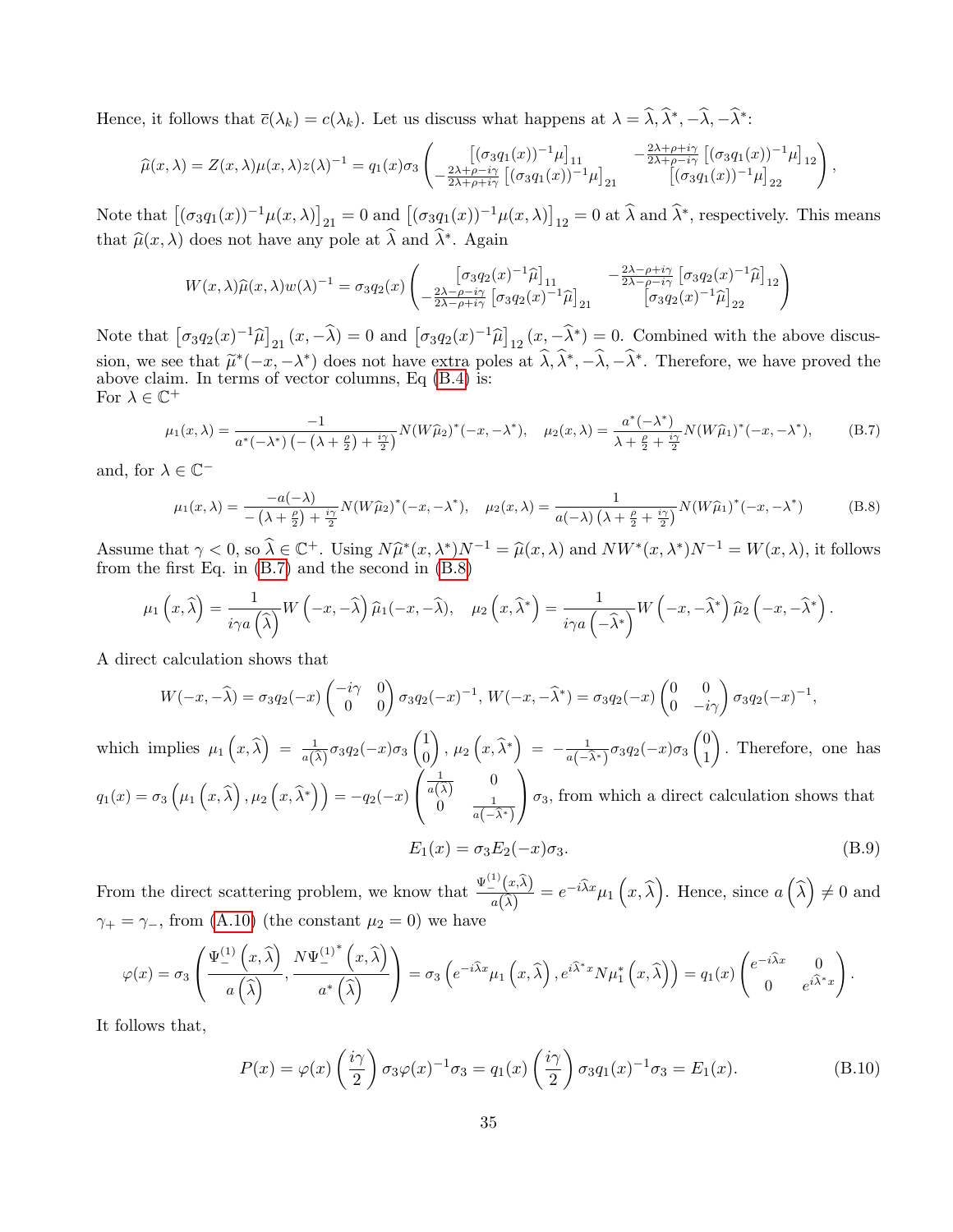The case  $\gamma > 0$  will lead to the same conclusion, one needs to use the others equations in [\(B.7\)](#page-34-0) and [\(B.8\)](#page-34-1) instead. Let  $\mu(x, \lambda) = 1 + \frac{m(x)}{\lambda} + O\left(\lambda^{-2}\right)$  and  $a(\lambda) = 1 + \frac{a_1}{\lambda} + O\left(\lambda^{-2}\right)$  be the asymptotic expansions as  $\lambda \to \infty$ . As  $\widetilde{\mu}(x,\lambda) = \mu^*(-x,-\lambda^*)$ , it follows from [\(B.3\)](#page-32-1) that  $-m^*(-x) = N(m(x) + (a_1 - \rho)\sigma_3 + \sigma_3(P(-x) + P(x)))N^{-1}$ <br>Again using the symmetries  $\mu(x,\lambda) = N\mu^*(x,\lambda^*)N^{-1}P(x) = N\mu^*(x)N^{-1}$  we see that  $m_1(x) = -m^*(x)$ Again, using the symmetries  $\mu(x, \lambda) = N \mu^*(x, \lambda^*) N^{-1}$ ,  $P(x) = N P^*(x) N^{-1}$  we see that  $m_{12}(x) = -m_{21}^*(x)$ and  $P_{12}(x) = -P_{21}^*(x)$ . Then, it follows that

$$
u(x) = 2im_{12}(x) = -2i [N (m(-x) + a_1\sigma_3 - \rho\sigma_3 + \sigma_3 P(x) + \sigma_3 P(-x)) N^{-1}]_{12}^*
$$
  
= 2i [m(-x) + P(-x) + P(x)]\_{21}^\* = 2im\_{21}^\*(-x) + [P^\*(x) + P^\*(-x)]\_{21}  
= -2im\_{12}(-x) - 2i [P(x) + P(-x)]\_{12} = -(u(-x) + 2i [P(x) + P(-x)]\_{12})  
= -(u(-x) + 2i [P(x) + P(-x)]\_{12}) = -\tilde{u}(-x).

# References

- <span id="page-35-4"></span>[1] M. Ablowitz and H. Segur. The inverse scattering transform: Semi-infinite interval. Journal of Mathematical Physics, 16(5):1054–1056, 1975.
- <span id="page-35-10"></span>[2] M. J. Ablowitz, M. Ablowitz, B. Prinari, and A. Trubatch. Discrete and continuous nonlinear Schrödinger systems, volume 302. Cambridge University Press, 2004.
- <span id="page-35-0"></span>[3] M. J. Ablowitz, D. J. Kaup, A. C. Newell, and H. Segur. The inverse scattering transform-Fourier analysis for nonlinear problems. Studies in Applied Mathematics, 53(4):249–315, 1974.
- <span id="page-35-8"></span>[4] M. J. Ablowitz and H. Segur. Solitons and the inverse scattering transform, volume 4. Siam, 1981.
- <span id="page-35-5"></span>[5] J. Avan, V. Caudrelier, and N. Crampé. From Hamiltonian to zero curvature formulation for classical integrable boundary conditions. Journal of Physics A: Mathematical and Theoretical, 51(30):30LT01, 2018.
- <span id="page-35-6"></span>[6] J. Avan and A. Doikou. Integrable boundary conditions and modified Lax equations. Nuclear Physics B, 800(3):591–612, 2008.
- <span id="page-35-9"></span>[7] R. Beals and R. R. Coifman. Scattering and inverse scattering for first order systems. Communications on Pure and Applied Mathematics, 37(1):39–90, 1984.
- <span id="page-35-1"></span>[8] R. Bikbaev and V. Tarasov. Initial boundary value problem for the nonlinear Schrödinger equation. Journal of Physics A: Mathematical and General, 24(11):2507, 1991.
- <span id="page-35-3"></span>[9] G. Biondini and A. Bui. On the nonlinear Schrödinger equation on the half line with homogeneous Robin boundary conditions. Studies in Applied Mathematics, 129(3):249–271, 2012.
- <span id="page-35-7"></span>[10] G. Biondini, A. Fokas, and D. Shepelsky. Comparison of Two Approaches to the Initial Boundary Value Problem for the Nonlinear Schrödinger Equation on the Half-Line with Robin Boundary Conditions. in Unified Transform for Boundary Value Problems: Applications and Advances, Chapter 3 :pp49–60, 2014.
- <span id="page-35-2"></span>[11] G. Biondini and G. Hwang. Solitons, boundary value problems and a nonlinear method of images. Journal of Physics A: Mathematical and Theoretical, 42(20):205207, 2009.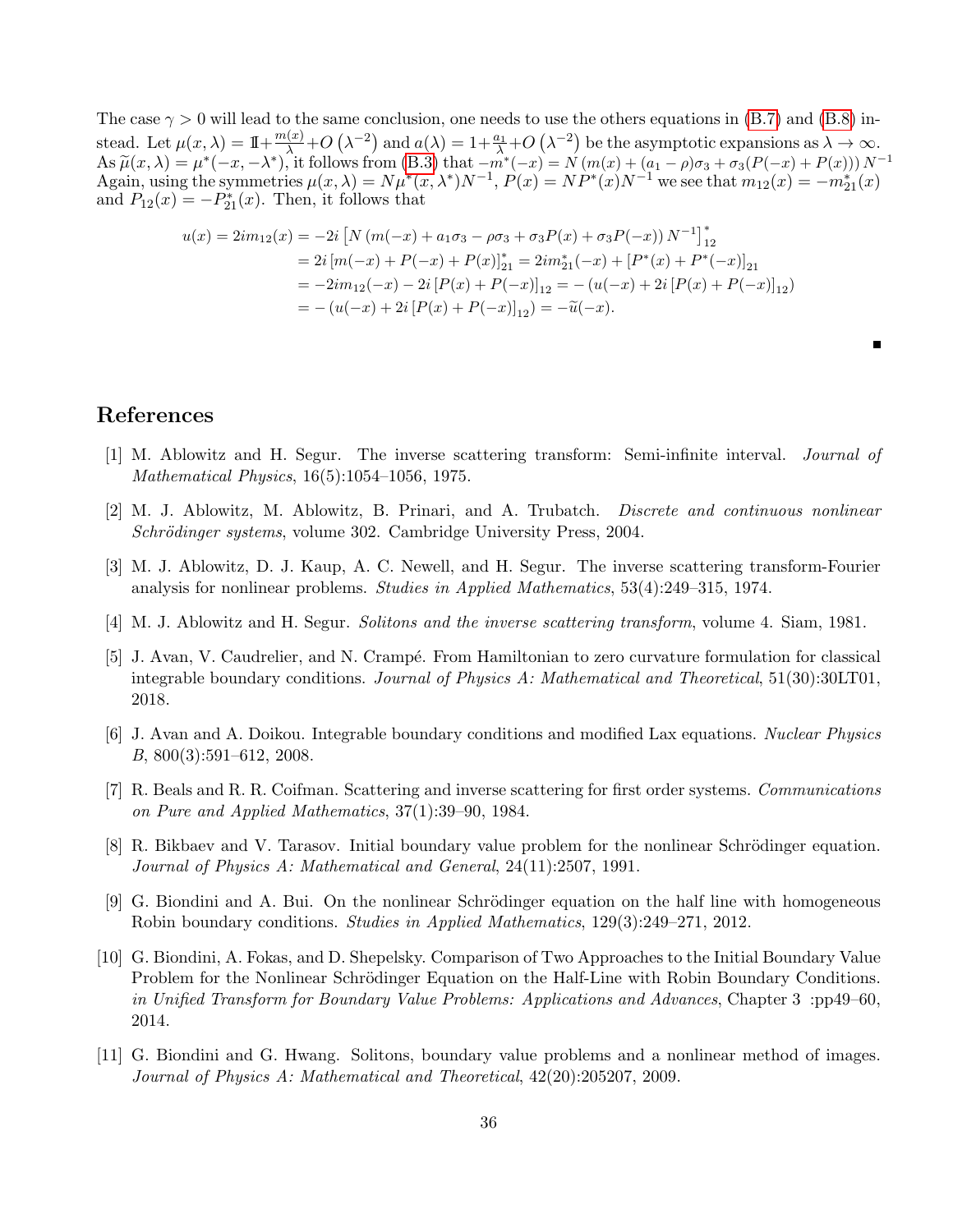- <span id="page-36-2"></span>[12] P. Bowcock, E. Corrigan, P. Dorey, and R. Rietdijk. Classically integrable boundary conditions for affine Toda field theories. Nuclear Physics B, 445(2-3):469–500, 1995.
- <span id="page-36-14"></span>[13] V. Caudrelier. Factorization in integrable systems with impurity. Czechoslovak Journal of Physics, 55(11):1365–1370, 2005.
- <span id="page-36-10"></span>[14] V. Caudrelier. On a systematic approach to defects in classical integrable field theories. International Journal of Geometric Methods in Modern Physics, 5(07):1085–1108, 2008.
- <span id="page-36-5"></span>[15] V. Caudrelier. Interplay between the Inverse Scattering Method and Fokas's unified transform with an application. Studies in Applied Mathematics, 140(1):3–26, 2018.
- <span id="page-36-7"></span>[16] V. Caudrelier and N. Crampé. New integrable boundary conditions for the Ablowitz–Ladik model: From Hamiltonian formalism to nonlinear mirror image method. Nuclear Physics B, 946:114720, 2019.
- <span id="page-36-13"></span>[17] V. Caudrelier, M. Mintchev, E. Ragoucy, and P. Sorba. Reflection–transmission quantum Yang–Baxter equations. Journal of Physics A: Mathematical and General, 38(15):3431, 2005.
- <span id="page-36-4"></span>[18] V. Caudrelier and Q. Zhang. Vector nonlinear Schrödinger equation on the half-line. *Journal of* Physics A: Mathematical and Theoretical, 45(10):105201, 2012.
- <span id="page-36-12"></span>[19] V. Caudrelier and Q. Zhang. Yang–Baxter and reflection maps from vector solitons with a boundary. Nonlinearity, 27(6):1081, 2014.
- <span id="page-36-16"></span>[20] E. A. Coddington and N. Levinson. Theory of ordinary differential equations. Tata McGraw-Hill Education, 1955.
- <span id="page-36-11"></span>[21] P. Deift. Riemann–Hilbert Problems, 2019.
- <span id="page-36-3"></span>[22] P. Deift and J. Park. Long-time asymptotics for solutions of the NLS equation with a delta potential and even initial data. International Mathematics Research Notices, 2011(24):5505–5624, 2011.
- <span id="page-36-1"></span>[23] L. Faddeev and L. Takhtajan. Hamiltonian methods in the theory of solitons. Springer Science & Business Media, 2007.
- <span id="page-36-15"></span>[24] A. Fokas and A. Its. Soliton generation for initial-boundary-value problems. Physical review letters, 68(21):3117, 1992.
- <span id="page-36-6"></span>[25] A. S. Fokas. A unified approach to boundary value problems, volume 78. Siam, 2008.
- <span id="page-36-0"></span>[26] C. S. Gardner, J. M. Greene, M. D. Kruskal, and R. M. Miura. Method for solving the KortewegdeVries equation. Physical review letters, 19(19):1095, 1967.
- <span id="page-36-8"></span>[27] K. Grüner. Dressing a new integrable boundary of the nonlinear Schrödinger equation.  $arXiv$  preprint arXiv:2008.03272, 2020.
- <span id="page-36-17"></span>[28] C. Gu, H. Hu, A. Hu, and Z. Zhou. Darboux transformations in integrable systems: theory and their applications to geometry. Springer Science & Business Media, 2004.
- <span id="page-36-9"></span>[29] I. T. Habibullin. Boundary conditions for nonlinear equations compatible with integrability. Teoreticheskaya i Matematicheskaya Fizika, 96(1):109–122, 1993.